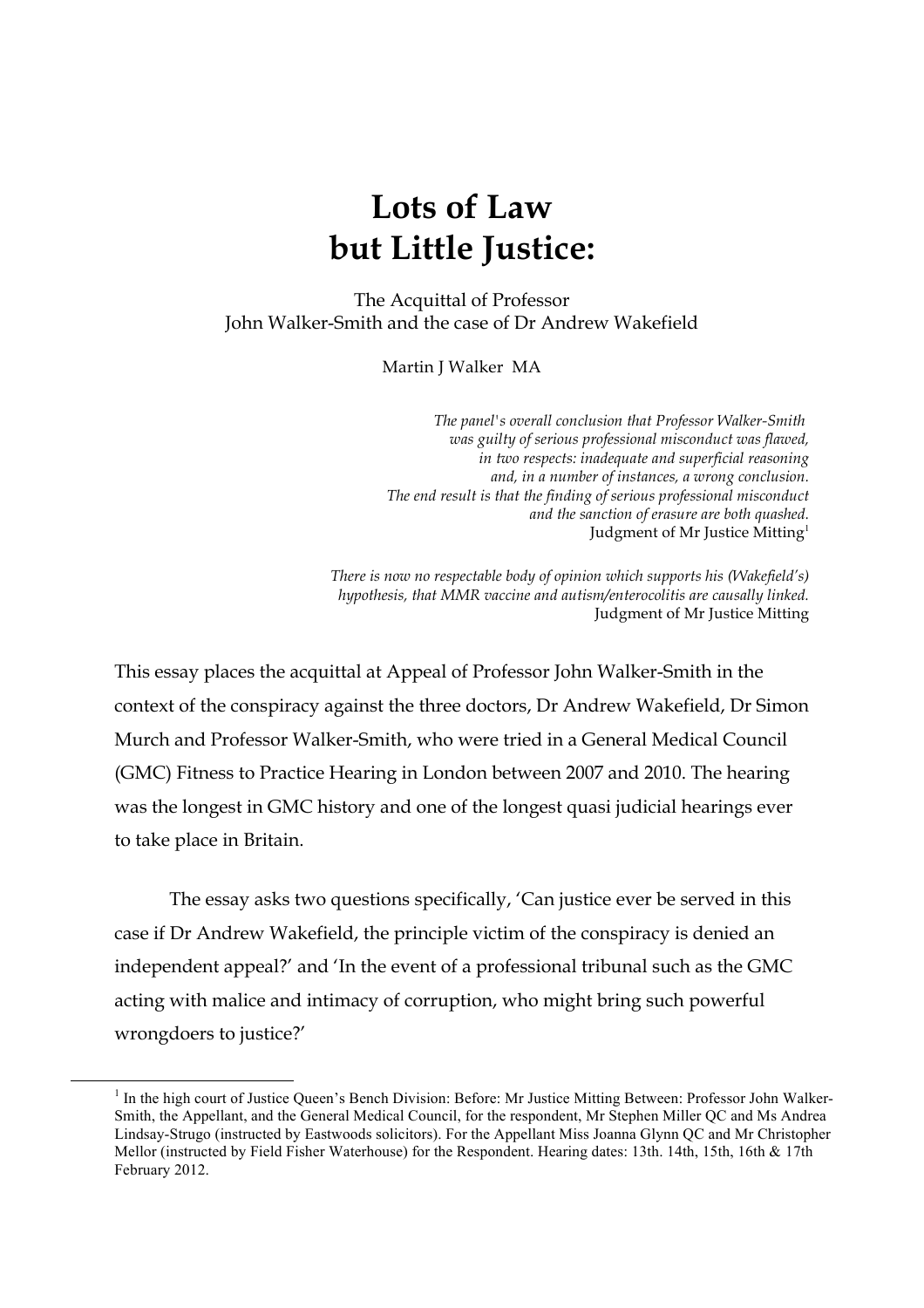The essay utilizes my experience in observing every day bar one or two of the GMC hearing over three years and my involvement in the campaign for the parents of vaccine damaged children and Dr Andrew Wakefield between 2005 and 2010. The second half of the essay, which examples two acts of chicanery by the GMC prosecution, relies upon material that I wrote at the end of the hearing on the announcement of the final verdicts.<sup>2</sup>

\* \* \*

Off the specifically 'legal' track, the beginnings of the Wakefield affair, it's social, cultural, and indeed medical context, goes back to the introduction of the first three brands of MMR in 1988.

By 1992 two of these brands, containing the Urabe mumps viral strain had been found to have serious adverse effects on children and were withdrawn, in the UK some time after being withdrawn in Canada<sup>3</sup> and at roughly the same time as being withdrawn in Japan. The British government was forced following this withdrawal to fall back on one MMR vaccine, manufactured in the US and containing the apparently safer Jeryl Lynn mumps viral strain.

In 1993, Dr Andrew Wakefield who had been head hunted to lead research at the new Royal Free Hospital (RFH) experimental gastrointestinal unit, had begun to be approached by parents whose children had suddenly developed inflammatory bowel disease (IBD).<sup>4</sup> Concerned about these cases, Wakefield both wrote to and telephoned Professor David Salisbury, then head of vaccination and immunization at the Department of Health, asking for a meeting to discuss them. It would be six

 $2$  Essays that I wrote during the 'Wakefield campaign' and the hearing, can still be obtained from http://www.slingshotpublications.com and a full report by me of every day of the hearing can be found on http://www.cryshame.com.<br><sup>3</sup> The Urabe strain mumps vaccine was withdrawn in Canada even before it was introduced in Britain but regulatory

bodies in the Department of Health discussed and dismissed the information of deaths and adverse reactions that the Canadian government had acted upon. 4 Hear the Silence, written by Tim Prager, screened UK, Monday, 15 December 9pm, Channel Five.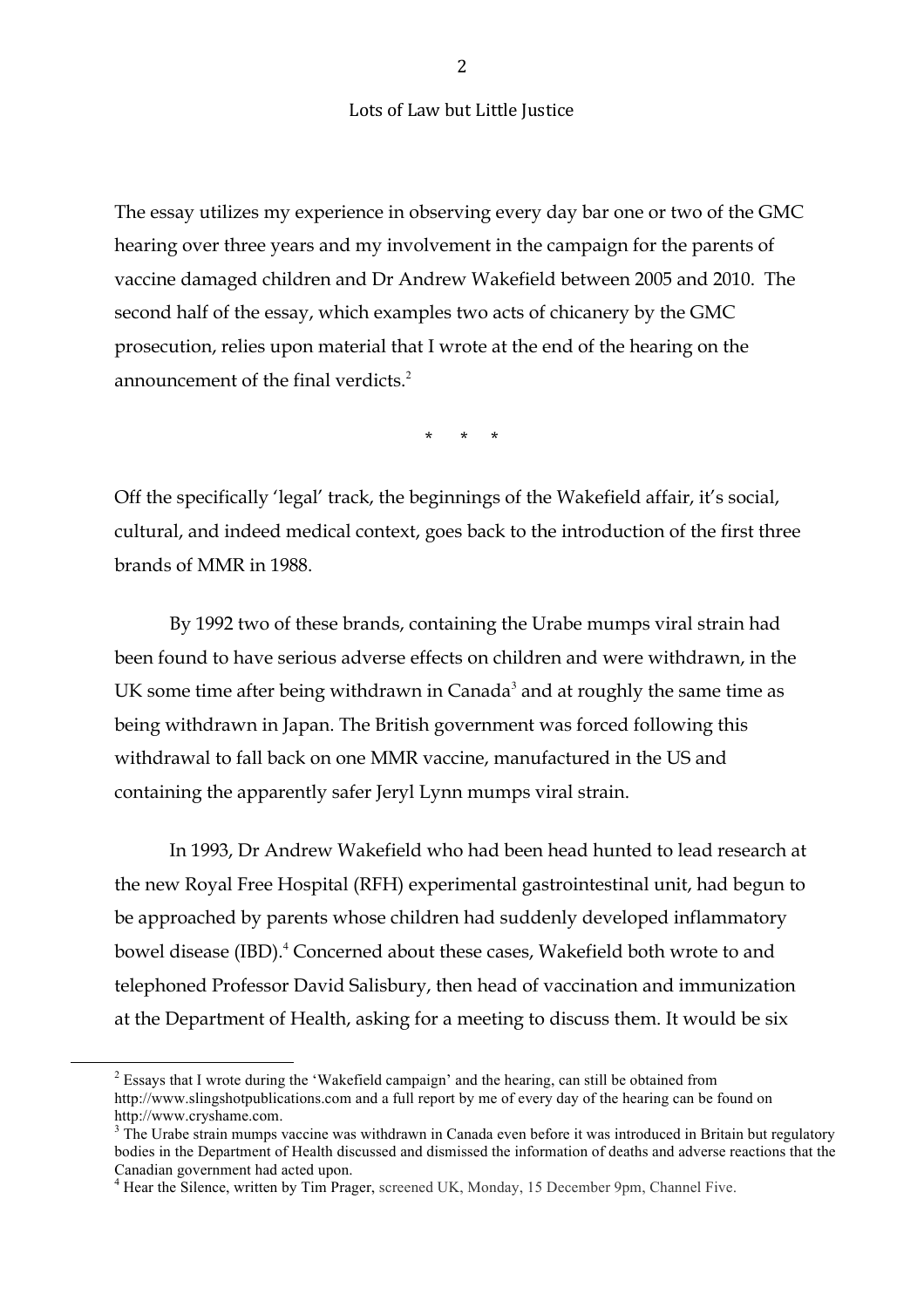years before Wakefield got this meeting.

The conspiracy against Dr Wakefield 'the whistle-blower', took over a decade for the pharmaceutical companies, the government and the General Medical Council to structure. It began quietly with Brian Deer, a consumer affairs journalist who free-lanced for the Sunday Times, writing a long article demeaning expert witnesses who had appeared previously on behalf of claimants whose children had been damaged twenty years earlier by the Whooping Cough vaccine.<sup>5</sup>

In 1998, Andrew Wakefield was the lead author in a 'case review' paper published in the *Lancet*. This paper described the presenting symptoms of 12 children who had attended the RFH. The paper had 12 authors, all of whom had played some part in reviewing the children's cases from a diagnostic perspective. What the doctors wanted to know was what trigger had led to the sudden onset of IBD in the children, without this information it was not possible to treat them.

The paper itself included a sentence, necessary for record purposes, which said that a number of parents had suggested their children's illness had occurred after their MMR vaccination; other than this the paper said nothing about MMR, nor did it speculate about the cause of regressive autism present in some of the children. This paper was written to aid ongoing clinical work and was not 'research' as it is broadly defined.<sup>6</sup>

As Wakefield entered his conflict with David Salisbury, a civil claims lawyer, Richard Barr was separately assembling what would become over 1,000 parents to pursue a legal case on behalf of their vaccine damaged children against three vaccine manufacturers of MMR. Barr asked Wakefield to be an expert witness for

3

<sup>&</sup>lt;sup>5</sup> Brian Deer, The Vanishing Victims, *The Sunday Times Magazine*, November 1 1998. Deer's article gives a distorted picture of Dr John Wilson, an expert witness in the parents' case against whooping cough vaccine. In October, 1973, Dr John Wilson, paediatric neurologist, announced work very similar to Dr Wakefield's almost 30 years later. Deer traduces him as an egoist and untrustworthy researcher and physician.<br><sup>6</sup> In Walker-Smith's appeal Justice Mitting goes into some detail on this matter, deciding quite rightly in my opinion,

that diagnostically based research did not constitute research in the broader sense.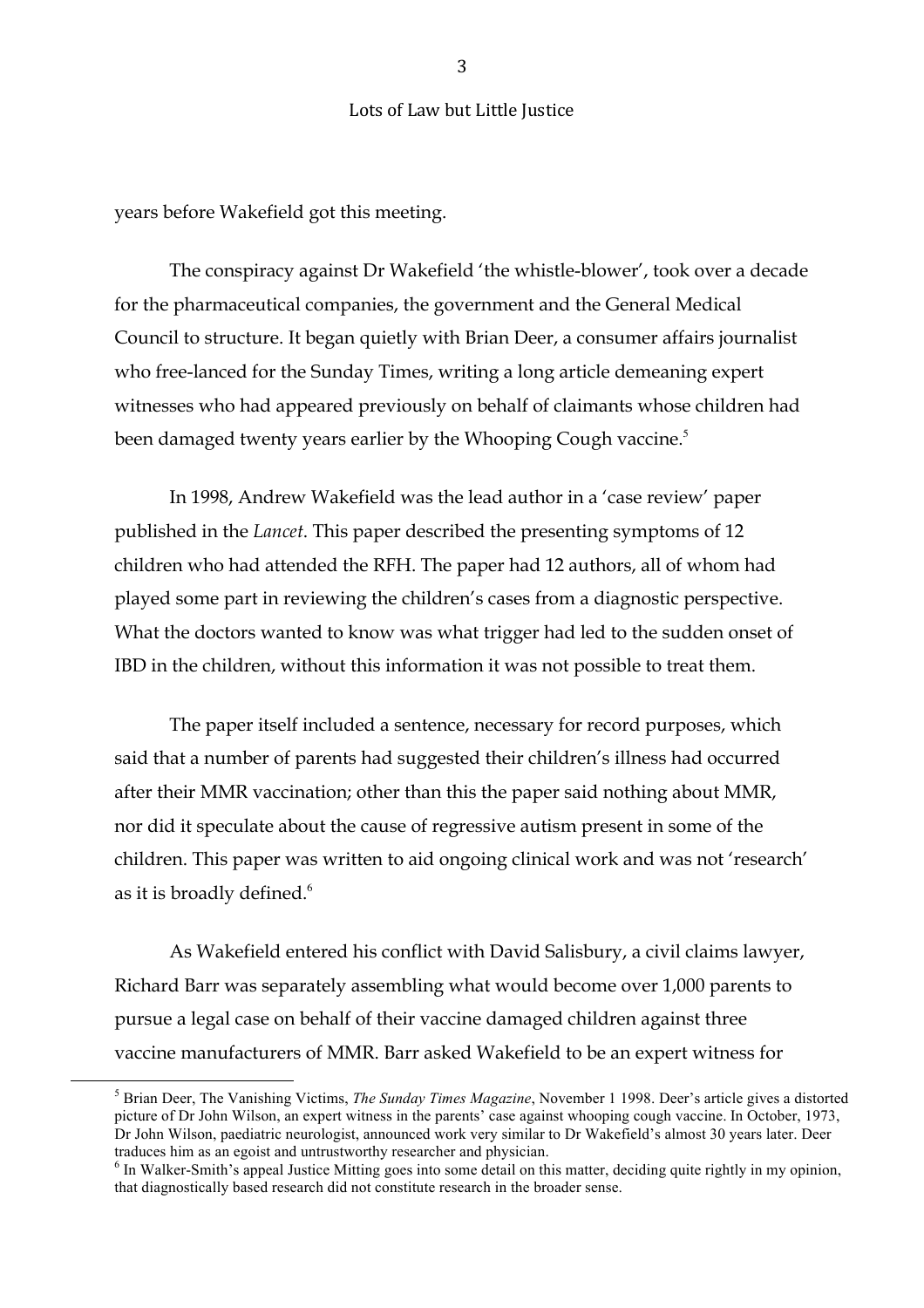the cohort of claimants whose children suffered from IBD.

Although the GMC was later to make out that the *Lancet* 'case review paper' was actually a part of Wakefield's research in support of his role as an expert witness, the results intended to damage the case of the three defendant pharmaceutical companies, the parent claimants were actually divided into groups claiming for a variety of adverse reactions, the majority of which had nothing to do with IBD or autism spectrum disorders.<sup>7,8</sup>

On the publication of the *Lancet* case review paper, a press briefing was organised by the University linked to the Royal Free Hospital (RFH) and the Dean Medical School, Professor Ary Zuckerman encouraged Wakefield to tell the press that the triple MMR vaccine could be unsafe, while single vaccines had proved over time to have relatively few side effects.<sup>9</sup>

As the conflict developed between Wakefield, the pharmaceutical cartels, the government and medical scientists, the idea that it had always been recognised that there were serious dangers in *combined* vaccines, faded. Although Wakefield was accused of being responsible for a rise in measles cases, when he spoke in favour of single vaccines, on the evidence, he could only realistically be accused of raising issues about *combined* vaccines which had already failed massively in the case of the Urabe containing combinations. Wakefield promoted the single measles vaccines, even though in the long run he did have concerns about it.

 $\overline{4}$ 

 $\frac{7}{1}$  Although it has been more recently claimed that Wakefield hogged the limelight with his IBD cases, it seems almost certain that had other groups found their experts these would have been attacked as Wakefield was.

<sup>&</sup>lt;sup>8</sup> By concentrating on this section of claimants, those whose children had IBD and regressive autism, by choosing to proceed with a 'difficult' to prove aetiology, which was to be sabotaged so massively, when legal aid was withdrawn from the case, it transpired that parents whose children had been affected by other adverse reactions to the MMR vaccine were denied their day in court.

<sup>&</sup>lt;sup>9</sup> While the corporate pharmaceutical lobby groups were consistent in their labelling of Wakefield and his parent supporters as 'antivaxers', this couldn't have been further from the truth, not only had the Wakefield children received their childhood vaccinations, as, obviously, had the parents who were now complaining of adverse reactions, but Wakefield himself promoted the single vaccines for mumps, measles and rubella. Ary Zuckerman, the head of department, was to get very heated at the GMC hearing when he was called as a prosecution witness and denied, despite written proof that he had ever agreed with Wakefield.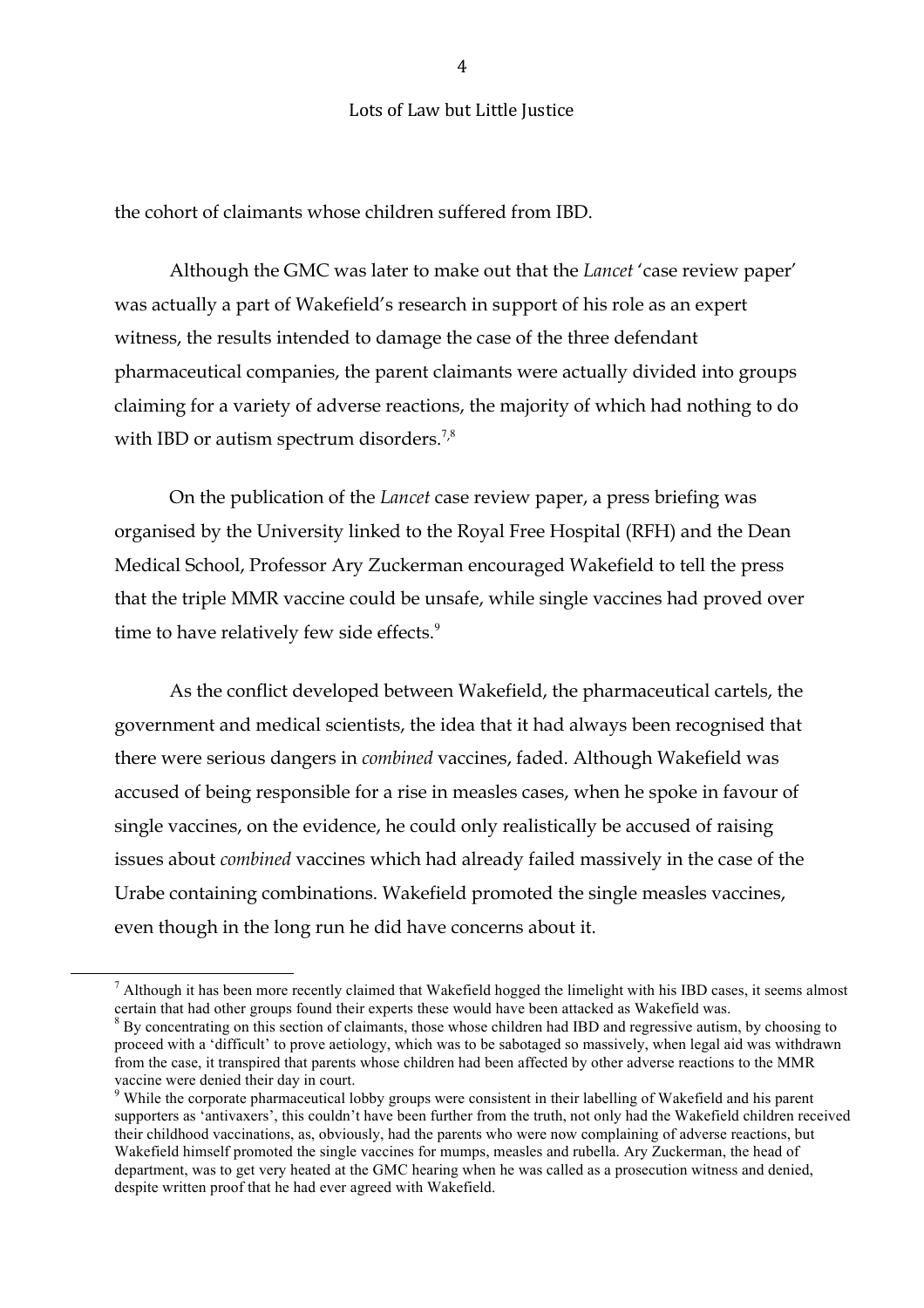What few parents knew at the time, however, was that the governments of Britain and the US were committed to a programme of developing combined vaccines which they claimed could challenge hundreds of human illnesses in one shot. Despite frequent warnings over the previous thirty years about the adverse effects of mixing vaccine strains, the UK government in partnership with the pharmaceutical companies had invested millions in their programme of combined vaccines.

In the last months of 2003, almost ten years into the legal claims by parents, legal aid — a necessary funding for civil action claimants whose lawyers in Britain lack the confidence or independence to represent in 'no win no fee' cases — was withdrawn by the government department that paid it.<sup>10,11,12</sup> In February 2004, the Appeal against this decision was turned down by a judge whose brother was on the Board of Glaxo Smith Kline.<sup>13</sup>

Immediately following the failed Appeal, and now able to avoid *sub judice*  Brian Deer, working free lance, was briefed by a Sunday Times staffer, coincidentally the son of a doctor who had been intimately involved in the licensing of MMR,<sup>14</sup> to write a long and apparently detailed attack on Dr Wakefield which

5

 $10$  Throughout the Wakefield affair, the giving of Legal Aid to the Royal Free hospital so that Wakefield's research could be finished, was decried by those with corporate interests. However, this had proved to be one of the functions of Legal Aid since the second world war. An expert witness would be given funding to examine the scene of a crime or the scenes of many crimes in order to tell the court that the defendant was not guilty or on a much simpler level an expert witness in a vehicular accident suspect to have been caused by a fault in car production would be funded to research and prove this (or not) before giving evidence.

<sup>&</sup>lt;sup>11</sup> Some Skeptic commentators, especially the pharmaceutical representative Dick Taverne, who set up the bogus charity Sense About Science, wrote on different occasions that it was madness to give people public money to bring cases against pharmaceutical companies.

 $12$  This is a gathering trend in the UK, where the law supports corporate interests. There are no Vioxx cases in the UK because the government withdrew Legal Aid from them.

<sup>&</sup>lt;sup>13</sup> John Stone, *Silenced Witnesses*. Brian Deer defended the judge and his brother writing that John Stone was very cruel accusing the judge of conflict of interest.

<sup>&</sup>lt;sup>14</sup> Such generational conflicts of interest run through this case. Both Ben Goldacre and Evan Harris's father were involved in regulating vaccines in the 1970s. 'Bad Science' journalist Ben Goldacre is the son of Oxford professor of public health Michael J Goldacre. John Stone, Age of Autism at August 04, 2010. 'Evan Harris is the son of paediatrician Prof Frank Harris who sat on the Committee on Safety of Medicines and the Adverse Reactions to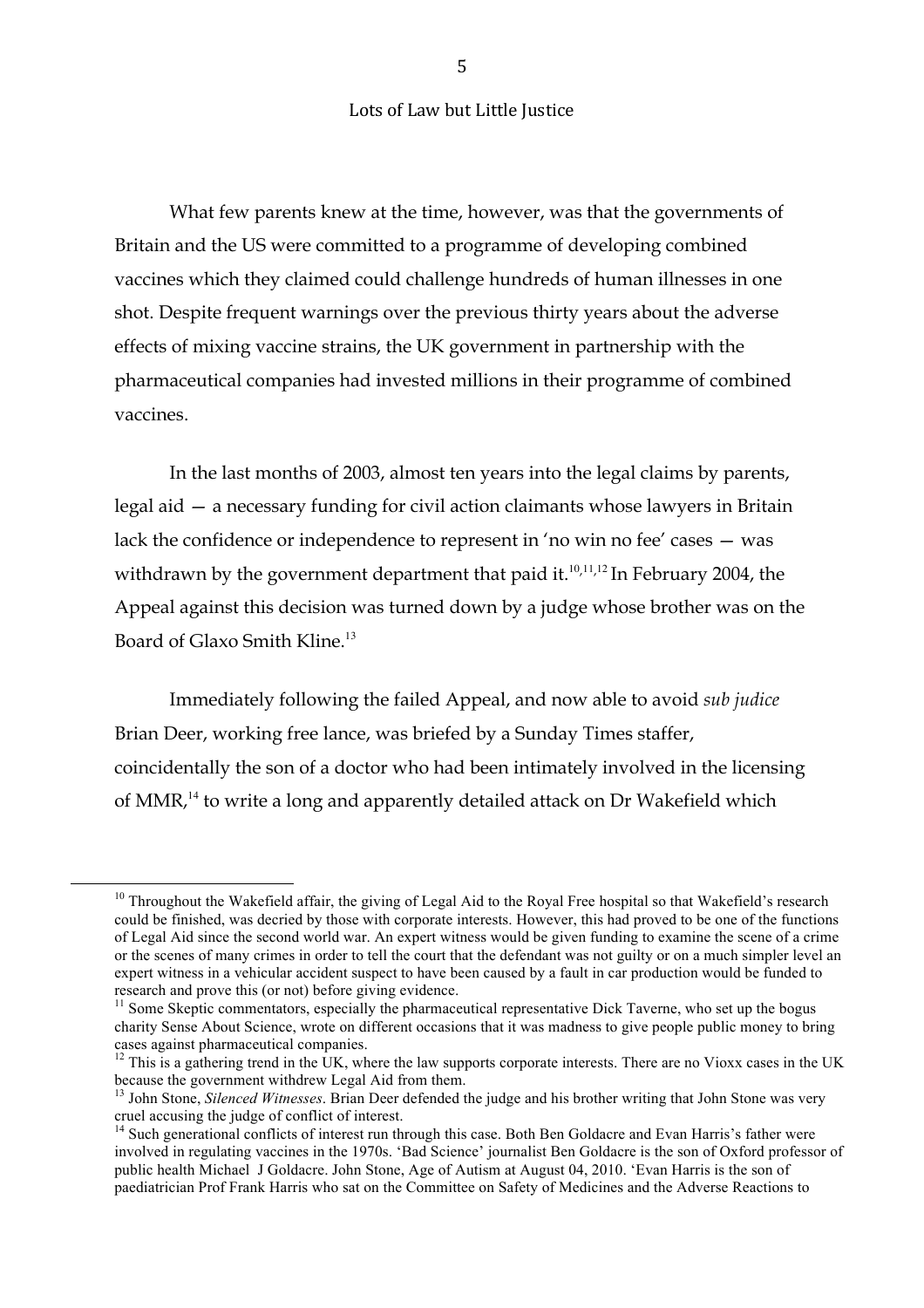covered pages of the broadsheet.<sup>15</sup> While the pharmaceutical companies had managed to get the parents claim withdrawn from court, they still had to get rid of Wakefield whose personal theories were given more credence not less by the unsupportable withdrawal of Legal Aid.

Just prior to his Sunday Times 'expose', Deer had used the offices of the Lancet and involved Richard Horton, its editor<sup>16,17</sup> and Evan Harris, a Liberal member of parliament whose father had also been involved in the licensing of vaccines,<sup>18</sup> to harangue and brow-beat, Wakefield, Murch and Walker-Smith into answering questions and writing 'confessions' which having been twisted by Deer were later used by the GMC as part of their prosecution. Deer told the doctors that his article was ready for imminent publication and unless they gave him a complete account of their involvement, i.e. 'made statements' he could not ensure that their side of the story would be told. Needless to say Deer never reported 'their side of the story'.

The major content of the Sunday Times article<sup>19</sup> was biased, incorrect, mistaken and in some places simple fantasy. Harbinger to a whole series of unverified 'stories' about Dr Wakefield, this morally moribund attack was carried out with the help of the Association of British Pharmaceutical Companies' (ABPI) own private investigators firm, Medico Legal Investigations — a firm at that time run by one ex-military police officer and an ex-Scotland Yard officer — and the

!!!!!!!!!!!!!!!!!!!!!!!!!!!!!!!!!!!!!!!!!!!!!!!!!!!!!!!!!!!!!!!!!!!!!!!!!!!!!!!!!!!!!!!!!!!!!!!!!!!!!!!!!!!!!!!!!!!!!!!!!!!!!!!!!!!!!!!!!!!!!!!!!!!!!!!!!!!!!!!!!!!!!!!!!!!!!!!!!!!!!!!!!!!!!!!

Vaccine Committee in the early 1990s when Pluserix MMR vaccine had to be withdrawn.' John Stone, cited on Whale at: http://www.whale.to/vaccine/behind\_ben\_goldacre.html.<br>Also on Evan Harris's father see this authors essay, *Science is the New Politics*.

<sup>&</sup>lt;sup>15</sup> Revealed: MMR research scandal, Brian Deer, The Sunday Times, February 22 2004.<br><sup>16</sup> Richard Horton, MMR Science and Fiction: exploring the vaccine crisis. Granta Books 2004, London.<br><sup>17</sup> Unbeknown to any of the play His on line manager at the *Lancet* during this period, a manager of the *Lancet*'s publishing company, was also a board member of GlaxoSmithKline.

<sup>&</sup>lt;sup>18</sup> This author's essay, *Science is the new politics*.<br><sup>19</sup> Brian Deer, Revealed: MMR research scandal, The Sunday Times, February 22 2004.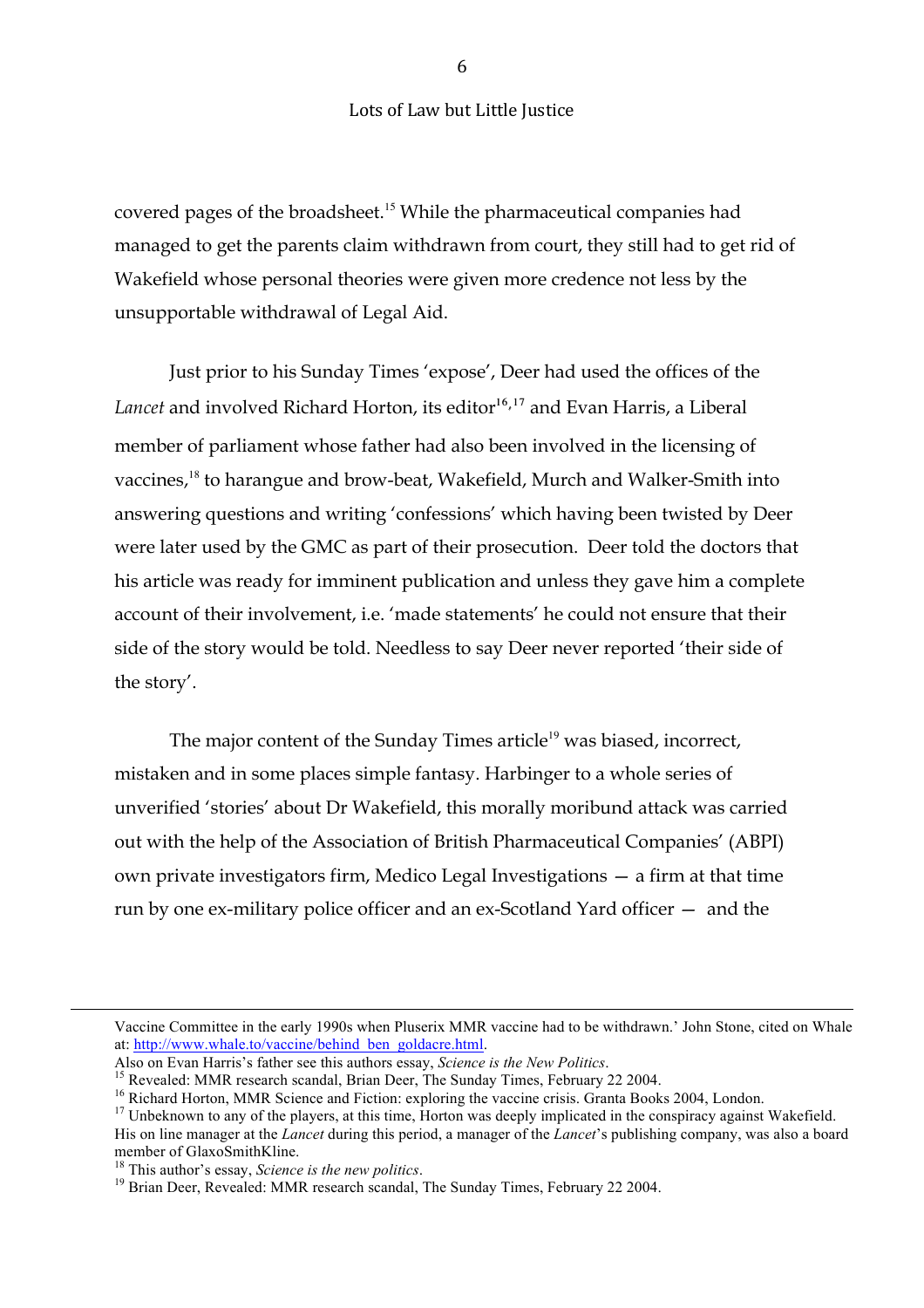staff of James Murdoch's Sunday Times.<sup>20</sup>

Following Deer's 'expose' his completely unverified non peer reviewed investigative material was handed to the General Medical Council headed at the time by Finlay Scott, $21$  and with the help of Richard Horton, editor of the Lancet, the GMC began drawing up charge sheets against the three doctors.

The three doctors had played varying roles in the diagnostic 'research' carried out to find the cause of the sudden onset of Inflammatory Bowel Disease (IBD) in children brought originally to Dr Wakefield at the Royal Free Hospital. All three doctors had extensive experience of IBD, Wakefield as an award winning researcher into Crohn's disease, Walker-Smith as a world renowned clinical expert in childhood gastrointestinal illness and doctor Simon Murch, amongst other things, as an expert colonoscopist. All the parents involved thought of these three doctors as principled, empathetic and caring. The least commented on of the three was Dr Wakefield, because he was not directly involved in clinical work, just in talking to parents, accepting cases and passing them on to Walker-Smith for clinical evaluation.

The charges and sub charges, although in the region of 80 in the case of Dr Wakefield, grew almost solely out of the 1998 case review paper which cited 12 children who presented at the RFH roughly between 1993 and 1997 — the charges rarely went beyond Deer's corrupted and fantastic information.

<sup>&</sup>lt;sup>20</sup> In the last year of the GMC Fitness to Practice Hearing, James Murdoch, champion of sleaze and head of News International, which published the Sunday Times, accepted a non-executive place on the Board of Glaxo Smith Kline. Murdoch's calumnies have recently been exposed in the evolving news about the News of the World and Sun newspapers involvement in phone hacking and allegedly corrupt financial relationships with Scotland Yard officers. <sup>21</sup> Scott was later to receive the CBE in the 2009 New Year's Honours. See the Circus on Euston Road.

http://www.whale.to/vaccine/circus\_on\_euston\_road.html and The Circus on Euston Road on Cry Shame: http://www.cryshame.co.uk//index.php?option=com\_content&task=view&id=106&Itemid=185.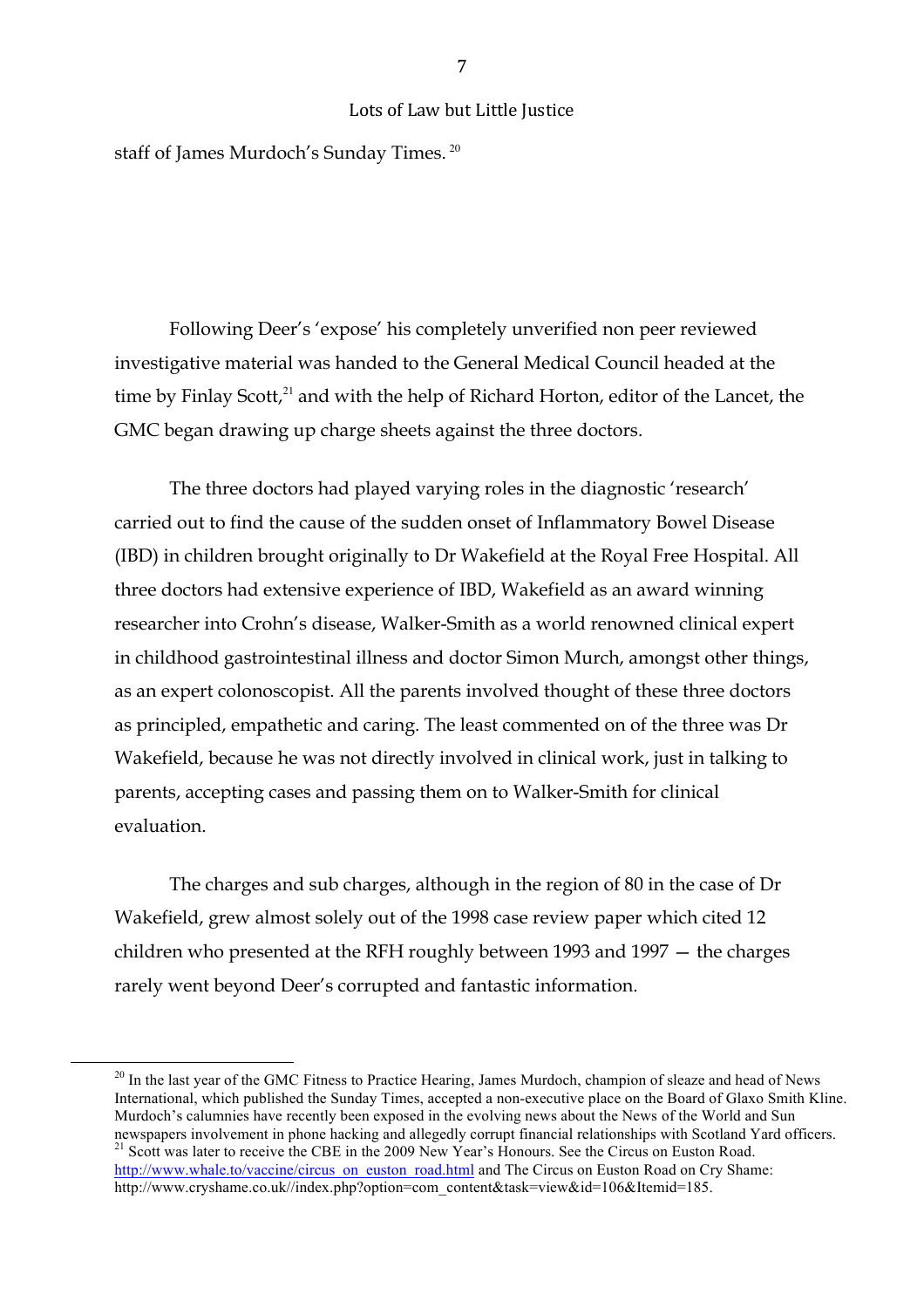From 2004 to 2007, the GMC built and laid out the charges, although unlike all other legal processes, none of the doctors appeared before lawyers to be deposed

or answer questions; a primary safeguard in some legal systems.

When the Fitness to Practice Hearing, referred to in this essay as a trial, began in 2007 it was calendared by the prosecution to last three months. However, in a deliberate attempt to obscure the evidence, confuse the public and the Panel (the jury), the GMC dragged out the trial for three years before bringing in decisions which found each of the three defendants guilty on the great majority of charges against them. Throughout that three years no members of the media took a real interest in the hearing, only Brian Deer attended on most days, other disinterested parties only arrived when they were advised by the GMC.

At the end of the trial, it was decided that Dr Simon Murch, not having been found guilty of dishonesty, should simply be admonished. The decision as to whether to erase Professor Walker-Smith from the register was left until after his appeal. Dr Andrew Wakefield, found guilty of dishonesty was 'struck of the medical register' or in contemporary parlance his name was 'erased' from this register.

Professor Walker-Smith was granted an appeal, while Dr Andrew Wakefield was denied one as advising counsel did not have confidence in the requisite 52% chance of him succeeding, this meant that his medical insurance company would not fund an appeal.

The message and the meaning of the charges against the three doctors remained hidden even at the close of the hearing, only becoming clear, like maggots striking out for the darkness, intermittently during the hearing and later when Brian

6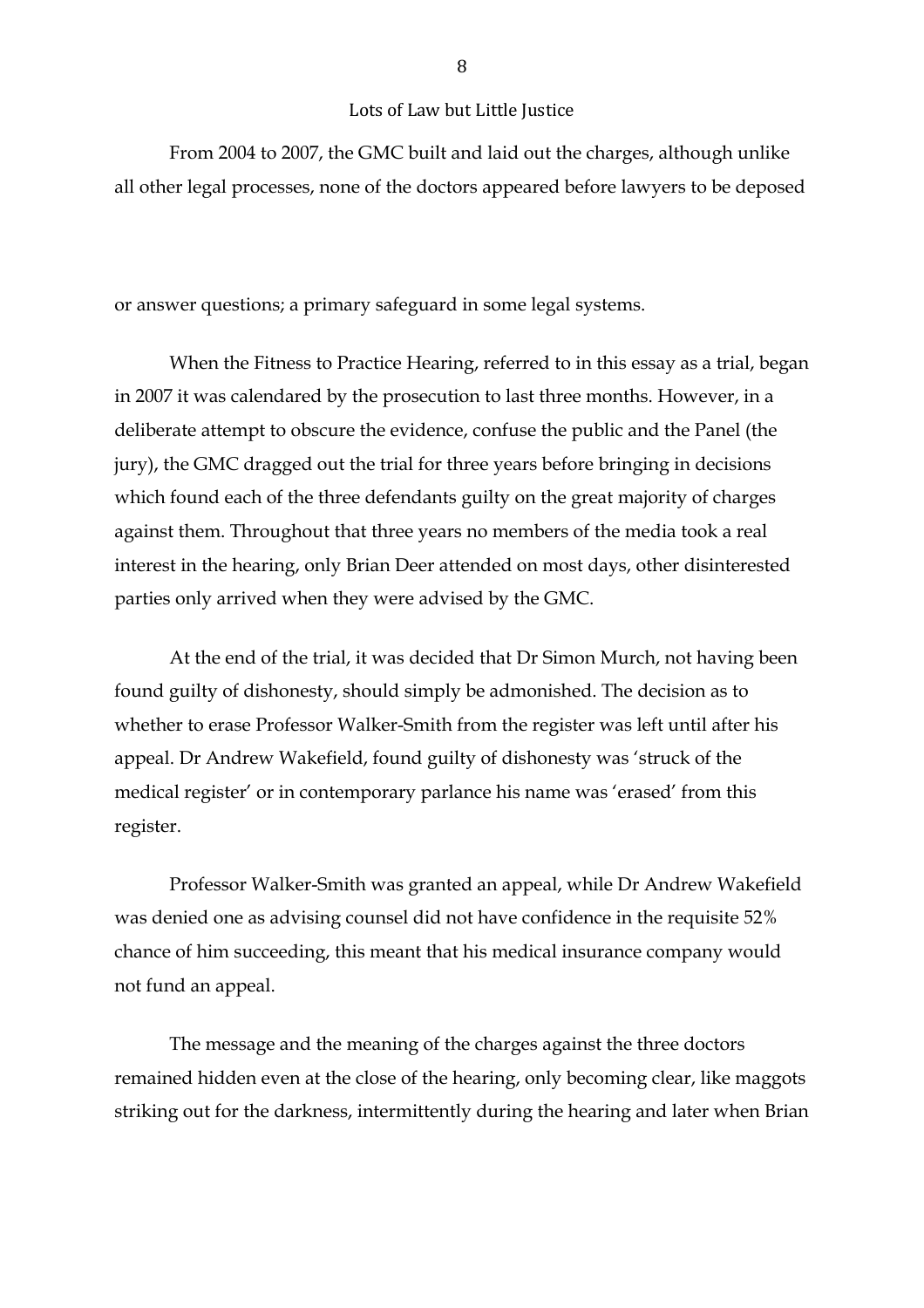Deer wrote a number of non peer reviewed articles in the BMJ in 2011.<sup>22, 23,24</sup>

The central but camouflaged message running through the heart of the conspiracy was that there were no adverse reactions to childhood vaccination in the UK, most specifically MMR did not create Inflammatory Bowel Disease or regressive autism in any child, or any other illness, ever, anywhere in the world. Dr Andrew Wakefield had become the subject of a classic government conspiracy, to validate a billion pound government and pharmaceutical company confidence trick pushing scantily tested, dangerous and partially unnecessary vaccines on the public;<sup>25</sup> a confidence trick worthy of the German Reich in the case of Van der Lubbe's and the Reichstag fire.

\* \* \*

The law is the most perfect instrument for protecting the powerful who conspire against those with little power because it is always specific to the circumstances of the 'crime', usually excluding all 'environmental' and historical information about how and why a conspiracy might have occurred. The exemption of 'environmental' and historical evidence is as much to do with protecting power as it is to do with the shaping of good legal science.

On Wednesday 7th March 2012, Mr Justice Mitting quashed all the findings of

**Piltdown medicine - the missing link between MMR and autism BMJ editorial:** 5 January 2011 **Wakefield's article linking MMR vaccine with autism was fraudulent Story 1:** 5 January 2011 **How the case against the MMR vaccine was fixed Web extra (tables for story 1):** 5 January 2011 **MMR & autism - fixing a link Story 2:** 11 January 2011

**How the vaccine crisis was meant to make money Chronology:** 11 January 2011

<sup>&</sup>lt;sup>22</sup> Online introduction to the series: 5 January 2011

**BMJ: Timeline Story 3:** 19 January 2011 **The Lancet's two days to bury bad news Editor's comment:** 19 January 2011**Institutional and editorial misconduct in the MMR scare Response to emails:** 7 February 2011 **The BMJ editor replies to Wakefield supporters**. Brian Deer's BMJ Series Not Peer Reviewed. Jake Crosby, Age of Autism: http://www.ageofautism.com/jake-crosby/.<br><sup>23</sup> Dr. Andrew Wakefield sues BMJ, journalist Brian Deer for defamation.<br>http://www.naturalnews.com/034629 Andrew Wakefield BMJ Brian De... 12 Jan 2012.

 $\frac{1}{24}$  See also by this author, Merck's Medical Media Empire. Posted by Age of Autism at February 10, 2011.<br><sup>23</sup> The mumps portion of the MMR 'triple' vaccine had not been advised by the Department of Health prior to advent of MMR, while the Rubella portion of the vaccine had been used reservedly in women who were considering or had become pregnant and who were also in contact with other children.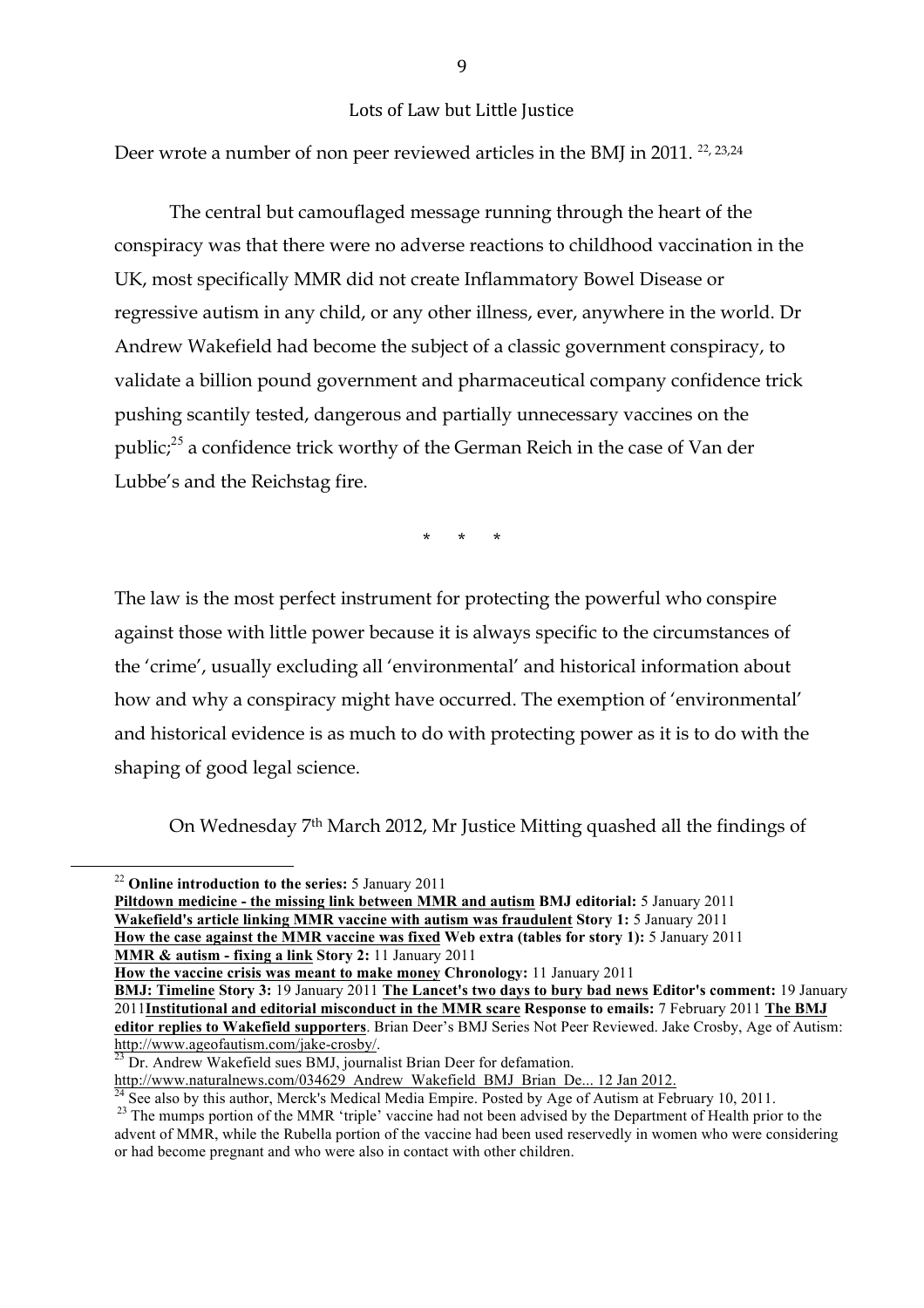the three year GMC Fitness to Practice Hearing against Professor Walker-Smith. Walker-Smith's name was sanctified in the UK Register of Medical Practitioners. Mitting had strong words to voice about the GMC and its funky off-the cuff legal processes, and warmhearted exculpatory words to usher Walker-Smith back into a

## hopefully happy retirement.

It is noticeable, however, that Mr Justice Mitting in his judgment had only a few grey words for Dr Andrew Wakefield, words which seem to take the GMC case against him for granted and might well have prejudiced any future appeal on his behalf. Some of these allusions seemed to be based on nothing other than Justice Mitting's personal opinions or easily received views.

*As a researcher, he (Dr Wakefield) was, throughout, principally interested in testing*  his *hypotheses.26*

Although Mitting discusses, at length, very eruditely, the difference between clinical diagnostic research and hypothesis proving large scale research, this sentence inadvertently plays into the hands of the GMC case against Dr Wakefield, inferring as it does that Wakefield was principally concerned with research in the broader sense and not with the clinical and diagnostically based tests with real patients that were overseen by Professor Walker-Smith.

*Dr. Wakefield played an* unusual *role for a researcher in the referral of many of the Lancet children to the clinical team for investigation.27*

In saying this, Mitting seems to have fallen for the biased prosecution view that Dr Wakefield engineered the selective attendance of the twelve children later chosen for the *Lancet* 'case review paper'. Far from being *unusual*,

 $126$  Mitting's judgment.<br> $27$  ibid.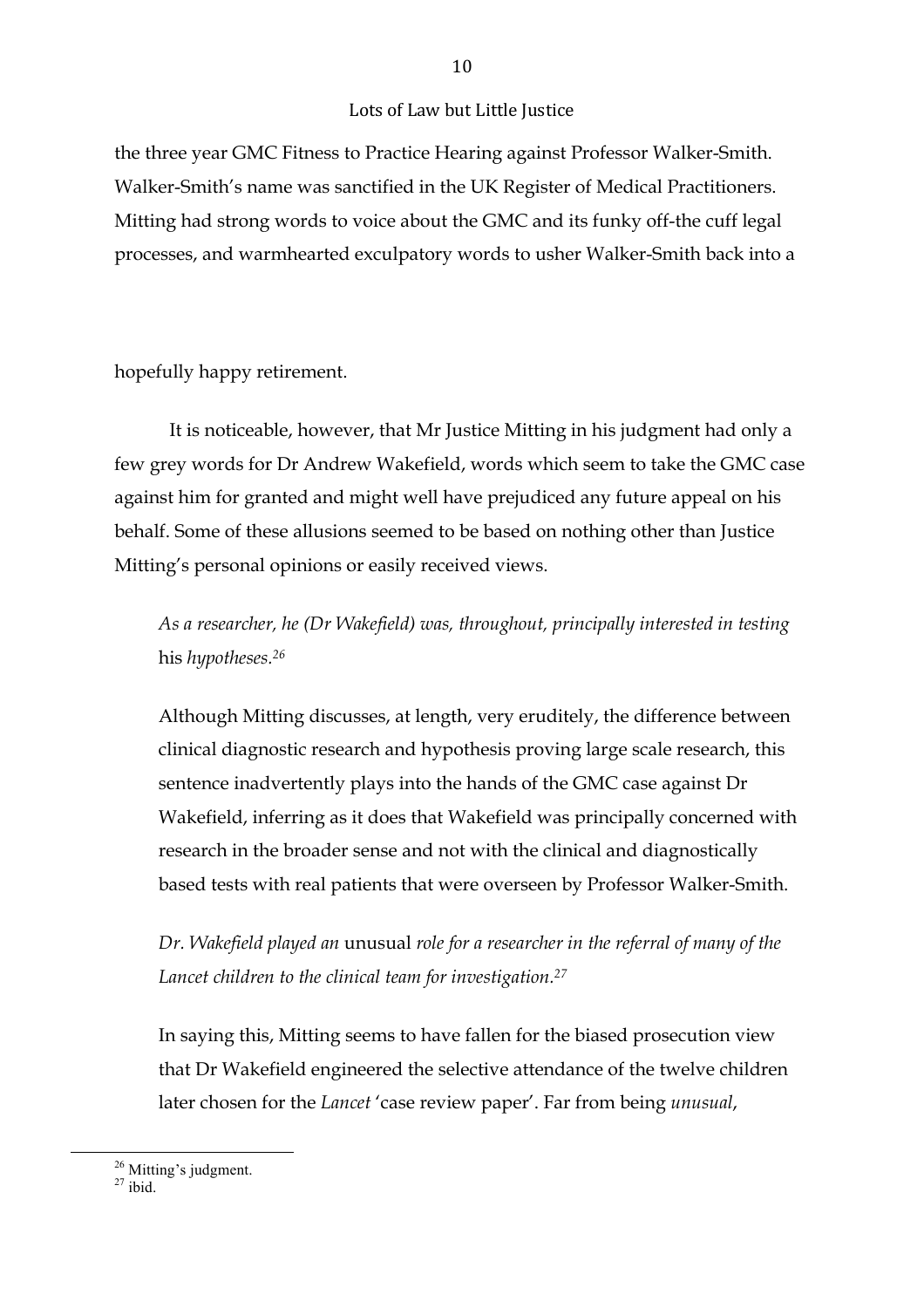Wakefield's role in progressing the cases was quite clear and common place. Having heard about him in the media, or finding that he had been chosen as an expert witness, many parents asked to be referred to him personally. Unable to be involved by contract in clinical work, Wakefield passed the cases, which he felt were similar and therefore useful for 'clinical diagnostic

examination' on to professor Walker-Smith. When a decision was made to bring the most suitable of these children in for clinical appraisal, it was often Dr Wakefield who spoke to the parents because he had the closest relationship with them; it has to be remembered that despite the contractual agreement that Dr Wakefield could not work clinically with patients, he was still a patientcentered physician.28

*At a press conference, which Professor Walker-Smith did not attend, convened to accompany publication, Dr. Wakefield stated publicly the view which he had previously expressed privately to Professor Walker-Smith that he could no longer support the giving of MMR vaccine.29*

This summation slightly changes what Dr Wakefield actually said at the press briefing — when asked by a reporter, what he might tell parents due to take their children to be vaccinated with the triple vaccine, Wakefield speculated that it might be better to return to the use of the single vaccines until research into MMR was concluded. Two things have to be remembered, first that the mumps component of MMR had not been advised previously as a single vaccine by the DH and the mumps vaccine was only taken up by a small minority of parents. Second, that as soon as Wakefield said this, the

 $28$  The GMC prosecution presented this contractual restriction on Dr Wakefield as if he was a prisoner in the labs of the Royal Free, because he had infringed some rule. The truth was that despite making him head of the experimental gastroenterological unit, both Wakefield and the hospital agreed that he was too young to become a consultant, the normal title of a Dr heading up such a prestigious unit, so he was given the head of research position, while keeping the title of Dr and being nominally in charge of the department.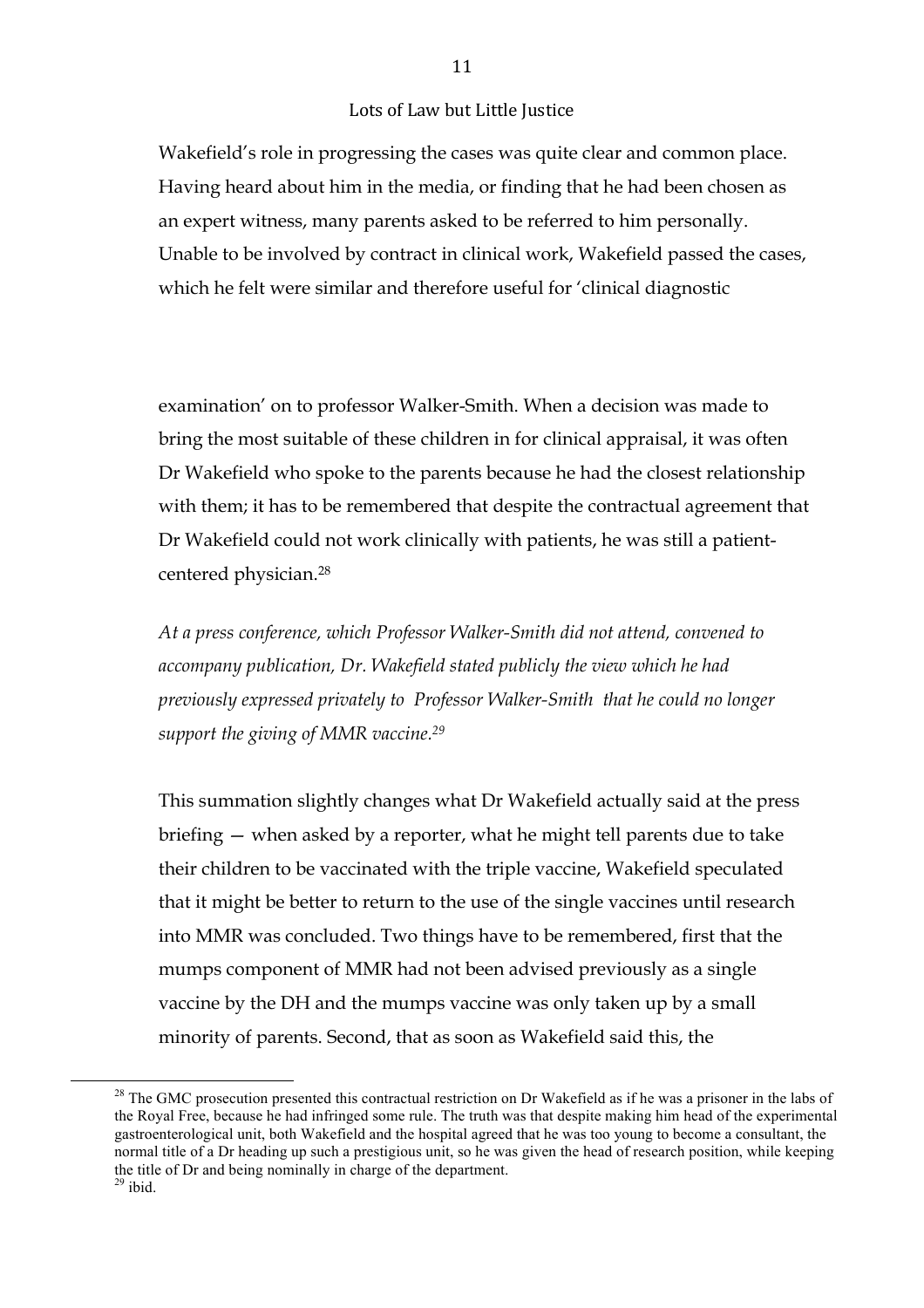government scrambled to withdraw the single vaccines, which up until then had been freely available from the market in the UK, giving parents a choice regardless of Wakefield's views.

*Dr. Wakefield's statement and subsequent publicity had a predictable adverse effect upon the take up of MMR vaccine of great concern to those responsible for public* 

## *health.30*

This is a hop, skip and a jump away, even with legal robes on, from a clear analysis (even proposed by Ben Goldacre $31$ ) that the media was actually responsible, and anyway, single vaccines were safer and just as effective as the MMR triple vaccine. The statement turns Dr Wakefield into an 'anti-vaxer' as the drug company lobbyists have labeled him.

*When it formulated the charges against Professor Walker-Smith , the GMC did not know that permission had been granted to Dr. Wakefield for the use of Transfer Factor (TF) for child 10 on 'a named patient basis'*. 32

Oh well that's all right then! Clearly this issue was important in Professor Walker-Smith's case. Why didn't the GMC know? However, the matter of TF was much more important to the case against Dr Wakefield. More important to the case as a whole, was the utterly wrong and untruthful idea promoted first by Deer and then by the GMC that Dr Wakefield had personally gained a patent for TF as a prophylactic vaccine which would compete in the medical market place with MMR. It could only have strengthened Professor Walker-Smith's case had Mitting mentioned this.

 $\frac{30}{31}$ ibid.  $\frac{31}{32}$ ibid.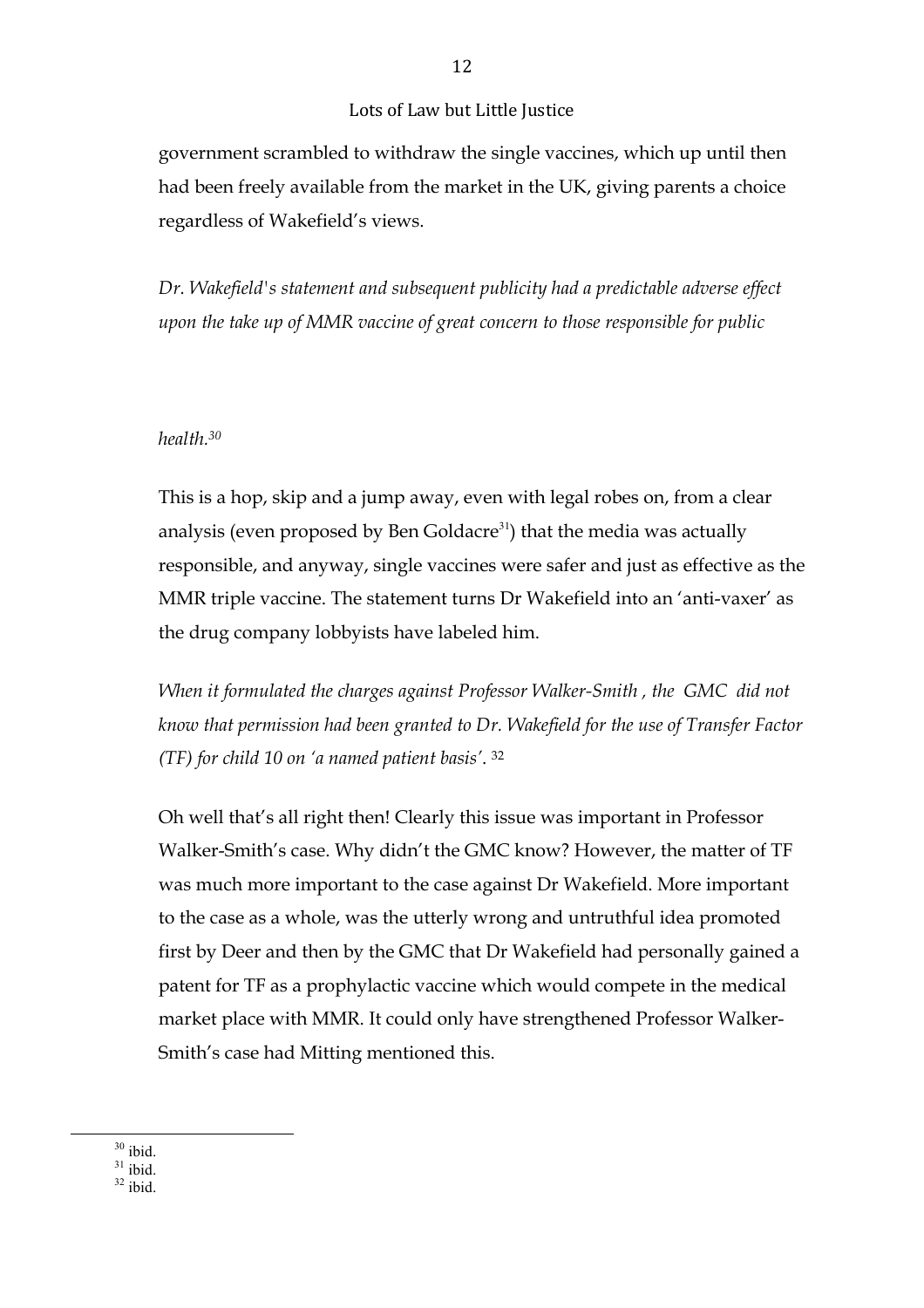*There is now no respectable body of opinion which supports his (Wakefield's) hypothesis, that MMR vaccine and autism/enterocolitis are causally linked.33*

This is a statement without any evidence, which repeated by a high court judge actually damages Dr Wakefield's case. It would have been more correct if Mitting had made it clear that professor Walker-Smith himself felt that this hypothesis had *not yet been proven*. In fact, following his observation and

testing of many children who attended the Royal Free Hospital, Professor Walker-Smith, even with his experience, was concerned and puzzled by the sudden onset and speedy development of IBD in these children and was quite happy to describe it as a *novel* condition the pathways of which he was unfamiliar with. Walker-Smith also attended meetings at the DoH, to put the collective view of the Unit.

What is odd about Mitting's judgment, is the fact that he strayed from the facts of Walker-Smith's case to make occasional negative references to Wakefield's case. On the one issue promoted by the GMC central to the whole conspiracy — that Walker-Smith did not have ethics committee approval to carry out colonoscopies and other tests, an issue that damned all three defendants — Mitting spoke in his judgment as if the lie damaged only Walker-Smith and made no reference to the damage that it had done to Murch and Wakefield, even by association.

Clearly Mitting could not deal with the circumstances of Wakefield's case in a hearing which heard the facts of Walker-Smith's case; but it is important to bear in mind the fact that three doctors were charged with colluding in an agreed course of action over a period of time. Apparently what was allowed the prosecution, the idea that the defendants acted in concert, has been denied the defence.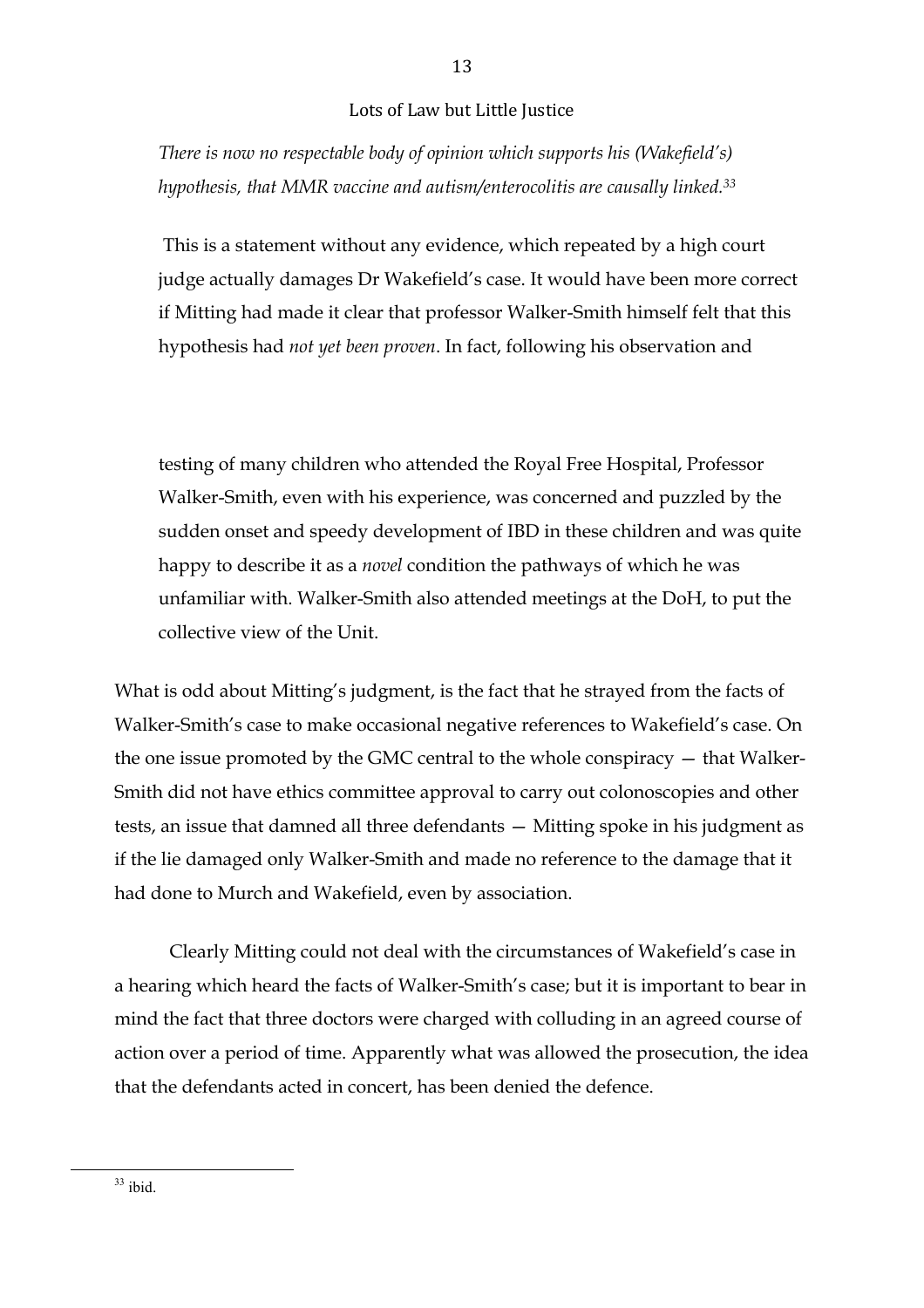As a consequence of avoiding any analysis of the conspiracy of which Dr Wakefield was the central victim, Mitting was left only to obscure the general background of the case, suggesting for example that the Panel in Walker-Smith's case had been superficial in their consideration and on occasions arrived at the wrong conclusion — had this not applied to Wakefield too, or in his case had the Panel been intellectually focused, clear headed and unquestionably fair? Should not this general failing, if such it was, have been noted as affecting all the defendants? While suggesting that the Panel had not thought Walker-Smith's case through or properly examined the evidence, to the point of recommending that GMC Fitness to Practice Hearing should be restructured, Mitting surely should have made reference to the wrong done to all three defendants.

In any more thorough analysis of the case and the role of the Panel, it would have been incumbent upon any adjudicator to assess, for instance, the role of Surinder Kumar, the GMC chosen chair of the Panel (the jury) in relation to all defendants, for it was he who guided the Panel members to their conclusions. At the beginning of the hearing, Kumar held shares in Glaxo Smith Kline,<sup>34</sup> the major UK vaccine manufacturer.

While Walker-Smith's fabricated lack of ethical committee approval for clinical work on the children was noted by Mitting as one of the most serious breaches in logic and evidence, the manufactured failure of Dr Wakefield to include in the twelve authored paper, any statement of conflict of interest, one of the central instruments damning the paper from the prosecution perspective, went completely unmentioned by Mitting or Walker-Smith's counsel despite the fact that Walker-Smith was the second author; this was on the grounds that Walker-Smith had not received the draft — yet another unquestioned nail in Wakefield's coffin

Beyond Mitting's judgment, none of the legal teams or the two acquitted defendants have made even meager supportive mention of Wakefield or the

 $34$  Within months of the hearing ending. Kumar was on the stump campaigning for compulsory vaccination at the British Medical Association conference. In clear testimony to large numbers of doctors in Britain Kumar lost the vote on his proposal.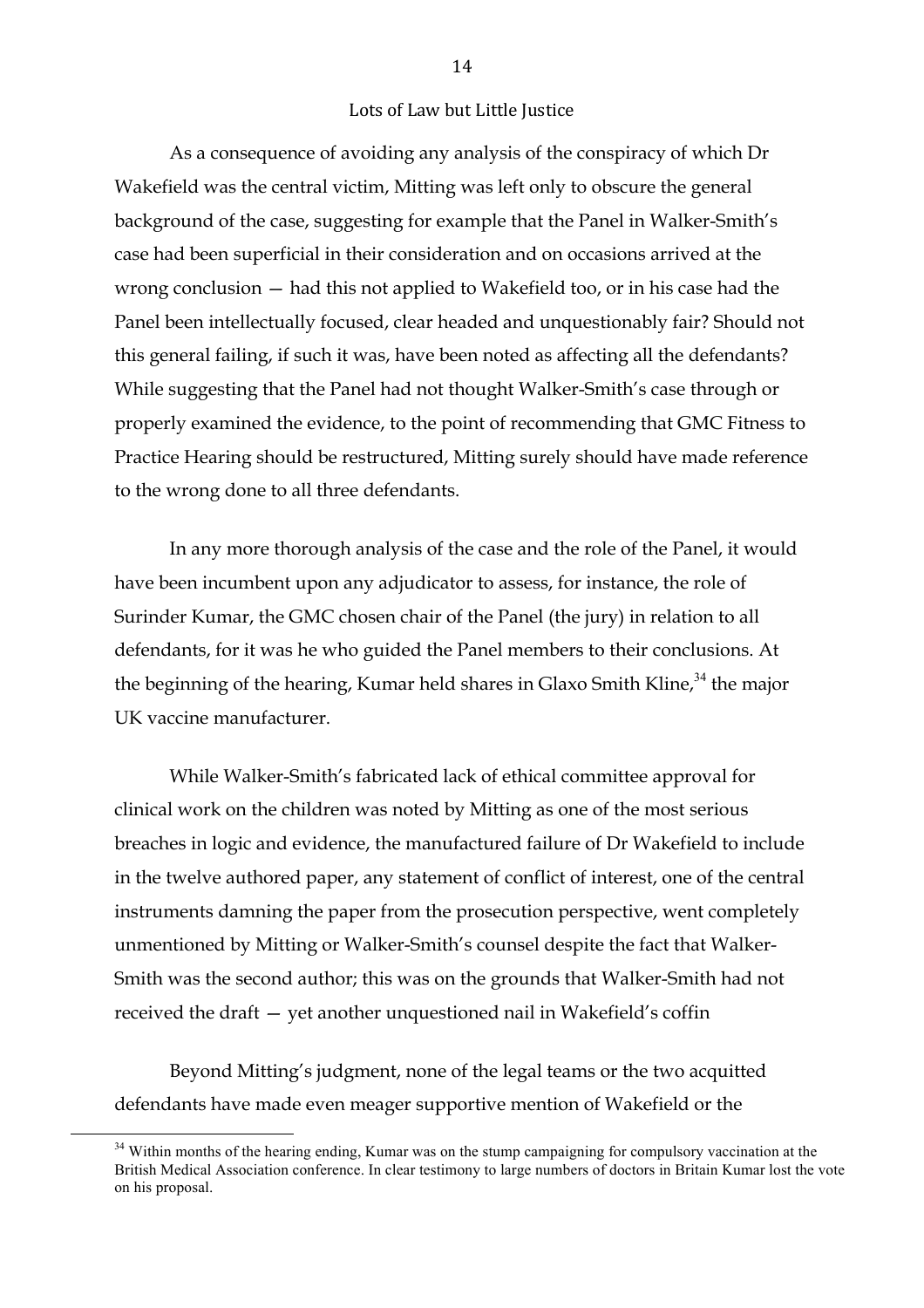collective circumstances of the defendants. Neither Murch nor Walker-Smith have offered a hand to Wakefield. And while Professor Walker-Smith has been critical of my use of the term, 'cut throat defence', in the first draft of this essay,35,36 I saw little sign throughout the three years of the hearing that the defendants stood together or the counsel of the other defendants gave any support to Wakefield's case. This was more or less inevitable after the defence counsel and the defendants apparently

went down the road of the GMC concocted 'ethics' focus of the trial.<sup>37</sup> The best disguise for the most general conspiracy, in law, is a detailed accusation, full of provable material statements, even if such statements have little to do with the issues at hand. The large hearing room at the GMC was stacked to capacity with thousands of specific documents, few of which got near to the point of the hearing.

In some respects the seeming abrasive conflict between Wakefield and the other two defendants, is not that surprising as the three doctors subjected to the marathon trial, had long since distanced themselves from each other.<sup>38</sup> This was to be expected and might even have been counted on by the dark forces behind the conspiracy. The three defendants classically misread their situation, seeing themselves still as ethical, professional medical men and not as defendants in a trial, pitted against a force which was trying to destroy them.

In retrospect it is clear that the three defendants were quite different men whose different concerns stretched much further than their apparent differences over 'research' or 'ethics'. While each doctor had proved themselves caring

<sup>&</sup>lt;sup>35</sup> This is where one defendant argues his innocence at the cost of another defendant.<br><sup>36</sup> Email communication from John Walker Smith, April  $3<sup>rd</sup>$  2012: 'In particular there was absolutely no cut throat defence. All three defence teams worked in harmony I observed many meetings between the defence barristers during the Hearing'.

<sup>&</sup>lt;sup>37</sup> For the first few weeks of the hearing, I was often approached by GMC staff, who tried to impress upon me the fact that, this was the most common of hearings — just like many others where doctors had breached ethical research rules.

<sup>&</sup>lt;sup>38</sup> In campaigning terms, there was considerable room for learning amongst the three defendants, recognition of their common position and a united campaign based in parents and citizens would have given them a massive advantage over the GMC.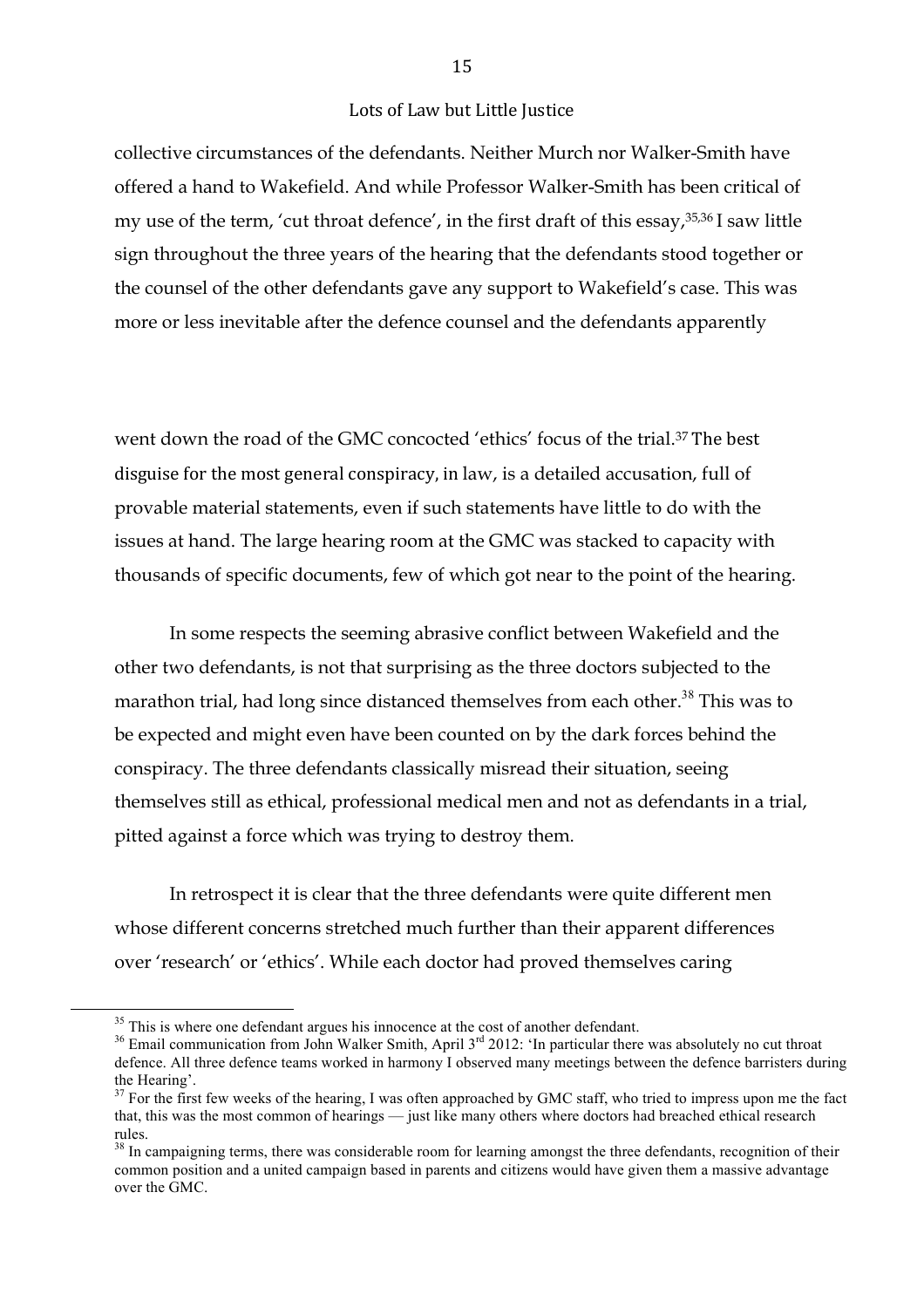professionals with considerable regard for their patients, Professor Walker-Smith was a devout Christian and a renowned child gastroenterologist only a step away from retirement. He was a doctor of the old school, retiring and opposed to any debate or speculative public displays. Dr Murch was a slightly more radical version of Professor Walker-Smith, an attractive, charming, shy and quite private professional in the middle of a glittering career.

Dr Andrew Wakefield was cut from quite different cloth to either of the other defendants. It has to be born in mind in relation to the time line of the GMC

hearing, Wakefield had been a decade locked in battle with the government, before the GMC charges were even mooted. Wakefield more than the other two defendants had researched MMR and had written about its safety and perhaps because he had often been first approached he clearly felt a great moral responsibility to the parents.

Like many 'outspoken' Wakefield is full of contradictions, he has a massive moral driving force which he tends to pursue wherever it leads. He appears to come to quick conclusions. Although he thought long and hard about appearing as an expert witness in the parents claim against three pharmaceutical corporations and even though this course of action was clearly frowned upon in the RFH because they were corporately funded, he didn't avoid what he considered this *obligation*, both on behalf of the parents and by way of getting funding, in an area where no one else was offering.

Someone who doesn't suffer fools gladly, Wakefield is a man ensconced in his professional world, a man who cannot quite grasp the power of community or collectivity, a man intent on confronting authority, who having no experience of campaigning politics, frequently changes horses. However despite his professional status, Wakefield has been throughout the whole affair brave enough to continue an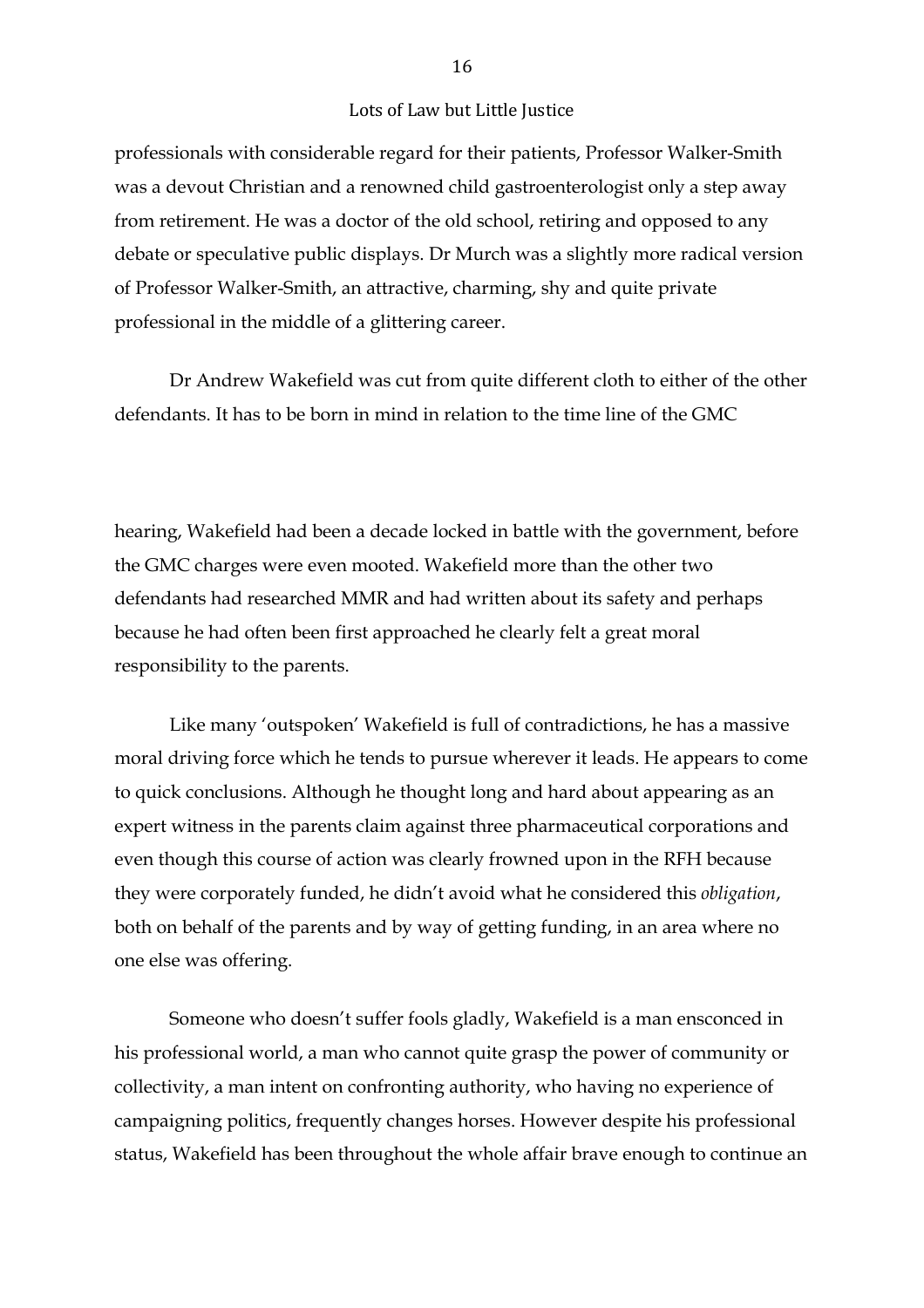angry defence of his position, with what must have appeared to have an irritating, even some might say, neurotic consistency; like a fly bothering a horse's eye.

For Wakefield there was no turning back, while the other two defendants who presented the front that they had been dragged into the arena by dint of Wakefield's private purpose the legal process always held out the hope of redemption. Wakefield's life, however, conformed to the classic pattern described by Ibsen's character Dr Stockman in *An Enemy of the People*. <sup>39</sup> Whatever happened to him, whatever he did he was inevitably and intuitively driven deeper into the

#### confrontation.

Personally I see this kind of resistance to power as analogous with falling off a cliff, for a person of principle there is no turning back, once the descent has begun like a character in a Road Runner cartoon it continues even to a crash landing and complete self destruction. None of the above character traits that I have used to describe Dr Wakefield, even if they make him a more phosphorescent target for propaganda campaigns, should damn him in the eyes of the law.

The law is meant to deal with conflicting specifics, in the context of a moral code, and in the case of the accusations against Wakefield these were and still are legion; from the completely untruthful allegation by Brian Deer that Wakefield developed and patented a vaccine to compete with MMR through to marvelously ribald Catch-22 charges levelled by the GMC that Wakefield brought the medical profession into disrepute when he made humorous allusion at a conference, to paying for blood samples from children at a children's party.<sup>40</sup> The GMC never addressed the question of whether it was *possible* 'to bring the medical profession into disrepute', had they, they might have broached such questions as the 30,000

 $^{39}$  See this author's essay: *Uncomfortable Science and Enemies of the People*.<br><sup>40</sup> This charge has to been seen in the context of the number of deaths caused by the pharmaceutical industry with the prescription of various drugs.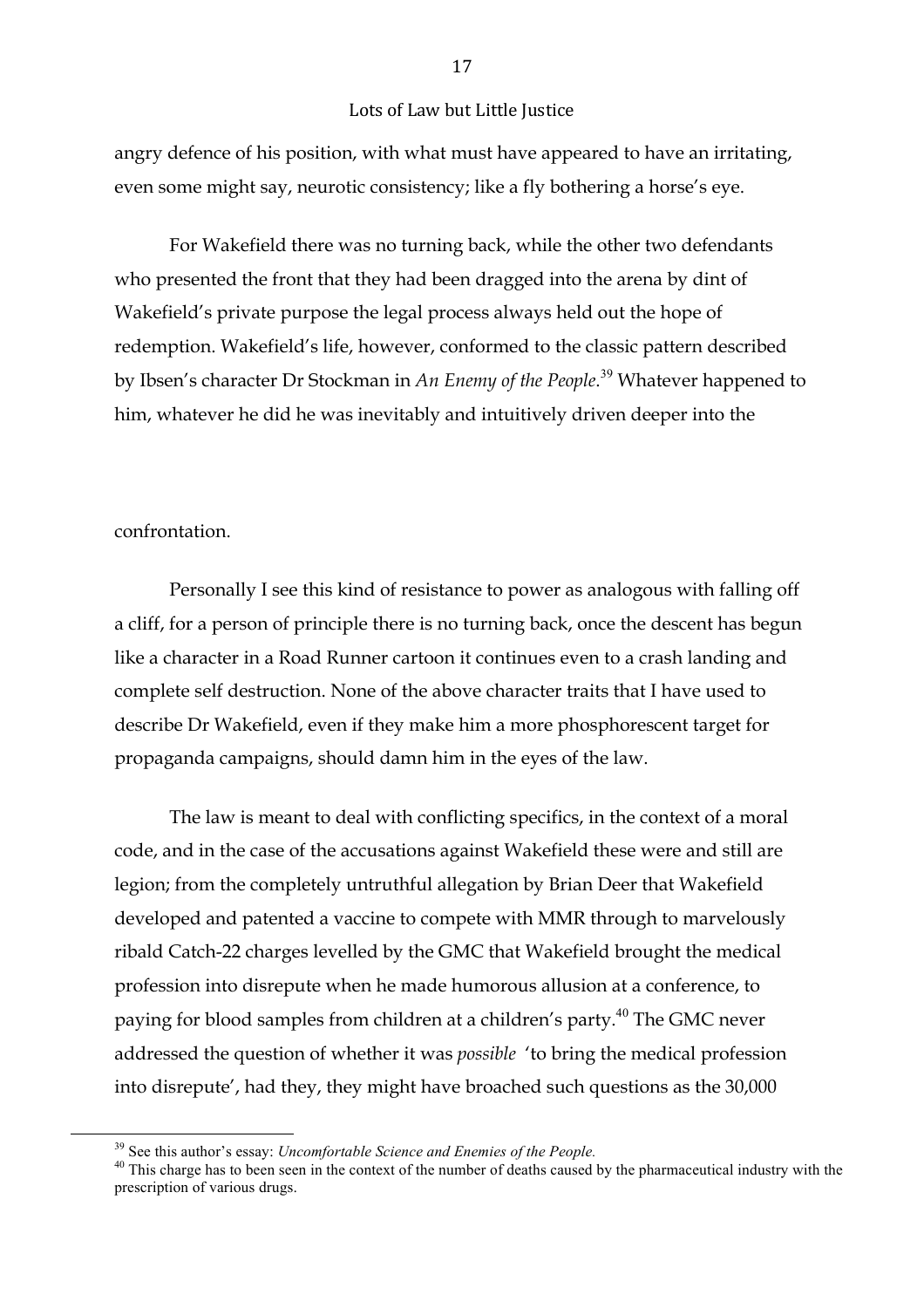deaths precipitated by the prescription of Vioxx — How disreputable a joke is that!

\* \* \*

I first got involved in legal cases after playing a part in the campaign to free George Davis, an armed robber, in the  $1970s<sup>41</sup>$  From then on, I spent time, while also writing, investigating cases that depended upon identification evidence<sup>42</sup> and then cases which depended upon contested verbal admission.<sup>43</sup> Further down the line, my involvement in the law was with civil rights cases, cases of people being fitted

up, assaulted and the relatives of those killed in custody by the police — mainly black people, mainly in Hackney.<sup>44</sup> Over time I was involved with some of the best solicitors and counsel in London and had considerable experience working as a Mackenzie friend throughout the 1970s and 1980s. During the miners' strike in the 1980s I worked with Yorkshire NUM on cases of pickets and other arrested workers.<sup>45</sup>

From 1990 onwards, when the area of my writing changed from policing and imprisonment to dirty tricks and corruption in the field of health and pharmaceuticals, I worked on a number of cases involving alternative medical practitioners, producers and promoters, for instance of supplements.

Perhaps you will understand that working in these areas you come quickly to appreciate *worst* legal practice. I thought that I had seen it all when I helped my late friend Jim Wright<sup>46</sup> fight his case in Swansea,<sup>47</sup> against a handful of charges brought

<sup>&</sup>lt;sup>41</sup> Was finally acquitted in May 2011 by the high Court, after a 40-year wait.<br><sup>42</sup> JAIL: Justice Against the Identification Laws.<br><sup>43</sup> CRAG: Criminal Research and Action Group.<br><sup>44</sup> HCDA: Hackney Community Defence Assoc http://www.slingshotpublications.com

<sup>47</sup> Martin J Walker: *The Fate of a Good Man. The Investigation, Prosecution and Trial*

*of Jim Wright by the MHRA*. Slingshot Publications. 2007. http://www.whale.to/b/walker\_b.html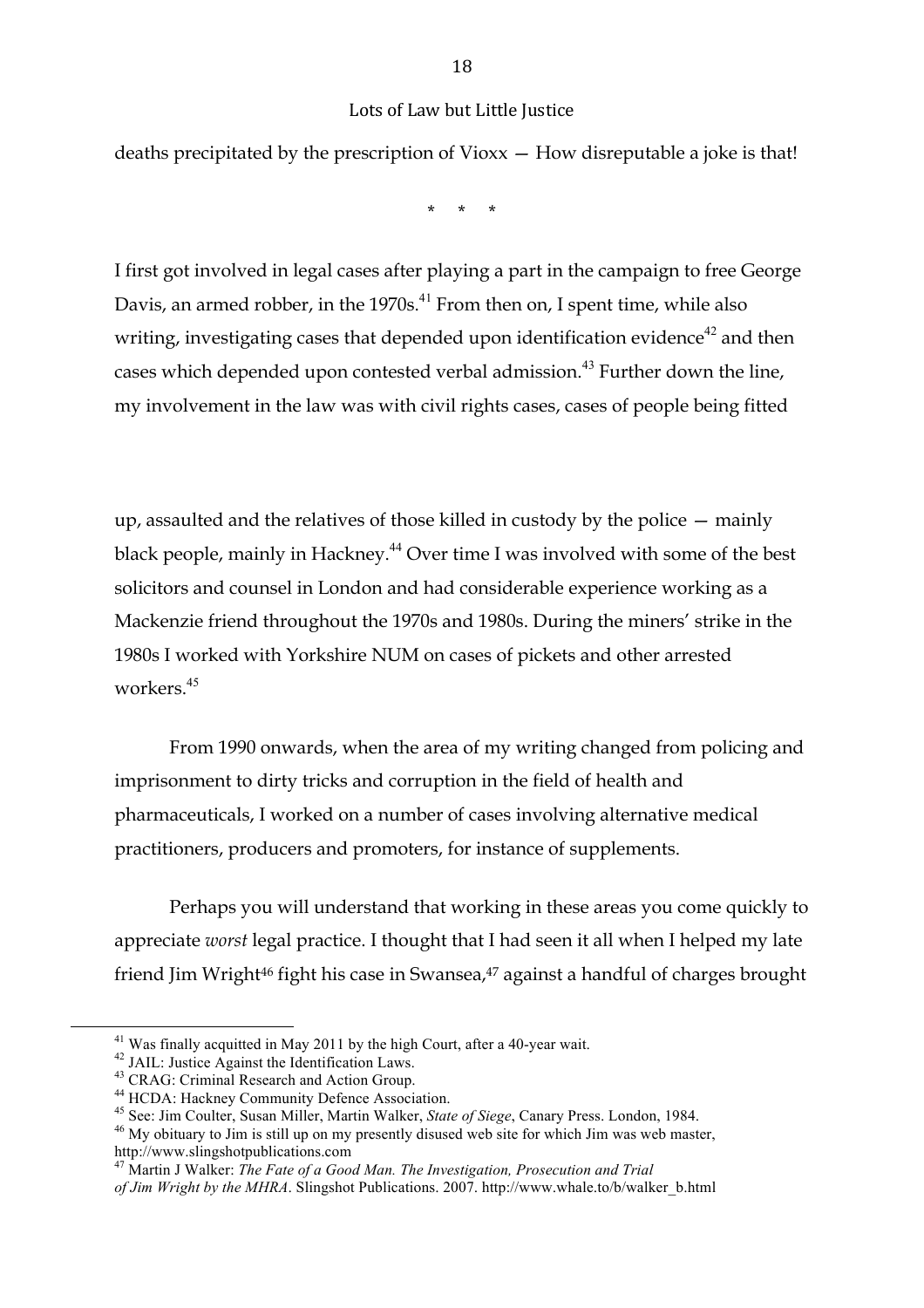be the MHRA, the UK drugs regulatory agency owned by the pharmaceutical industry.

All this, however  $-$  the Robbery Squad and the MHRA  $-$  was as if eating Lotus fruit compared with sitting through the legal sewage served up by the UK General Medical Council (GMC). My original intention of attending the hearing was to write about Dr Wakefield and his case, but as time went by, I found that the hearing was addictive — something like the games in children's comics where you have to spot the differences in two similar pictures. It was also clear that the parents, rarely able to spend much time at the hearing, needed a reporter.

The evidence could be spectacularly boring, especially the parts that were evidently fabricated and then constantly repeated. To anyone who knew anything at all about courtroom procedure, the hearing was a master class in the framing of innocent defendants. Whatever else by way of trouble the GMC caused me over the three years that the hearing ran, I am still immensely grateful for the opportunity I was granted to see professionals at work and witness at first hand this theatre of the absurd, this Cirque du Soleil of acrobatic law, this Brechtian extravaganza.

The hearing so frequently bordered on the absurd that I found I began to stray from measured and relatively objective accounts of the proceedings into the land of satire. Instead of the evidence I became mesmerized by the countless occurrences of procedural misconduct. By the end of the hearing I was convinced that the only way the GMC could be reformed was by its being shut down, preferably after its buildings were raised to the ground overseen by a priest trained in conducting exorcisms.

Further than this though I was infinitely puzzled by the nature and values of the legal figures who participated. While having witnessed slippery defence counsel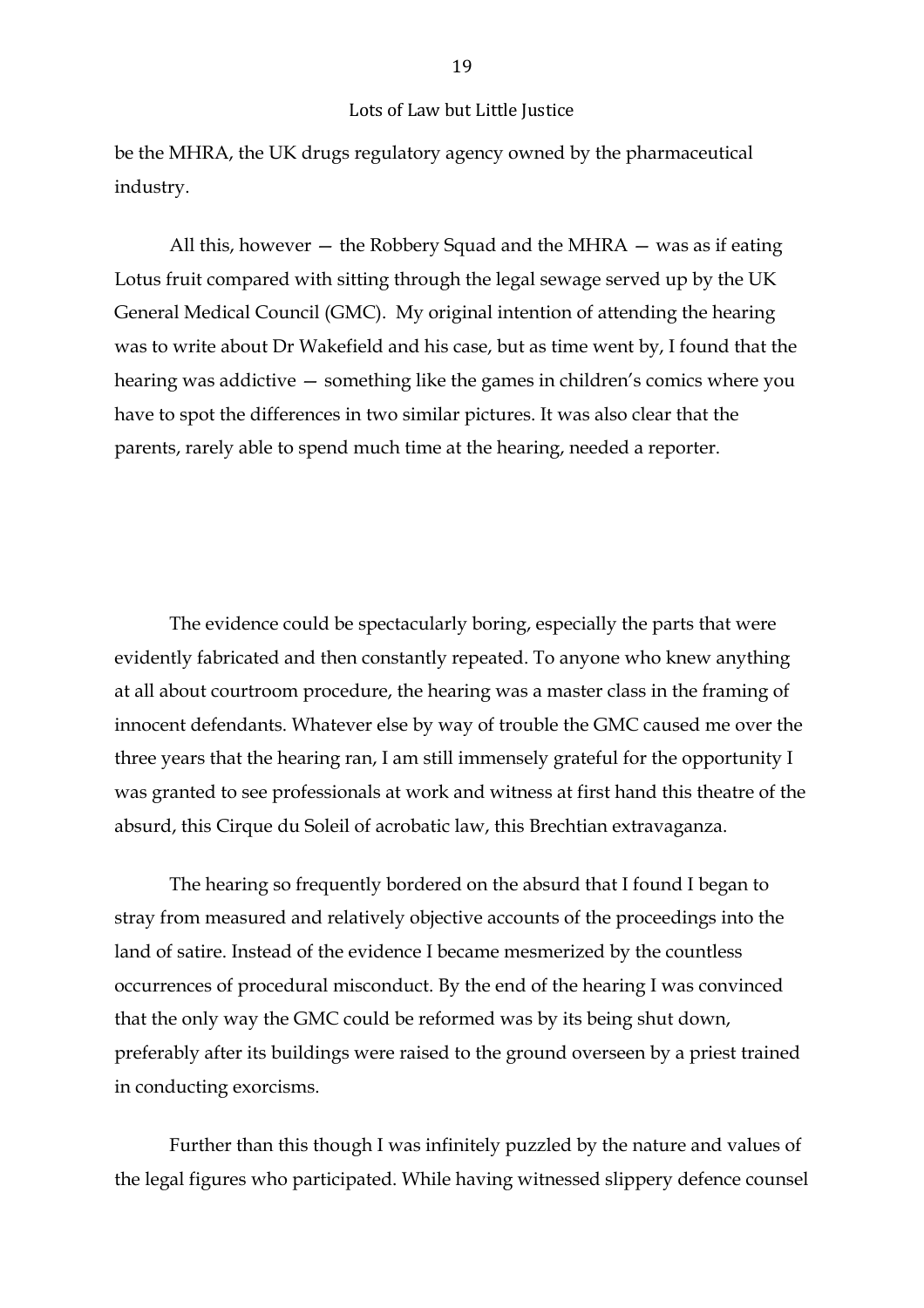in criminal cases parrot the story of the accused and seeing prosecutors articulate ideological veneer of 'law and order' to cover the breaches in evidence, I was completely unprepared to see prosecutors pursuing and winning a case with no other evidence than that concocted by a third rate consumer affairs journalist. It was like watching an unskilled poker player, win hand after hand without holding any cards. Perfectly fitting to the modern world it was almost virtual; a non material reality.

Hardly any of the evidence or the arguments the prosecution put to the Panel throughout the whole three years of the hearing was believable, within the context of the case; and some of it, even to the legally untrained ear, was blatantly fabricated. While over and above all, the duration of the hearing was evidently

engineered to frighten other doctors who dissented over vaccination and allow the government to pile drive ahead with its vaccination programme.

When the hearing ended with the expected verdict that found Dr Andrew Wakefield guilty of every single change, I wrote an account of what I felt were some of the most important matters involved in the hearing.<sup>48</sup> I have repeated here two of the innumerable issues in which the prosecution collapsed 'due process', the first addresses the issue of Dr Kuma's conflicts of interest while the second addresses Horton's pantomime as he gave evidence about Dr Wakefield's supposed lack of conflict of interest statement in the *Lancet* paper. In fact the prosecution collapsed due process innumerable times, much as if they were an outlaw gang meeting out justice on a law man who had got in their way — with the noose already hanging from the tree. These pieces I think are worth repeating in the slip-stream of Professor Walker-Smith's acquittal.

\* \* \*

<sup>&</sup>lt;sup>48</sup> Originally put up on the Cry Shame site in three parts as *Counterfeit Law*.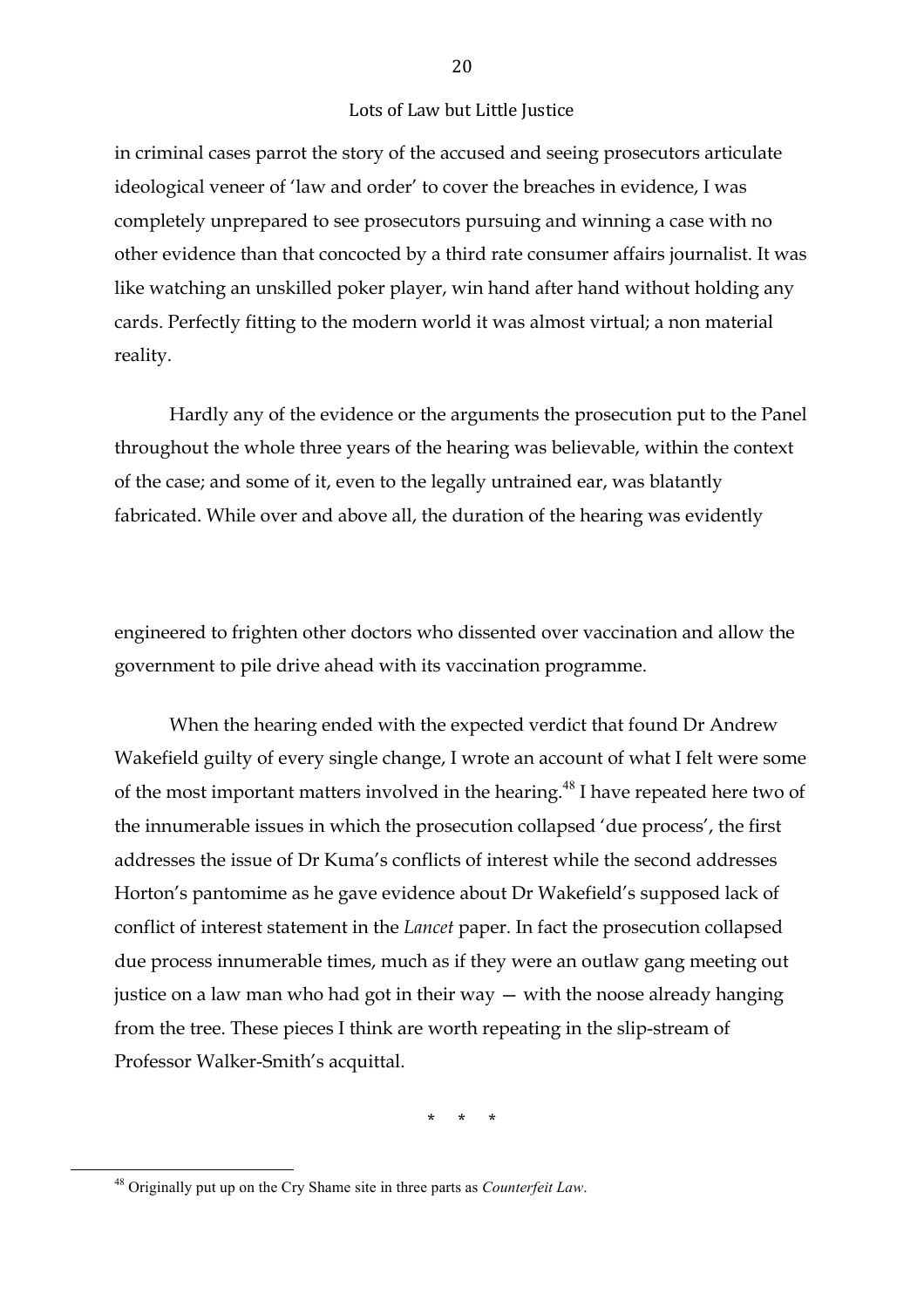#### Dr Surinder Kumar

At the end of August 2008, I wrote an essay,<sup>49</sup> In the Interests of Conflict. In it I tried to bring the issues of conflict of interest from the heart of the GMC hearing and lay it at the feet of the Panel Chairman Dr Surinder Kumar. I consider conflict of interest to be very important, because it is the hidden mechanism by which corporate science manipulates reality; the secret armoury of funding and public relations that hides in the warrens beneath an apparently level playing field.

The whole battle against Dr Wakefield and the parents has been shot through with conflict of interest, some of which might be refuted, some of which might be made to appear of no consequence and some of which could be dismissed as coincidental. I believe, however, that my essay about the Panel Chairman, like some of John Stone's investigative work, raised irrefutable issues that should have brought the GMC hearing to a juddering halt, that it didn't was to me, clear evidence of corruption in the GMC.

Since 1988, there have been two ways in which cases arrive at a Fitness to Practice hearings at the GMC. There is the official route, by which a complaint made by a patient or relative can be filtered by readers and preliminary hearings, to arrive in front of a panel, and there is the unofficial route by which cases sponsored and promoted by the Association of British Pharmaceutical Industries (ABPI) arrive. This second path, made available by the GMC to Big Pharma, gives control to the industry over cases involving doctors who might be carrying out research for the industry which results in unethical behaviour, or damage to trial subjects or patients, or finally those cases of doctors who might have embarked upon research

<sup>&</sup>lt;sup>49</sup> All my essays over the period of the Wakefield case were published in *Medical Veritas*, Volume 6, Issue 1, April 2009.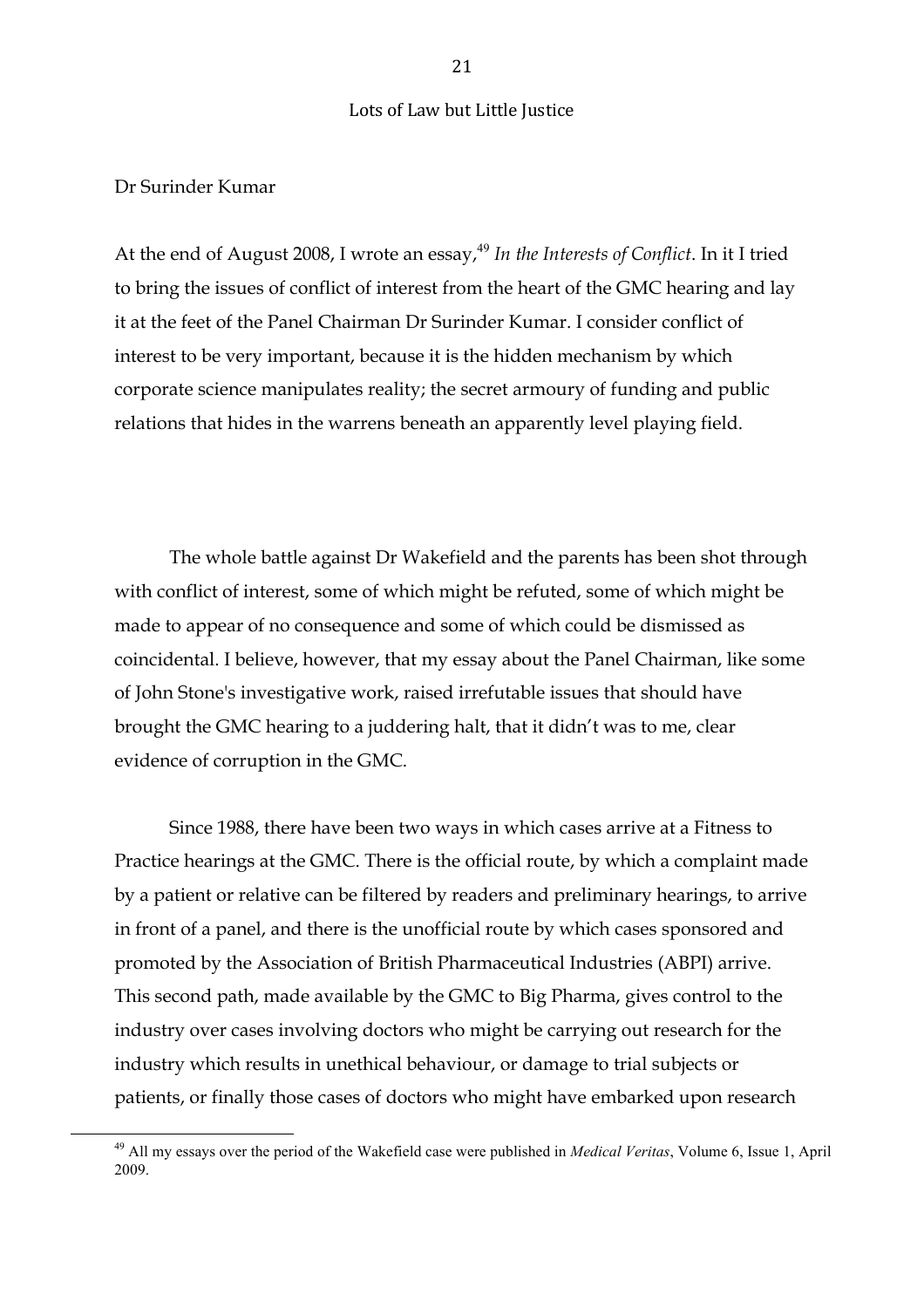or treatments which threatens the competitiveness of pharmaceutical products.

Such cases are researched, investigated and then legally formulated in conjunction with GMC lawyers by a private detective agency solely funded by the pharmaceutical industry named Medico-Legal Investigations (MLI). While cases prepared internally by the GMC have resulted in mixed findings over the last two decades, cases prepared by the pharmaceutical industry usually result in guilty verdicts.

The finger prints of the ABPI are all over the Wakefield case. Would a consumer affairs reporter of the stature of Deer, have the wit and strategic intelligence to turn a patent for Transfer Factor a suggested treatment for MMR adverse reactions, into ownership of a multi-million pounds competing vaccine for

that of Mumps, Measles and Rubella? Are we expected to imagine that there was no one at the GMC, no one on the prosecution team, who know what Transfer Factor was? To have Wakefield personally gain the patent for this experimental treatment, was a propaganda master stroke — for the first and only occasion in the whole of Deer's assault the question of Wakefield's venal character is raised and he is posited as being in commercial competition with GSK and other multi-billion pound pharmaceutical companies; the bigger the lie, the harder they fall.

GMC Fitness to Practice Hearings are constructed to all intents and purposes like criminal or civil jury trials. To some extent this sets them aside from the usual extra-legal tribunals, such as those that deal with issues like unfair dismissal. It is, however, the way in which the hearings differ from a proper trial that must concern us; these differences are startling. The first and perhaps most seminal difference is that while the judiciary in Britain is separated from the political executive, the GMC acting as the prosecuting authority pays for the employment of all parties, other than the defence, including the jury (Panel), in any hearing.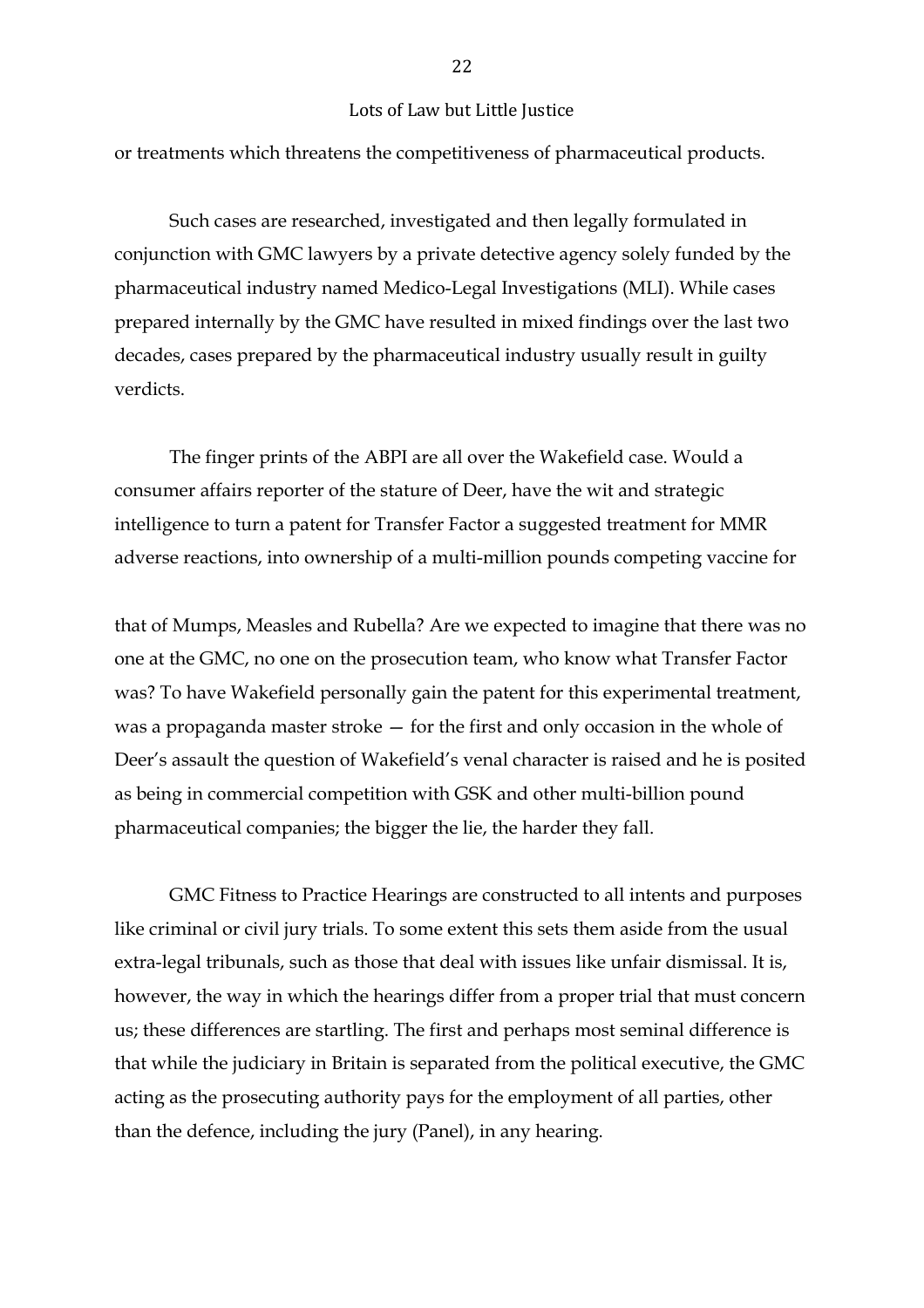In the proper court, not only are the jurors chosen from the population at random, but in many systems, the counsel for either side are allowed peremptory challenges, to ascertain any kind of bias in the jurors that might apply specifically in relation to the case being heard. In Britain, this right to peremptory challenge has been completely eroded over the last decades, ending with the 1988 Criminal Justice Act. However, in an important case, involving for instance a police officer charged with causing a death, the judge will usually warn the jury of conflict of interest and ask anyone who has been a police officer or who had a relative who was a police officer or anyone who worked in a civilian capacity within a police station to declare this. Having concluded these tests, the jury themselves chose their foreman or woman in camera and this person helps the other jurors negotiate their verdicts and offers them to the court.

There is no elected foreperson of the jury in GMC hearings, because the GMC chooses and imposed a foreperson of the jury; a Panel Chair. Again, while details of the Chair's 'interests' are noted on the GMC's web site, and Panel members might take the advantage of making a declaration at any time during the hearing, there is plenty of wriggle room for those who wish to hide serious and pertinent conflicts of interest.

In the Wakefield, Murch, Walker-Smith hearing, the GMC first chose a Professor Dennis McDevitt as Panel Chairman, however, campaigners forced the GMC to make McDevitt stand down<sup>50</sup> when they made public the fact that in 1988, he had been a member of the very JCVI committee that had agree the safety of Pluserix MMR, manufactured by Smith Kline & French (now GlaxoSmithKline), which was later withdrawn on safety grounds. McDevitt had received research

 $10^{50}$  A writer for ChildHealthSafety wrote on Age of Autism (January 18, 2011) that

<sup>&#</sup>x27;McDevitt was only stood down after Jamie Doward of the Observer, Martyn Halle, freelance journalist for the Sunday Express, Andy Wilks of the Mail on Sunday, Jenny Hope of the Daily Mail and Heather Mills of Private Eye challenged the GMC over the matter. ["MMR Conflict of Interest Zone" Private Eye - June 2007].'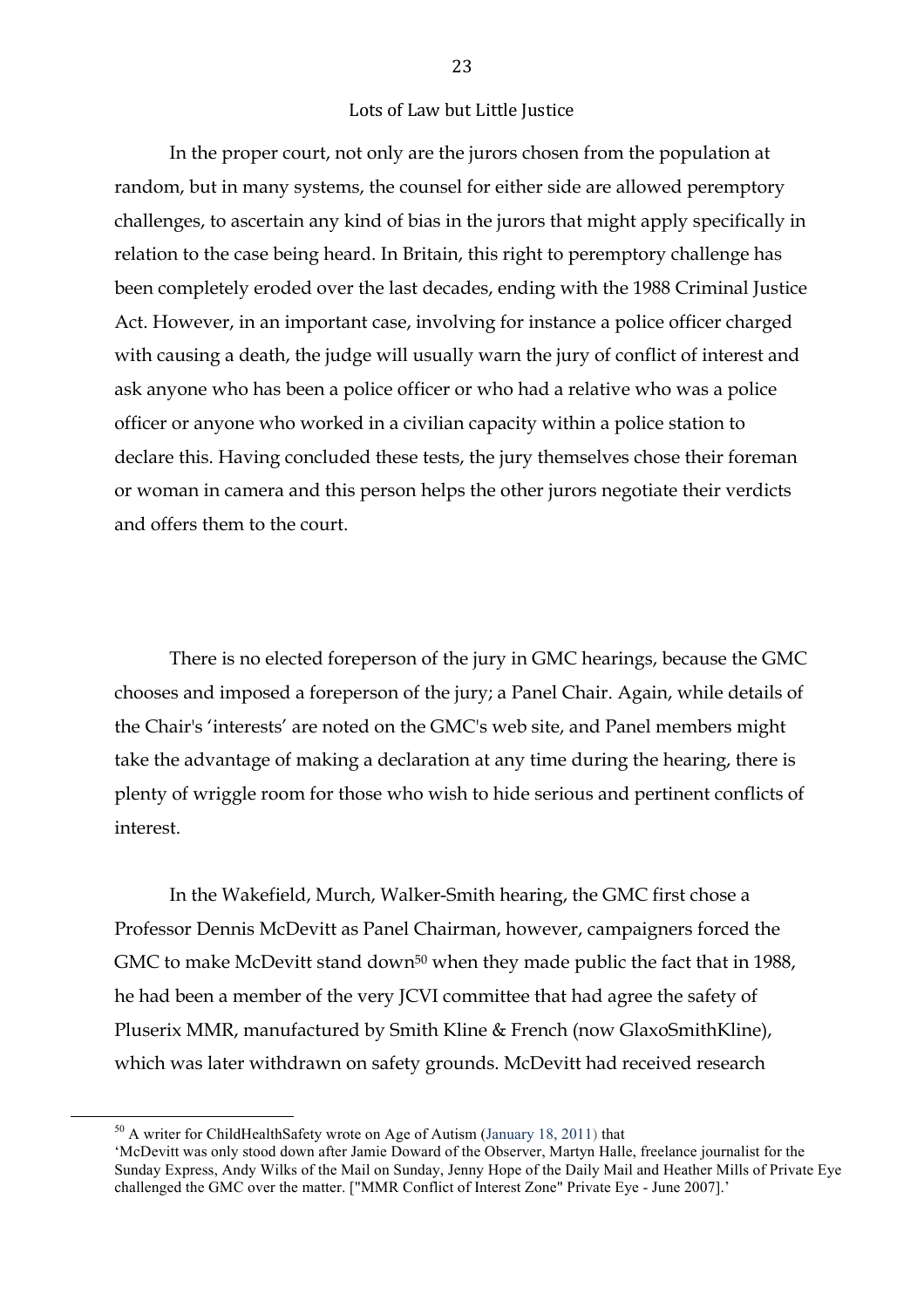funding from both Glaxo and Smith Kline French before both companies joined to become GlaxoSmithKline, the MMR vaccine manufacturers. Even the GMC was unable to get away with such a high level of duplicity and conflict of interest when it was made public.

One of the questions that preoccupied me during the first months of the GMC Fitness to Practice Hearing was this: if the GMC had gone to these lengths to shoo-in the first clearly biased Chair of the Panel, having been found out, were they likely to just give up and enter a second 'clean' candidate for Panel Chair? I had serious doubts, so I began research to see if Dr Surinder Kumar had any vested interests.

It should be understood that the Panel Chair in GMC hearings is the most influential member of the jury, the person most in need of neutral and independent thinking, a person, like all other jury members, who has to be free from any taint of bias or preconception about the guilt or innocence of the defendants. It goes without saying that the GMC, the prosecuting agency in this case, was duty bound to summon all its resources in testing all panel members in this hearing in great detail in order to discover and make public any possible conflicts of interests.

Anyone who took the trouble to go to the GMC web site and look at the declarations of possible panel members, could have ascertained that Dr Kumar was connected to the following organisations:

Principal General Practitioner. President, British International Doctors Association (formerly ODA). Interests: Medical Defense matters & Medico-politics. Member: General Practitioner's Committee (BMA), UK National Screening Committee (Dept of Health). Fellow: Royal College of GPs (FRCGP). Fellow BMA. Member Independent Review Panels of MHRA (Medicine & Health Care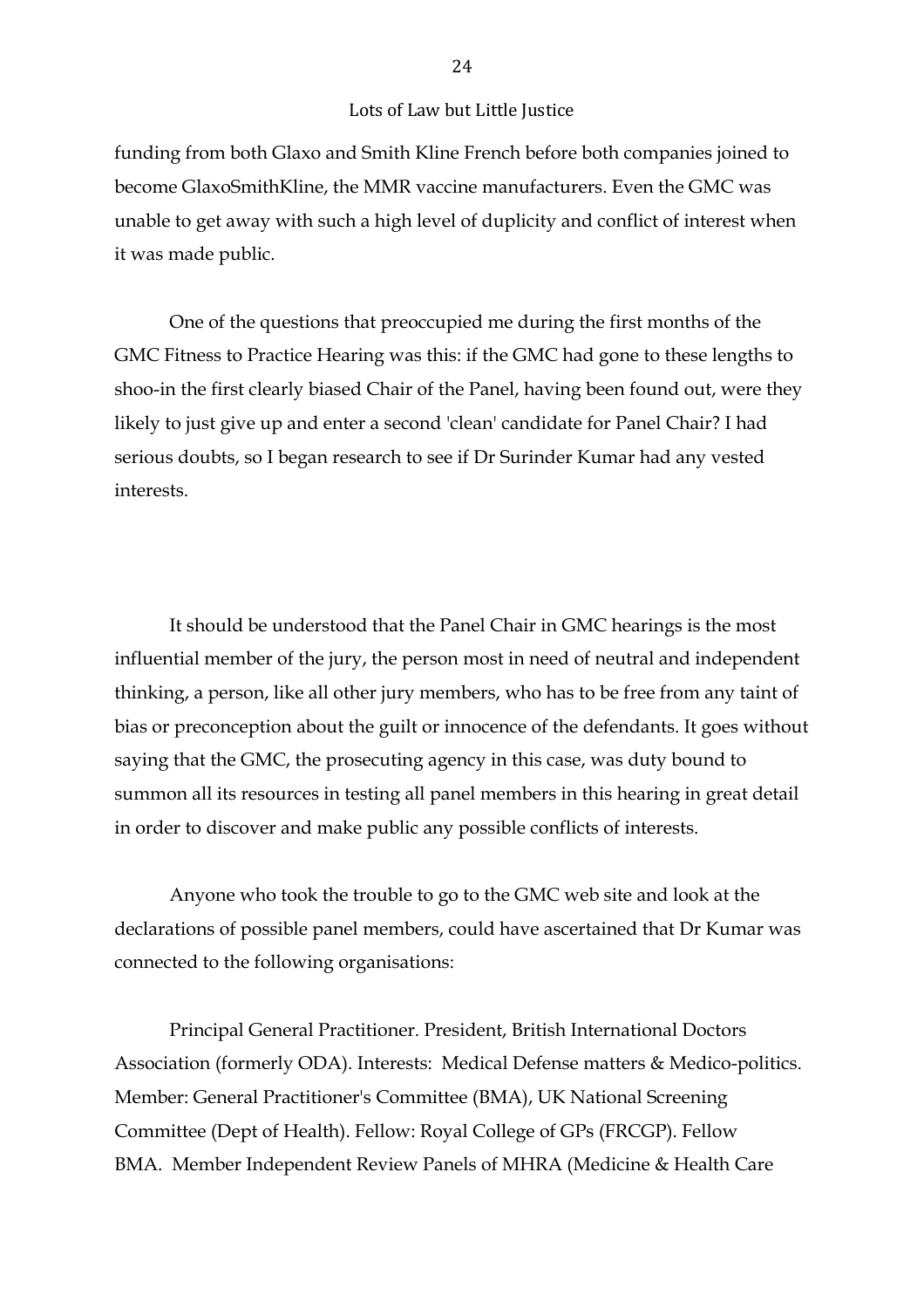Regulatory Agency). Member of Clinical Executive Committee (CEC) of Halton & St Helens PCT. Member of Medical Protection Society.

This list of Kumar's organisations on the GMC web site, was giving nothing away. The list was woefully inadequate as one of Conflict of Interests and, in fact, disclosed nothing specifically that might lead defence counsel to embark upon more detailed enquiries about Dr Kumar. During my research, I uncovered the fact that during the beginning of the Hearing and for all I know during the remainder of the hearing — for Kumar never disputed the information in my essay — Kumar had a share holding in GlaxoSmithKline, the company responsible for manufacturing and distributing vaccines.

Since the late 1990s, Dr Kumar had been involved in two British medicines regulatory bodies, the Medicines Control Agency (MCA) and its main committee, the Committee on the Safety of Medicines (CSM). The MCA became the Medicines and Health Care Regulatory Agency (MHCRA) and in 2005 the CSM became the Commission on Human Medicines. Dr Kumar was definitely on the CSM in 1998 and this is the committee membership that he alluded to at the beginning of the hearing. 51 Members of this committee discussed the safety of vaccines.

Following the restructuring of the MCA after it became the Medicine and Health products Regulatory Agency (MHRA), Dr Kumar sat on two of this body's most influential committees. The Independent Review Panel for Advertising (IRPA) and the Independent Review Panel for Borderline Products (IRPBP). 52 The

 $51$  1998 Summary of the Meeting of the Committee on Safety of Medicines held on 11th February 1998.<br><sup>52</sup> The Medicines (Advertising and Monitoring of Advertising) Amendment Regulations 1999, SI No. 267, came into force on 5 April 1999 and completed the implementation of Directive 92/28/EEC. Regulation 13 and the Schedule contain a procedure for a review of the Health Minister's preliminary decision on whether an advertisement complies with the Medicines (Advertising) Regulations 1994, as amended ("the Regulations"). The Health Ministers proposed that the review would be undertaken by an Independent Review Panel.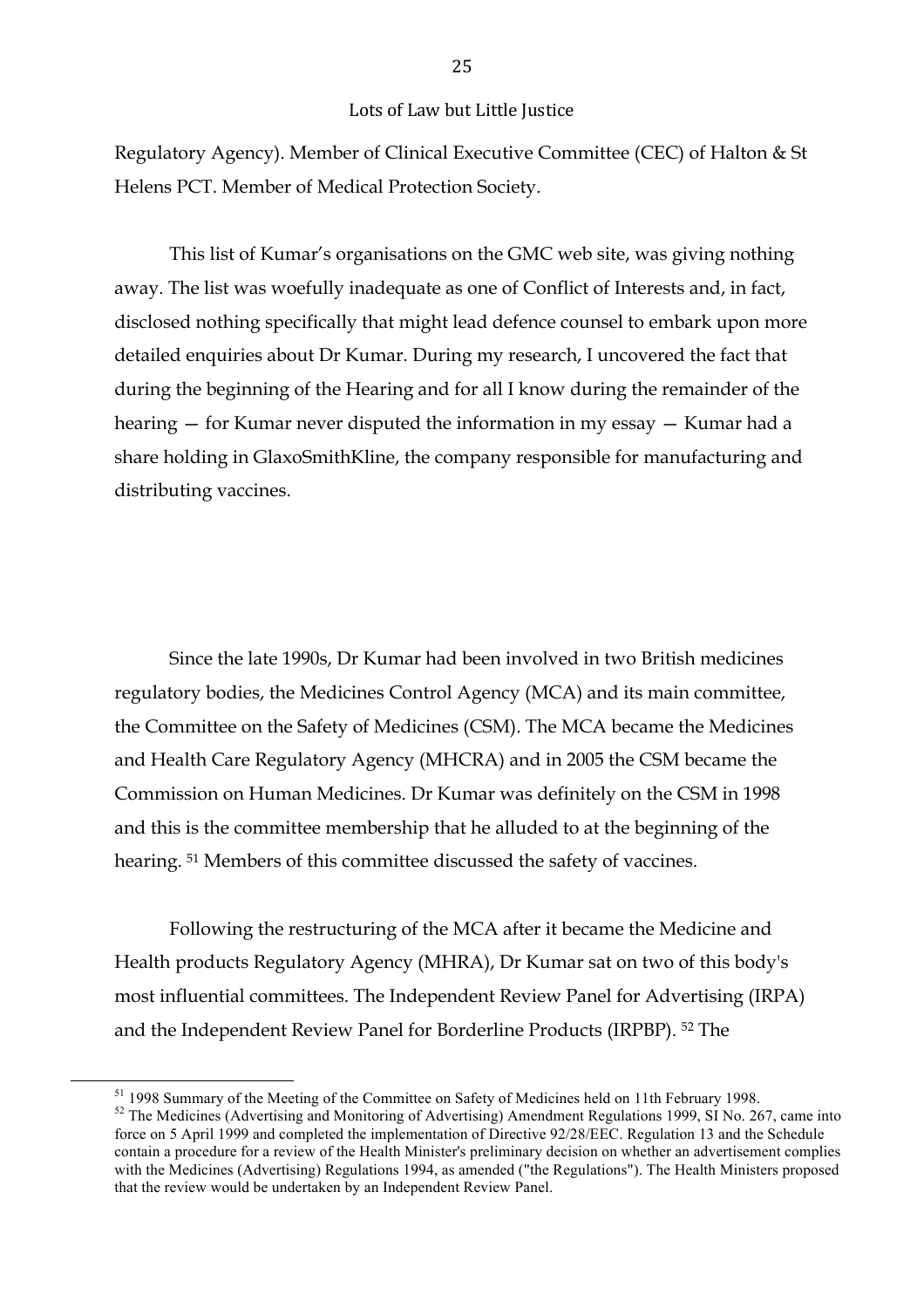advertising of pharmaceutical products and the definition of what is a medicine are two of the hottest topics presently involving pharmaceutical companies in Britain and the first group is certainly relevant in relation to the promotion of MMR.

Both the IRPA and the IRPBP have a policy of members declaring personal and non-personal interests. During 2003, 2004 and 2005, and through 2006 into 2007, when the GMC hearing began, the MHRA records show that Dr Kumar held shares in GSK, the vaccine producers.53

\* \* \*

I can remember that morning clearly. We had returned to the hearing after one of those interminable delays and I was staying not far across the Euston Road in the Indian Student YMCA. I had a cheap down to earth room without anything resembling breakfast, and was not in any sense looking forward to yet another day in the hearing. Over the last break I had managed to finish the essay about the conflict of interests inherent in the hearing and particularly those of the Panel Chairman. I suppose that I was slightly apprehensive; on a previous occasion I had released an essay during a break, only to return to find Brian Deer raging against me like a little Caesar outside the GMC building.

I went into the building, feeling as always somehow dwarfed by the architecture of post-modern humiliation, chatted to the funereally dressed young woman behind the polished granite desk, picked up my name tab on a red lanyard, stepped with experienced precision through the automatically opening glass half door turnstile to the lift. The lift was a place of concern, for by this point you had

<sup>&</sup>lt;sup>53</sup> 2005, Independent Review Panel for Advertising: Declaration of members current personal and non-personal interests.

http://www.mhra.gov.uk/Committees/Medicinesadvisorybodies/IndependentReviewPanelforAdvertising/AnnualRepor t/index.htm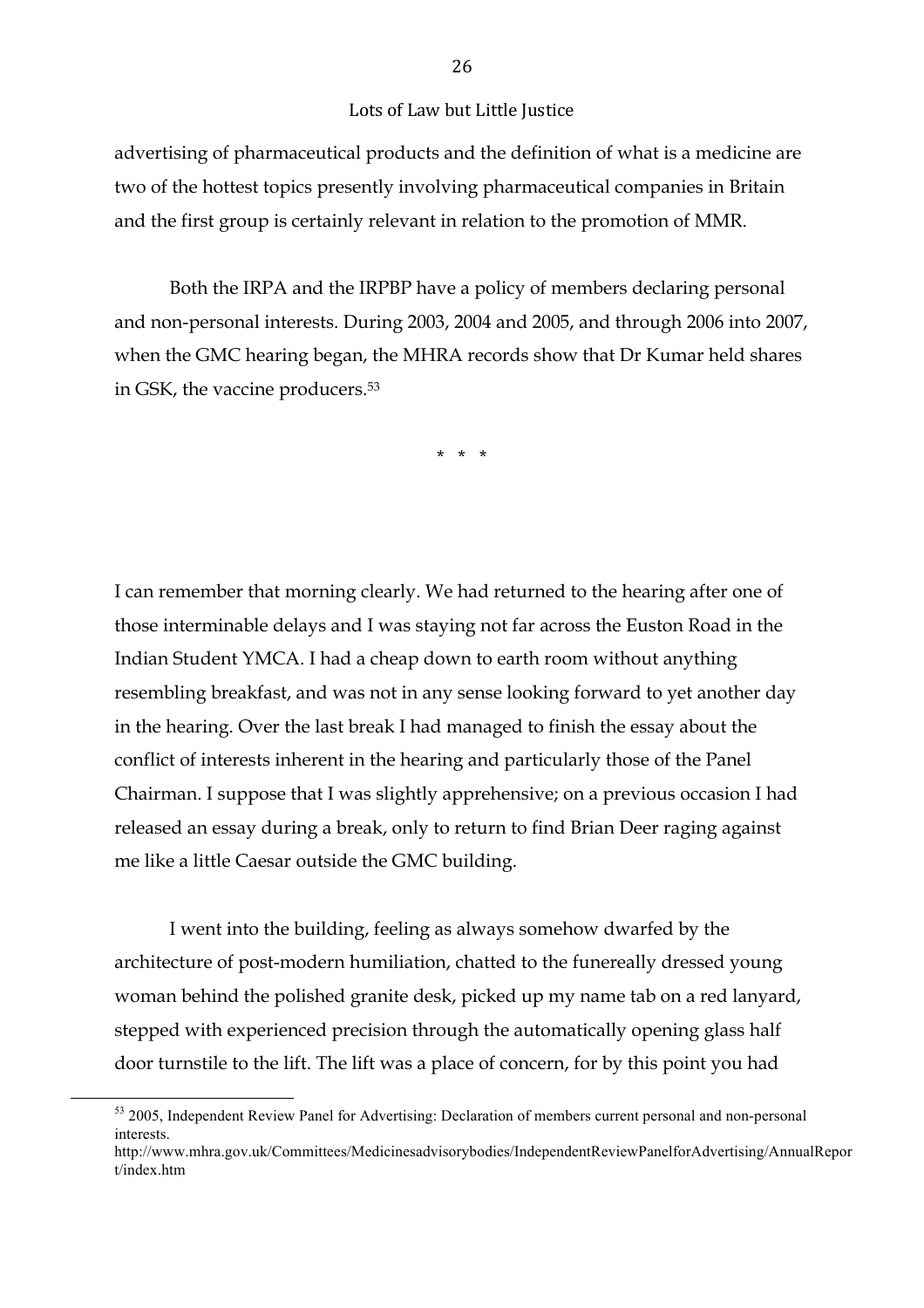passed through the *cordon sanitaire* of the GMC foyer and could well come face to face with one of the prosecution team, or a panel member.

The third floor that morning seemed eerily quiet and it was from that point onwards that I began to suspect the worst. Sitting in the outer lounge I glanced through the Daily Telegraph and got a cardboard cup of green tea from the machine. I eventually slipped through the glass doors into the carpeted corridor and then into the four rows of chairs that constituted the public gallery. I sat down, got out my pen and notebook, placed my coat over the back of the chair and sat quietly waiting.

Usually when the defence lawyers and the defendants came in, they glanced in my direction, after all I had attended as many days of the hearing as they had and I was considered a familiar face. On that day, there was a long wait before anyone

came into the hearing room and the lawyers particularly, although sometimes smiling slightly, kept their heads down. As the last members of the panel entered the room, the Legal Assessor, a vain looking, neat piggy faced man, was still in animated conversation with Dr Wakefield's counsel. It was then that I knew that something was about to happen and that that something might involve me; after all I was the only outsider there.

Everyone took their seats and the little man with the pink face pulled at his cuffs, looked into the still air in front of him and then launched into me. Apparently a judge in real life, the Legal Assessor described my latest essay as an 'unhelpful intervention', he was determined not to mention my name, not a new experience for me, adding, 'if this person thought that he was helping anyone he was mistaken'. Of course, in saying this, he entirely missed the point, I had no interest in 'helping anyone', just in speaking up for the parents and their vaccine damaged children and, the more abstract cause of 'justice'.

27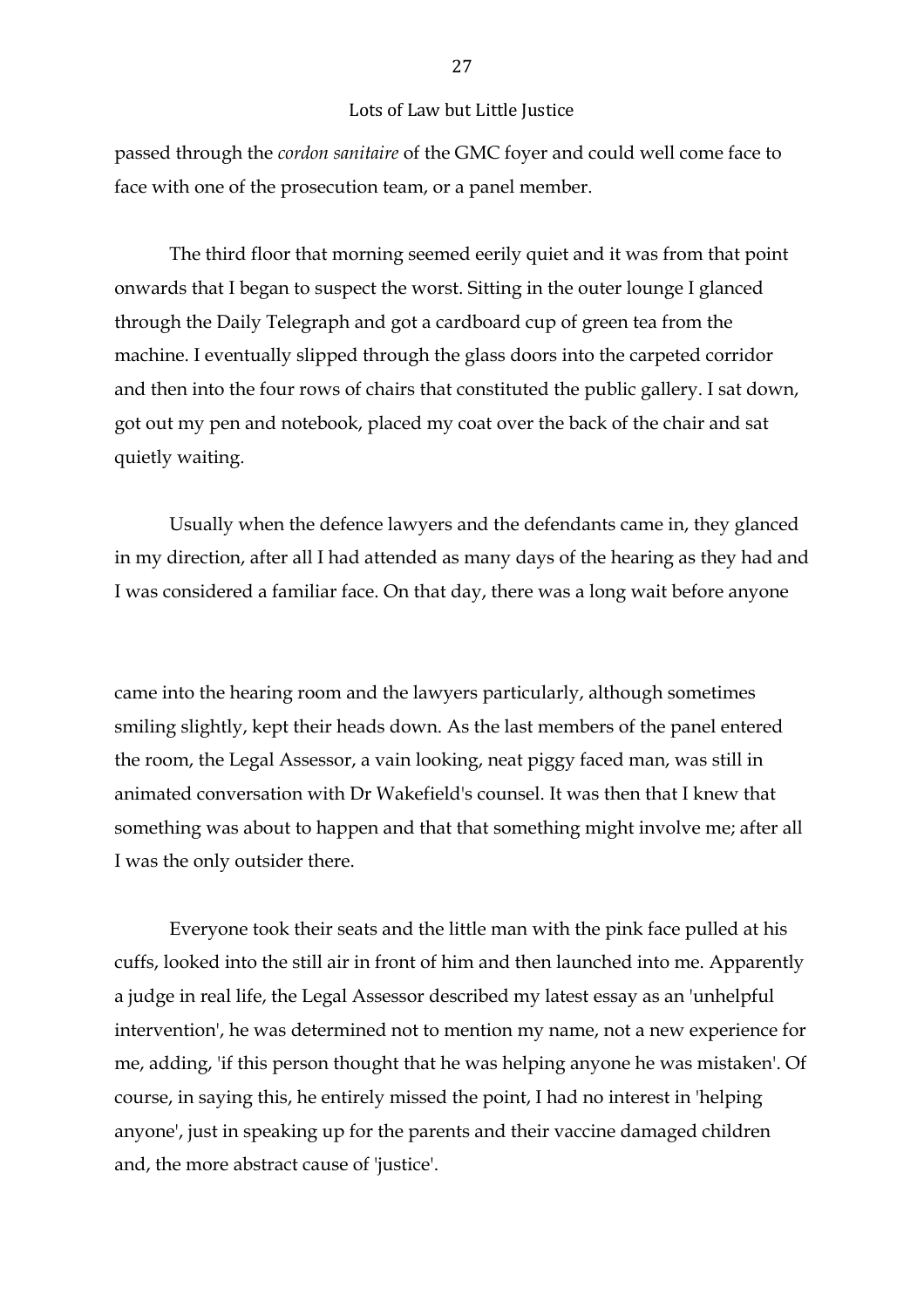The assessor, however, employed by the GMC, was more pragmatically concerned than I was. One of his objections to my essay was:

If anybody thought that they were helping anyone, they were not because it has involved lawyers having to read and consider it, it will have involved unnecessary expense, unnecessary work and possibly even unnecessary concern.

Inevitably my mind rolled back over the junk journalism that Deer had produced during the hearing, including a long article that newly accused Dr Wakefield of fixing the results of his research. One of my worst crimes, it appeared, was that I had made the intervention with my essay 'at *this* point in the hearing', that is, after a year of the prosecution's prevaricating, repetitious time wasting.

'The best that can be said is that this was considerably unhelpful and entirely inappropriate at this stage in these proceedings.'

This implied that, had I made my observation about Dr Kumar's conflict of interest at the beginning of the hearing, it would have been considered in a more sympathetic light.

The Assessor made the point that Dr Kumar had declared his conflicts of interests at the beginning of the hearing. Of course, neither the legal assessor or anyone else involved, could have read from the transcript Dr Kumar's exact words when, during the hearing, he explained that he held shares in GSK, the vaccine manufacturer — it never happened.

The Assessor went on to accuse me of a criminal act for which unfortunately his tribunal was unable to prosecute me.

28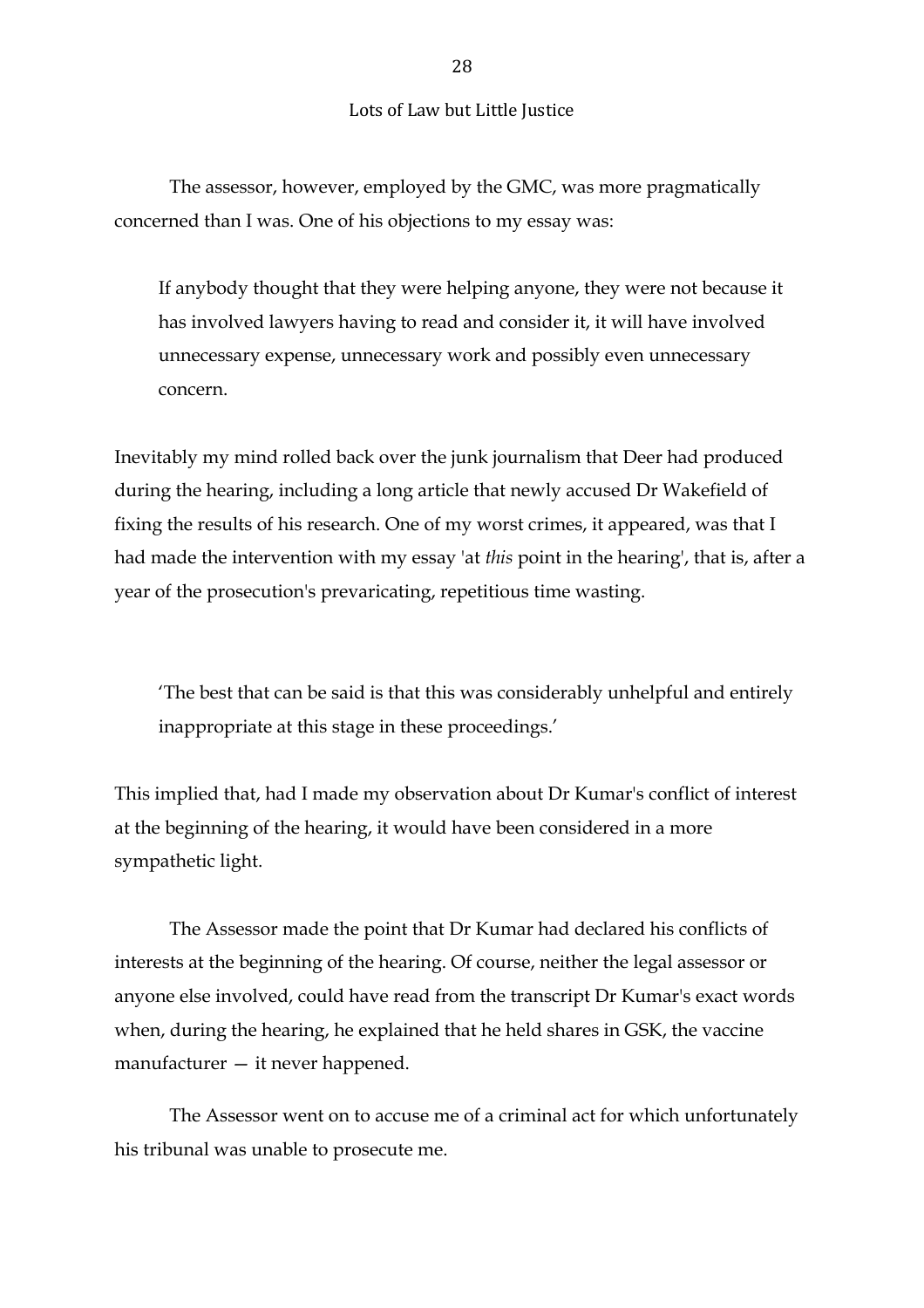Unfortunately, this is not a court of law and does not have the benefit of contempt law, otherwise I might give firmer advice to the Panel as on how to deal with such interventions. The Panel members who were shown this of course were concerned about the propriety of their position. It is an entirely unhelpful intervention.

To my concern, the three or four defence Counsel did nothing except wryly smile as they stared down at their note books, no one came to my defence and for the rest of the day I caught Kumar leaning forward slightly and glancing side-stares at me still the only person in the public gallery  $-$  as if he were reminding himself of my features. I wondered what he was thinking and was amazed at the seeming emboldened effrontery in his glances, I kept expecting him to sidle up to me at a break and say, 'I know where you live'.

As I was writing for CryShame, the parents' organisation at this time, the Chair of CryShame, Allison Edwards, following this cover-up by the Panel chairman and the Legal Assessor, wrote to the GMC to question their conflict of interest policy. After an exchange of correspondence, the GMC admitted that they didn't actually have such a policy.

Brian Deer, clearly primed by someone to reply to my relatively academic finding of Dr Kumar's GSK shares, responded with a vitriolic personal attack on his web site: $54$ 

Some of the latter (Wakefield supporters), in their pain, have now turned nasty: with me as a target for their hatreds. Although almost literally a handful

!!!!!!!!!!!!!!!!!!!!!!!!!!!!!!!!!!!!!!!!!!!!!!!!!!!!!!!

<sup>54</sup> Martin Walker: Sad Smearmaster of MMR Fabrication and Hatred: Award-winning investigative reporter **Brian Deer** on a pond life phenomenon around the "vaccine scare" exploitation of autistic children. *Text last revised December 2011*. http://briandeer.com/mmr/mli-information.htm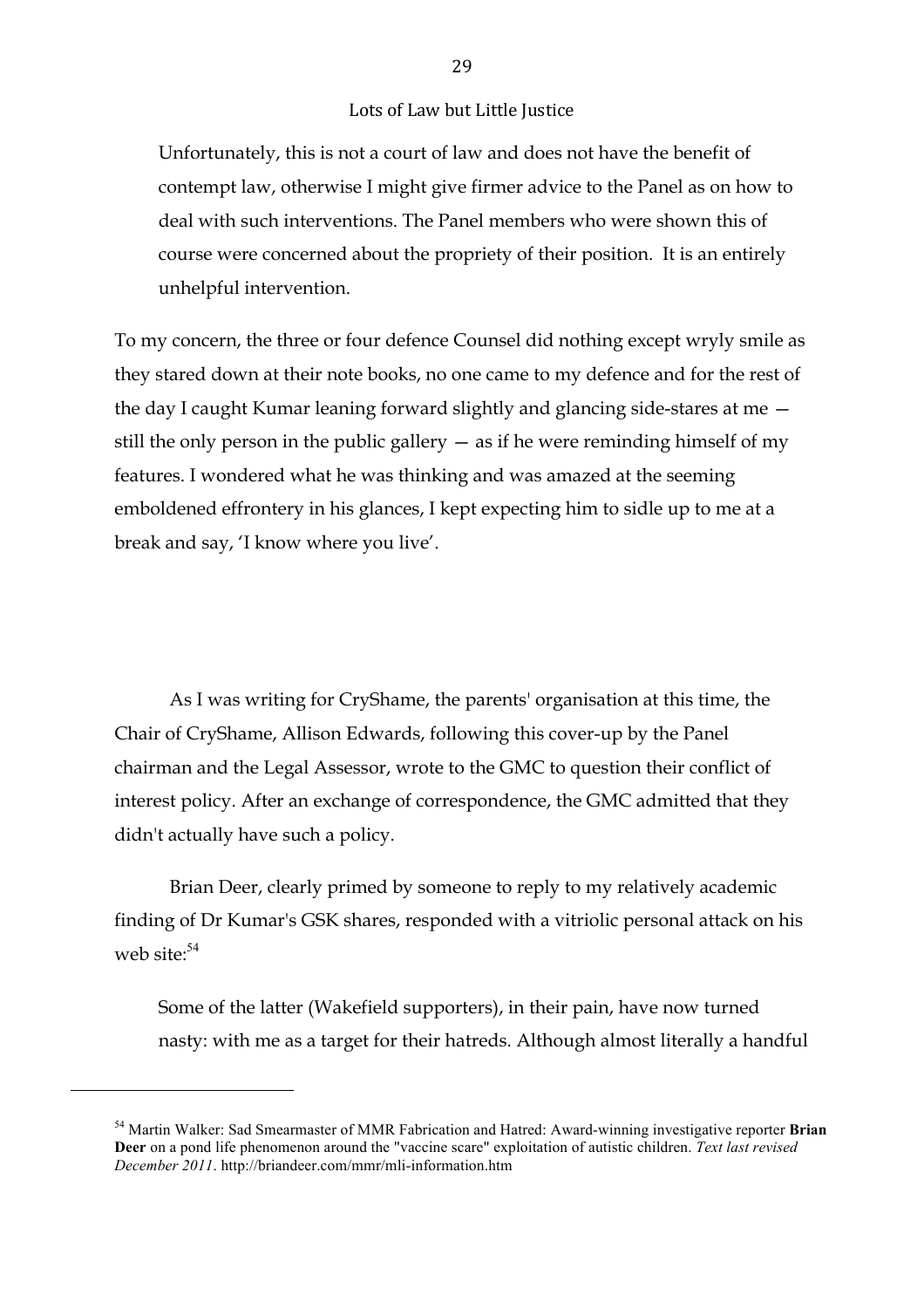of people, and some with no link to MMR or autism at all, they've insinuated themselves among affected British families and are causing distress with false allegations. Among these is a claim that my Sunday Times and Channel 4 investigation - which nailed the scare and helped to restore public confidence was covertly supported by the drug industry. A string of recent outings for this sickening falsehood are authored by a 61-year-old graphic artist called Martin Walker, who apparently lives in Spain, but last year surfaced at the mammoth hearings of the GMC in London. He claims to be a "health activist", and, although generally of little consequence, is a relentless peddler of smear and denigration, with a track record of latching onto the vulnerable. These he beguiles - like he's their new best friend - and then, if past form is a predictor for the future, attempts to sell them self-published books.

Believing that one should never stay silent in the face of an attack, I wrote my own answering essay to Deer, when LOL<sup>55</sup> would probably have been adequate.

What astounds me now more than anything has nothing to do with any sense of personal hurt, but the sustainability of the gross lies told by Deer and his criminal contemporaries in the government and the corporations. Since the verdict against Dr Wakefield, Professor Murch and Professor Walker-Smith, Deer has affected the most odious and duplicitous persona, hailing himself as the promoter of the parents' cause and expressing empathy with them after their *painful victimisation* by Dr Wakefield, before finally tuned the dial to accuse individual parents of Munchausen like syndromes.

 $55$  LOL = Laughed Out Loud.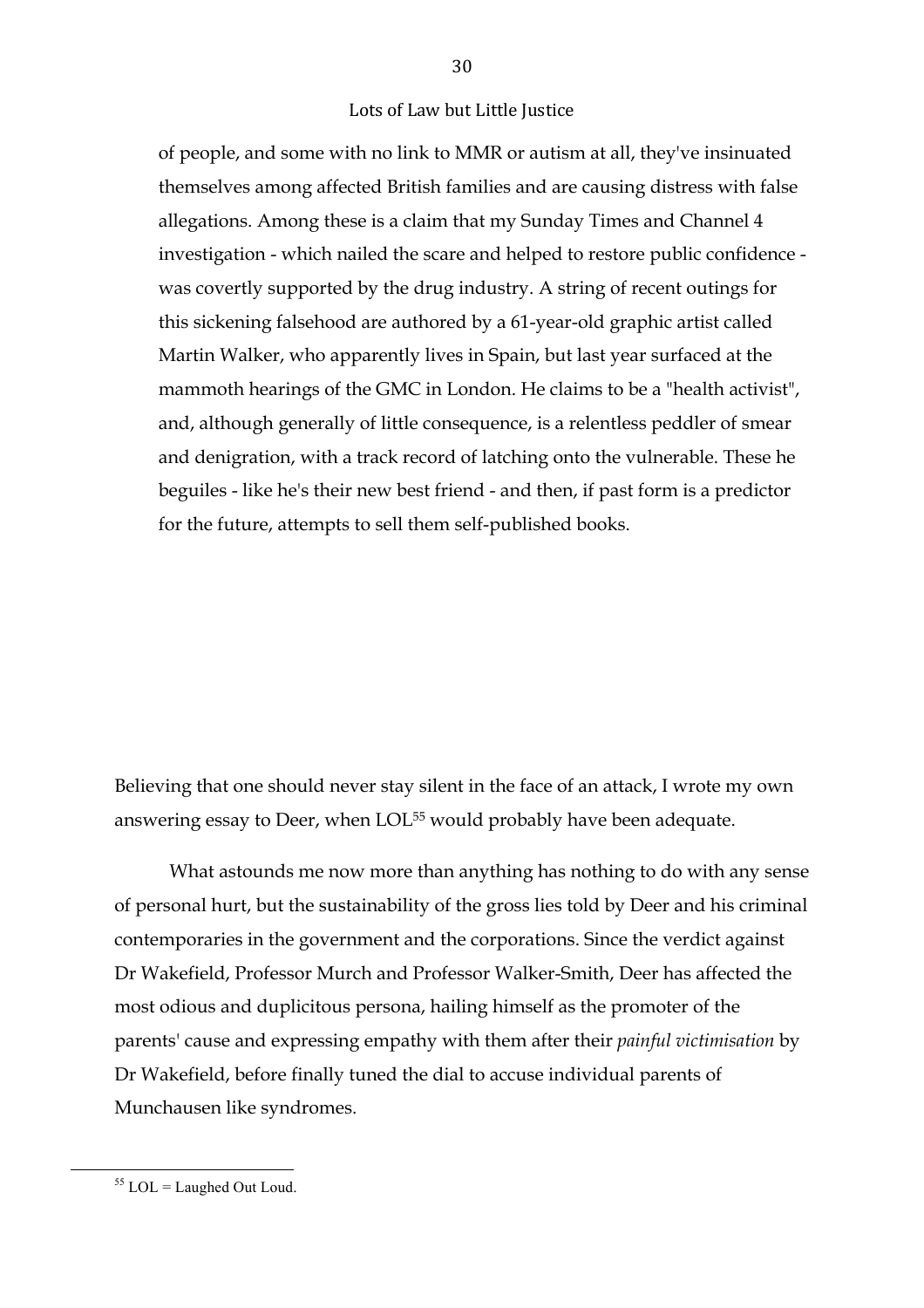\* \* \*

Richard Horton

Richard Horton's second engagement with Wakefield's paper, came almost six years after the paper's publication and was triggered by Brian Deer who, in February 2004, out of the blue, called up all the actors in the drama a few days before he was about to publish his 'exposé' involving the Lancet paper in the Sunday Times. The patchy details that Deer gave about this imminent publication were enough to bring Wakefield hot foot from Texas, where he was exiled, to London.

Wakefield made this trip without any of his documents referring to the period of the *Lancet* paper. In fact, both Professor Simon Murch and Professor Walker-Smith, also called to an urgent meeting with Deer, were also thrown back on their memory of six to eight years before.

Wakefield flew into England at dawn on Tuesday 17th February and in the few hours he had left before any meetings began, he gathered what information he could lay his hands on. From this point onward, Deer and Horton appeared to play the traditional urban masque of 'good cop, bad cop', as they extracted statements from the three doctors.

Horton had also made arrangements with Deer for Deer to brief him and the *Lancet* staff at the offices of the *Lancet* that morning. While Wakefield was answering questions and defending himself against Deer's accusations with representatives of the Sunday Times, including Paul Nuki, Deer was at the *Lancet*.

Nuki, was a Sunday Times journalist from 1993 until 2007, and the person originally thought to have given Deer the job of finding something on Wakefield.56 He is the son of Professor George Nuki, who was coincidentally a member of the

<sup>&</sup>lt;sup>56</sup> See John Stone on AOA. March 03, 2010. Brian Deer Hired to "Find Something Big" on MMR.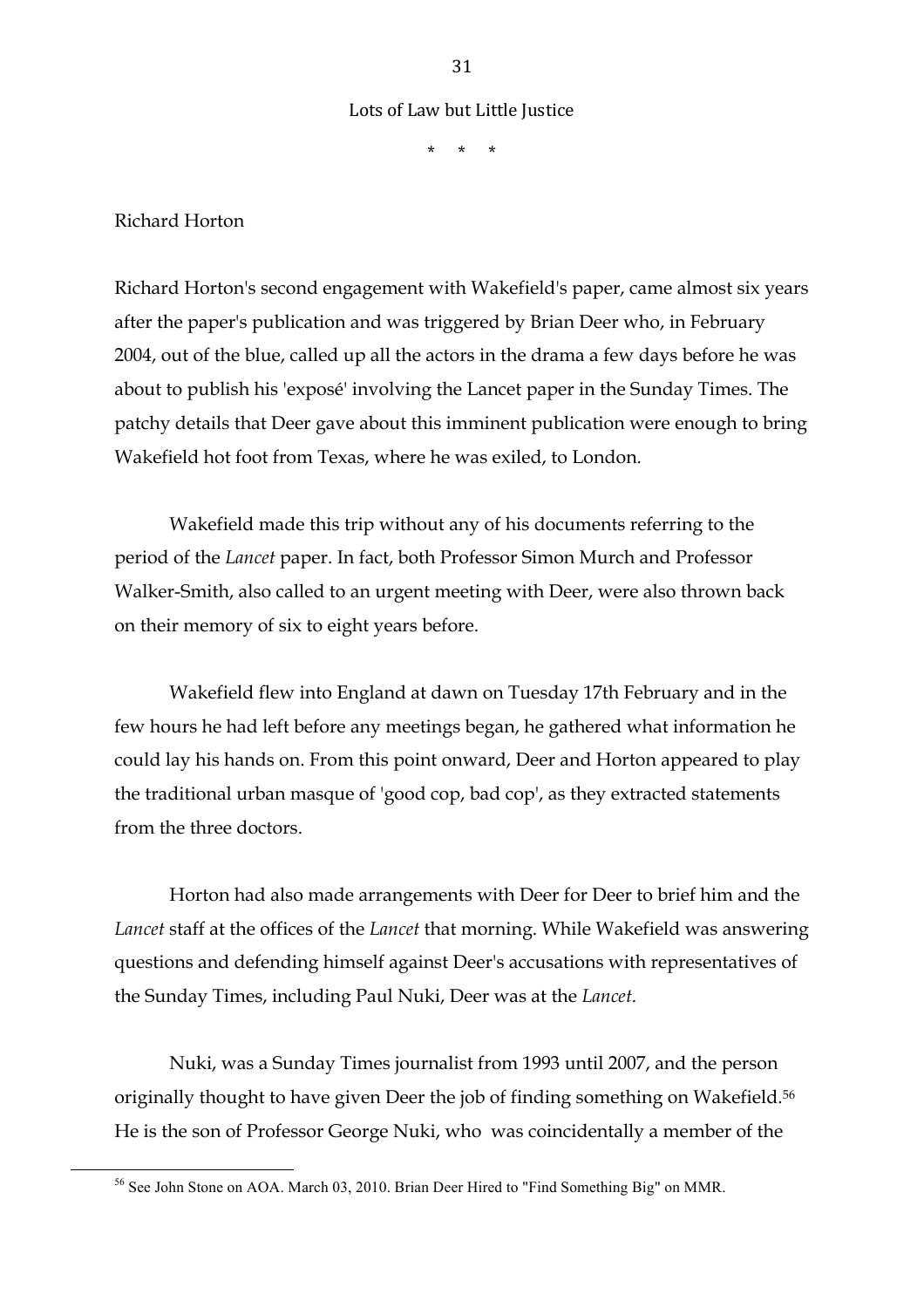Committee for the Safety of Medicines for a period in the late 1980s, when the CSM was considering the safety of the Pluserix MMR vaccine, one of the Urabe strain MMR vaccines taken off the market after causing serious adverse reactions.<sup>57</sup>

Having also pressurized Murch and Walker-Smith to meet with Deer at the *Lancet* offices, in the afternoon, Deer was there with Evan Harris - later described by Horton as a 'shadowy presence' - and gave, Horton says, a five-hour presentation on Wakefield's corruption. Horton later described Deer's story telling as 'gripping' and his allegations 'devastating'. Horton's objectives in acting as an administrative secretary for Deer have never been explained. As the editor of the *Lancet*, a fairly conservative medical journal, why did Horton give Deer the audience he did? After all Deer was a relative unknown 'medical' reporter without any connections with above board health or medical organisations. If Deer wanted to raise issues about a single paper authored by thirteen highly respected medics, why didn't Horton simply point him in the direction of the *Lancet* letter pages?

Horton was clearly much more deeply involved than appears at first sight. In fact it was Horton who launched the pre-publicity for Deer and the Sunday Times and he seems to have known the game plan from 'early doors'. Apparently gobsmacked by the revelations of Wakefield's unethical adventures at the Royal Free, Horton immediately set himself up as a medical Poirot.

The day after Deer's filibuster at the *Lancet* offices, Horton went to the Royal Free Hospital to conduct interviews and later that day, a vehement Deer and a smooth Horton, pressed Murch, Walker-Smith and Wakefield, into the writing of self-incriminating statements that appeared to support Deer's story about the origins of the 1998 *Lancet* paper. Information from these statements were then added to Deer's *Sunday Times* article and later surfaced at the GMC, put to the

 $57$  The story of the Urabe strain mumps virus is a complicated story. MMR containing Urabe strain had been found to create serious adverse reactions in Canada, and withdrawn from the market even before its introduction in Britain. See *The Urabe Farrago* by this author.

http://www.wesupportandywakefield.com/documents/The%20Urabe%20Farrago.pdf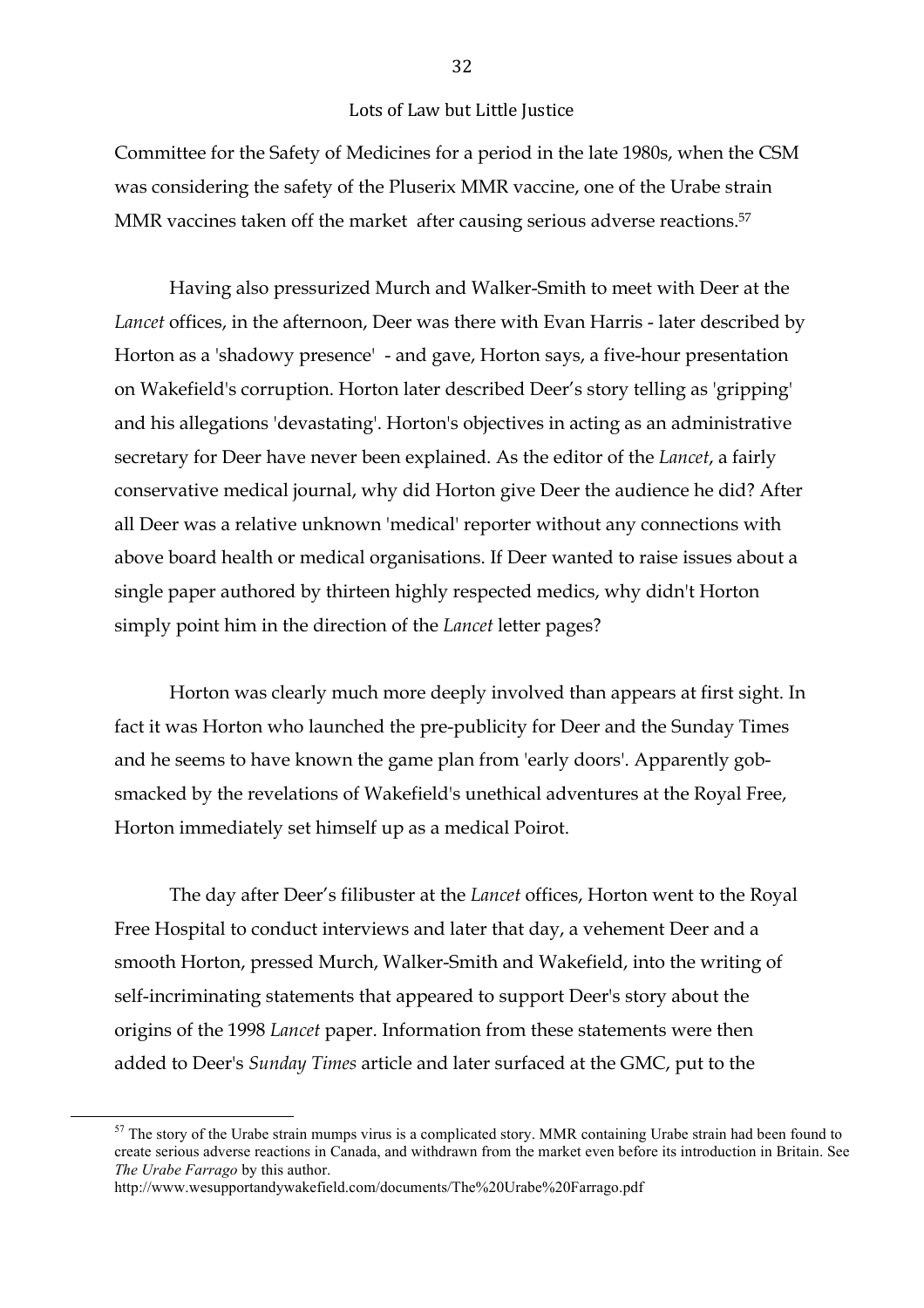defendants as 'confessions'.

Despite clearly wanting to damage Wakefield, Horton's public account of his sleuthing at the RFH, suggested that he had found Deer's case to have been damaged by these enquiries. In fact, according to Horton, it was beginning to look as if some of Deer's accusations were ill-founded.

However, with Deer's article ready to appear in the *Sunday Times*, Horton stepped out onto the boards to give a very public evening and early morning media show.58 On Friday February 20th Horton went on national television and accused Dr Wakefield of hiding a serious conflict of interest from him and the *Lancet*. To believe this, Horton would have also had to believe that the paper he published was not a case review paper but the result of a full-blown research study; this he didn't believe. Horton evidently saw nothing wrong with scuppering Wakefield's work on

television before any 'evidence' had been verified, either in the Sunday Times or, more importantly, within the scientific or academic community. In *MMR: Science and Fiction*, published in October 2004, Horton's approach can be seen as much deeper and subtler than Deer's'.

Horton repeats what he said on the BBC television news:

If we knew then what we know now we certainly would not have published the part of the paper that related to MMR, although I do believe there was and remains validity to the connection between bowel disease and autism'.

The only problem with this statement is that no part of the paper was about MMR. The paper simply reported that in eight out of the twelve children, parents or GPs had noted a coincidence of the vaccination and the onset of the child's illness,

 $58$  Later Deer was to threaten Horton with a civil action on the grounds that he broke their agreement to keep confidential the information in Deer's Sunday Times story until after its publication.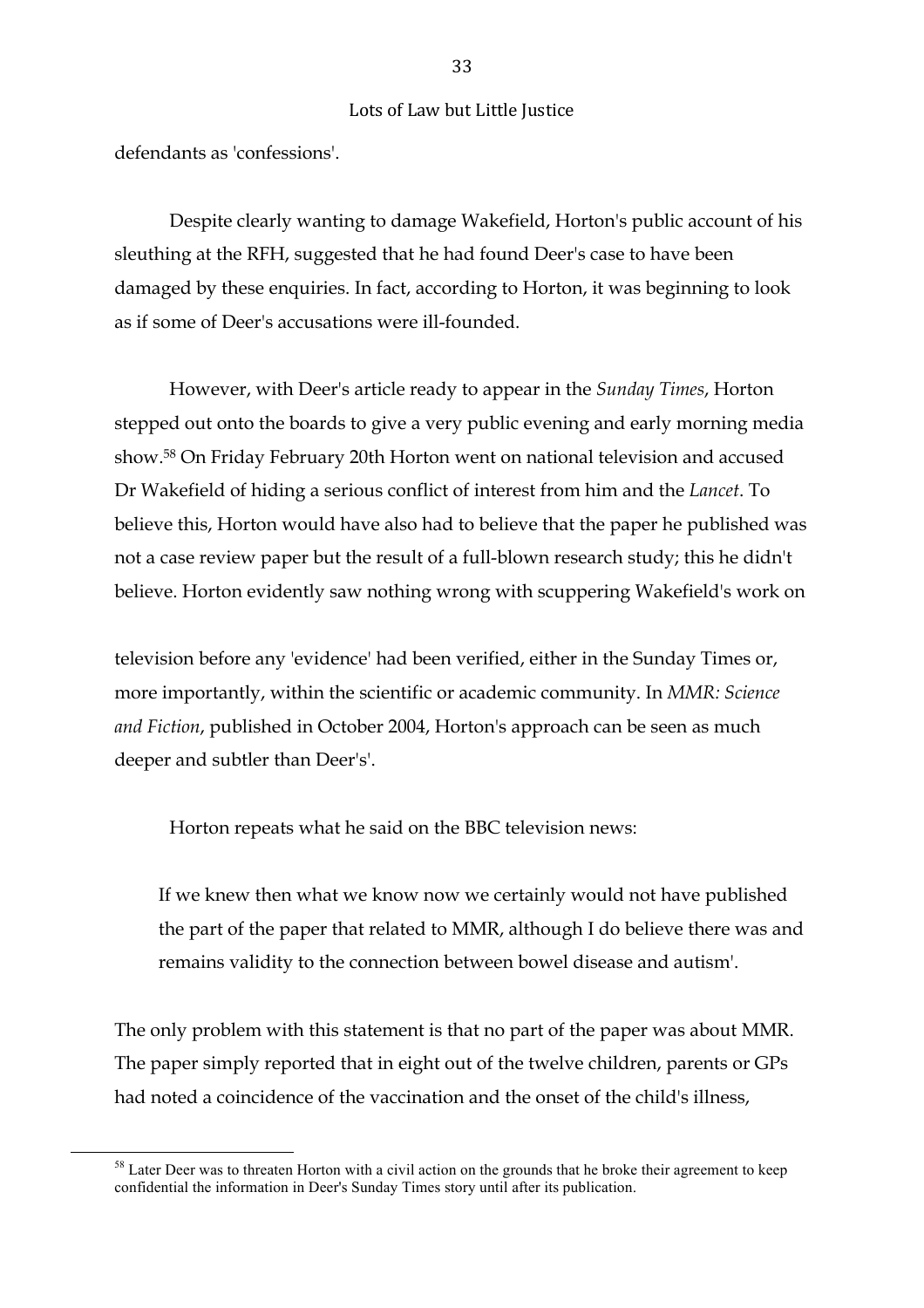suggesting that this coincidence should be the subject of further research.

Horton's retrospective and unevidenced remarks were to get stronger 'in other interviews' 59

There were fatal conflicts of interest in this paper ... in my judgment it would have been rejected ... I called Wakefield's work on the link between the MMR vaccination and autism, "fatally flawed." '60

In the book, Horton goes on to reflect on the Media coverage the following day, feigning surprise at its 'aggressive' nature:

'Medical journal raps MMR report doctor' said the Daily Express. '*Lancet* in attack on MMR doc', proclaimed the Daily Mirror. 'MMR doctor criticised,' announced *The Times*. '*Lancet* MMR report invalid, says editor,' reported the *Daily Mail*. 61

## And:

'A whirlwind of innuendo ensued, which caught all of us in its wake. Evan Harris, the MP who had mysteriously joined Brian Deer at the *Lancet*'s offices, called for an independent inquiry into Wakefield's research. Put on the back foot by the sudden escalation in media interest and by Harris's call for a public inquiry, Britain's Health Secretary, John Reid, urged the General Medical Council to investigate Wakefield, 'as a matter of urgency'. Even Prime Minister Tony Blair jumped into the debate, saying, 'There is no evidence to support this link between MMR and autism.' 62

<sup>&</sup>lt;sup>59</sup> ibid. MMR: Science and Fiction.<br><sup>60</sup> ibid. MMR: Science and Fiction. 61 ibid. MMR: Science and Fiction. 62 ibid. MMR: Science and Fiction.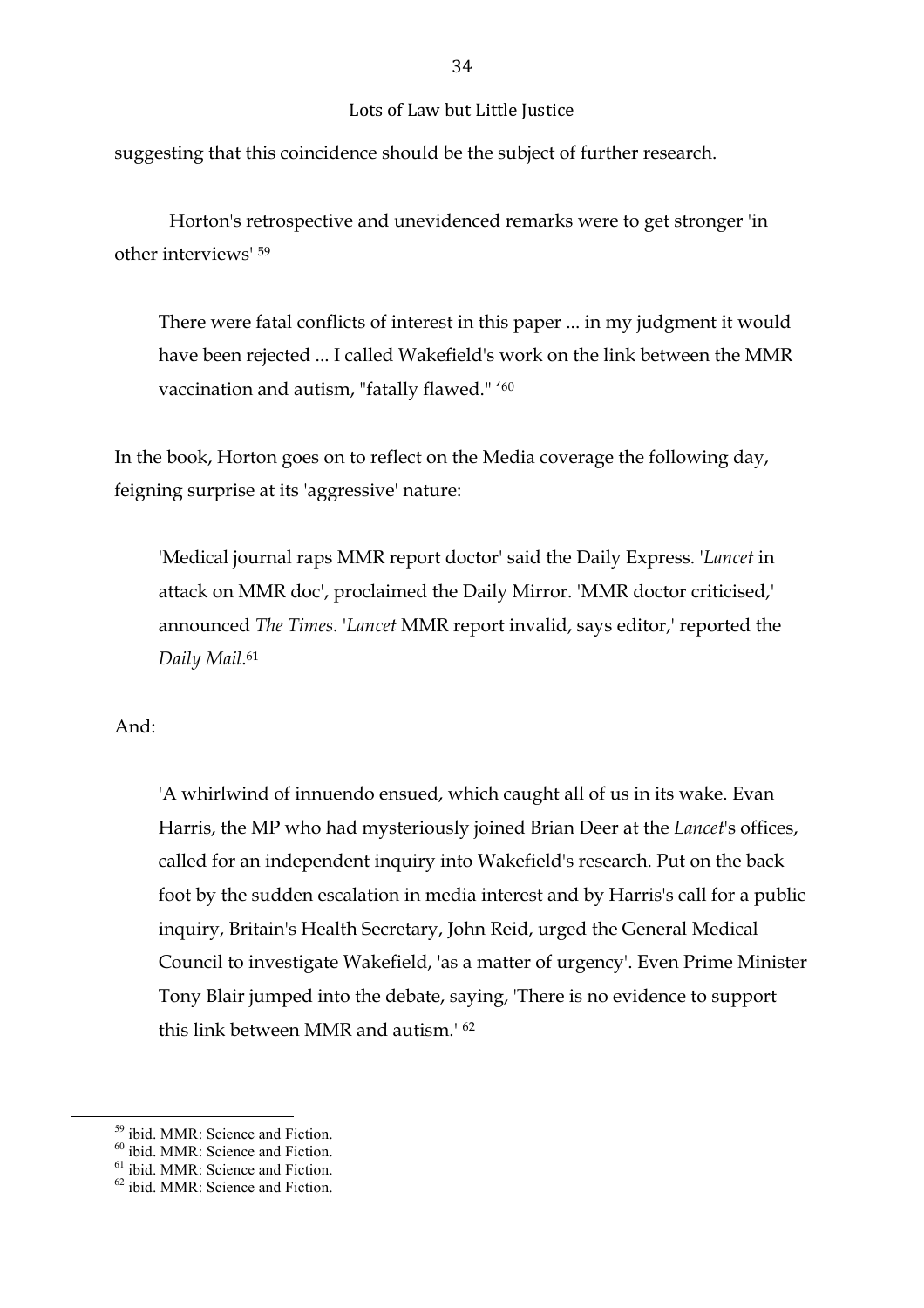The following morning, Horton appeared on the Today radio news programme. When questioned by John Humphreys about MMR, he declared that the vaccine was 'absolutely safe.'

On Sunday the 22nd February, Deer's 'exposé' ran in the Sunday Times. The article opened the floodgates for all the vaccine establishment riffraff, evidently rehearsed and waiting in the wings, to speak their one line parts.

Professor Liam Donaldson, the chief medical officer, took the opportunity to have his Bram Stoker moment, 'Now a darker side of this work has shown through, with the ethical conduct of the research'. On the Independent Television news, Prime Minister Tony Blair was evidently reading off the wrong page when answering a question about Wakefield's work, he inadvertently read part of his apology to the British people over the weapons of mass destruction debacle; 'I hope now that people see the situation is somewhat different from what they were led to believe.'

On Monday 23rd, all the newspapers were full of Horton's story, less so of Deer's, because he worked for another newspaper, and because no one could be certain that his information wouldn't invite libel actions. As the hyenas circled Wakefield's prostrate body, developing what was to become the case for the GMC prosecution, Evan Harris MP, who had never made any declaration of interests, vested or otherwise, came to be more frequently mentioned. Harris was a member of the House of Commons Science and Technology Select Committee, a group that since 1997 had aggressively lobbied on behalf of corporate science against environmental dangers and alternative medicine.

Despite his apparent polite empathy with Wakefield and despite his approach being far subtler than Deer's or Harris's, Horton was in fact quite venomous. Generally speaking his tone in *MMR: Science and Fiction*, is that of an emotionally challenged recidivist who, caught for the umpteenth time reaching his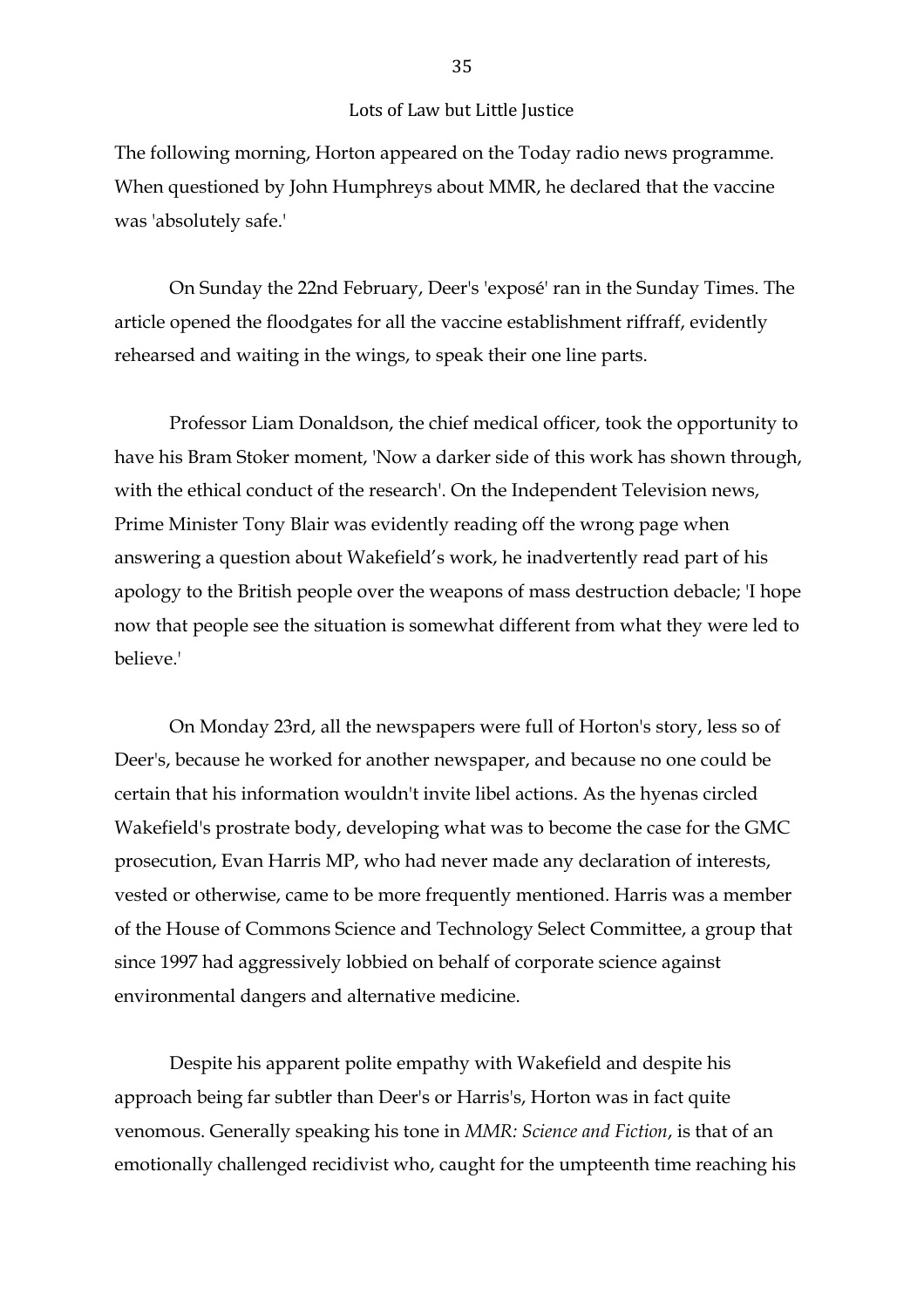hand into a gentleman's coat pocket, says with bare faced confidence: 'Really gov I ain't done nofink wrong, this gent 'ere left his wallet hanging from his pocket, inviting me to relieve 'im of it.'

Even in the introductory pages of *MMR: Science and Fiction*, Horton takes great delight in putting the boot in:

*The Vaccine Guide* by Randall Neustaedter looks innocuous enough. It is a book with a sober academic cover that can be found in most bookstores. I bought my copy in June 2004, at a cafe close to University College London. But as soon as the reader turns the cover they will enter a world of striking half truths, gross errors of omission and astonishing manipulation of fact. On the first page, you will read this: 'The vaccination campaign has traded infectious diseases of childhood for chronic autoimmune diseases that afflict both children and adults.' One of those gratefully acknowledged by Neustaedter is

a doctor called Andrew Wakefield. 63

As my eight year old son, too young to read between the lines, might say belligerently: 'And ...?'. To an astute adult, however, the 'and' is clear, '*And* Dr Andrew Wakefield is a willing party to these "striking half truths, gross errors of omission and astonishing manipulation of fact".' Interesting as well how Horton manages to distance himself from Dr Wakefield, referring to the man whose papers he has edited, sent to peer review and then published, and in the company of whom he has practiced medicine at the same hospital, as 'a doctor called Andrew Wakefield.' If Horton was ignorant of the part he was playing in a Big Pharma conspiracy then I'm a nun.

As he rolls on describing the Tsunami of media criticism that descended on

<sup>&</sup>lt;sup>63</sup> ibid. MMR: Science and Fiction.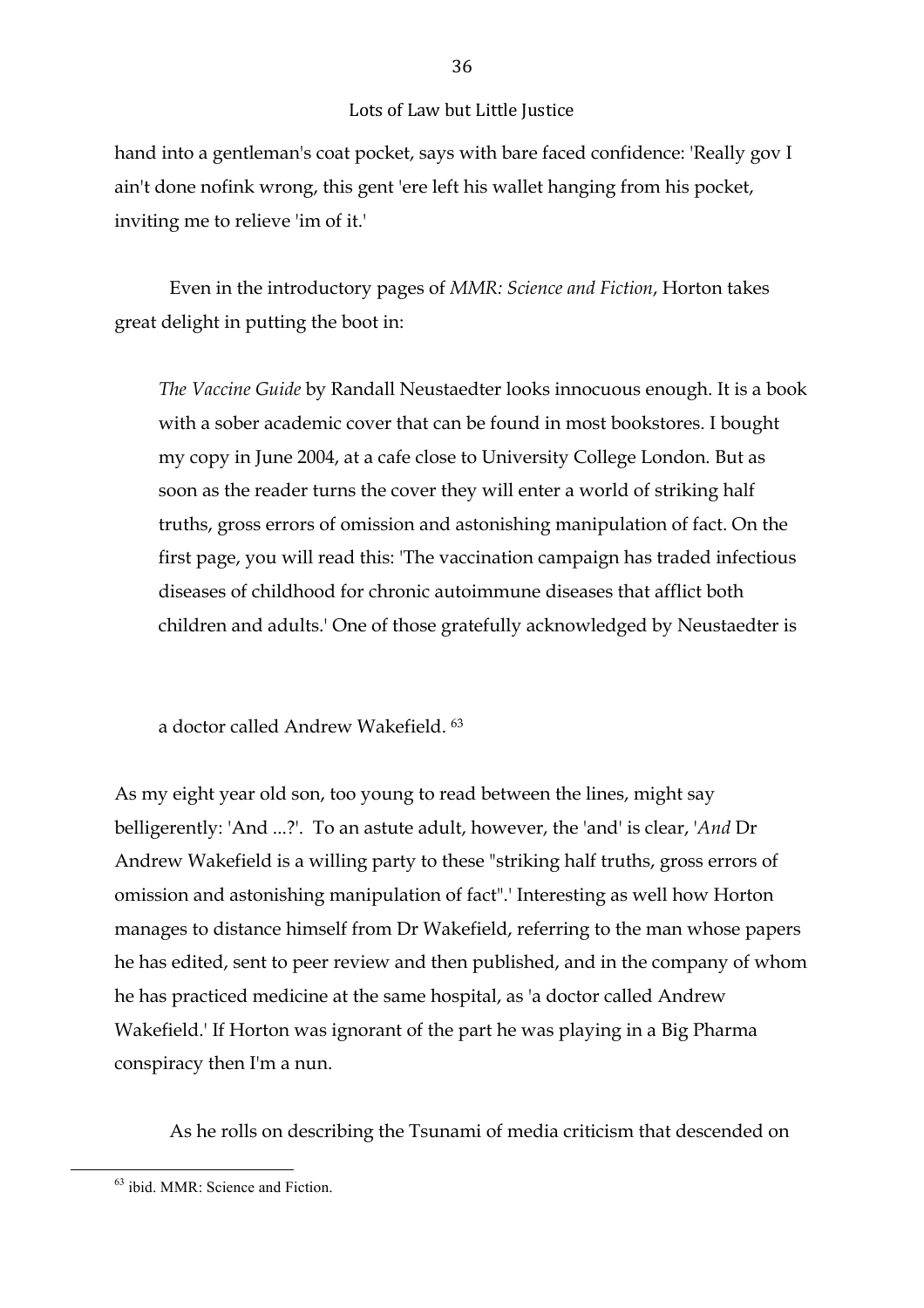Wakefield, he almost fails to mention Brian Deer's Sunday Times article.<sup>64</sup> The only part of the article Horton quotes is a little snippet about himself: 'Medical insiders now wonder if he [Horton] can survive the scandal that has damaged the *Lancet*'. Horton quotes this, obviously distancing himself yet again from Deer, but also adds a softer quote, 'Meanwhile, he [Deer] was described as "one of Britain's top investigative journalists."'

Horton's solution to the crisis that enveloped him personally in 2004, was to call for a 'partial retraction' of the *Lancet* paper. The part Horton suggested needed retracting was the interpretation that might be thought by readers to claim that MMR was responsible for autism. Although Horton managed to convince some 10 of the authors that this 'partial retraction' was a valuable contribution to the scientific debate, Dr Wakefield, consultant Peter Harvey and Dr John Linnell refused to lend their name to this retraction and wrote to the *Lancet* explaining why there was no conflict of interest and why, in the absence of a causal interpretation attributable to MMR in the *Lancet* paper, there was nothing to withdraw.

Horton's 'fiddling while Rome burned' did not placate Harris and other members of the Commons Science and Technology Committee who said that there was no such thing as a *partial* retraction. When Horton accompanied his Elsevier boss, Crispin Davis, who was within weeks to be made a GSK board member, to a meeting of the UK parliament Science and Technology Committee on 1st March 2004, Harris and other members of the Committee were vituperative, scolding Horton for being a wimp, a man without the strategic intelligence to straightway 'retract the whole paper'.

\* \* \*

Horton next chance to pursue the cause of the vaccine companies came when he was called by the GMC prosecution to give evidence against Dr Wakefield. On the

 $164$  Brian Deer, MMR Research Scandal, The Sunday Times, Sunday February  $22<sup>nd</sup> 2004$ .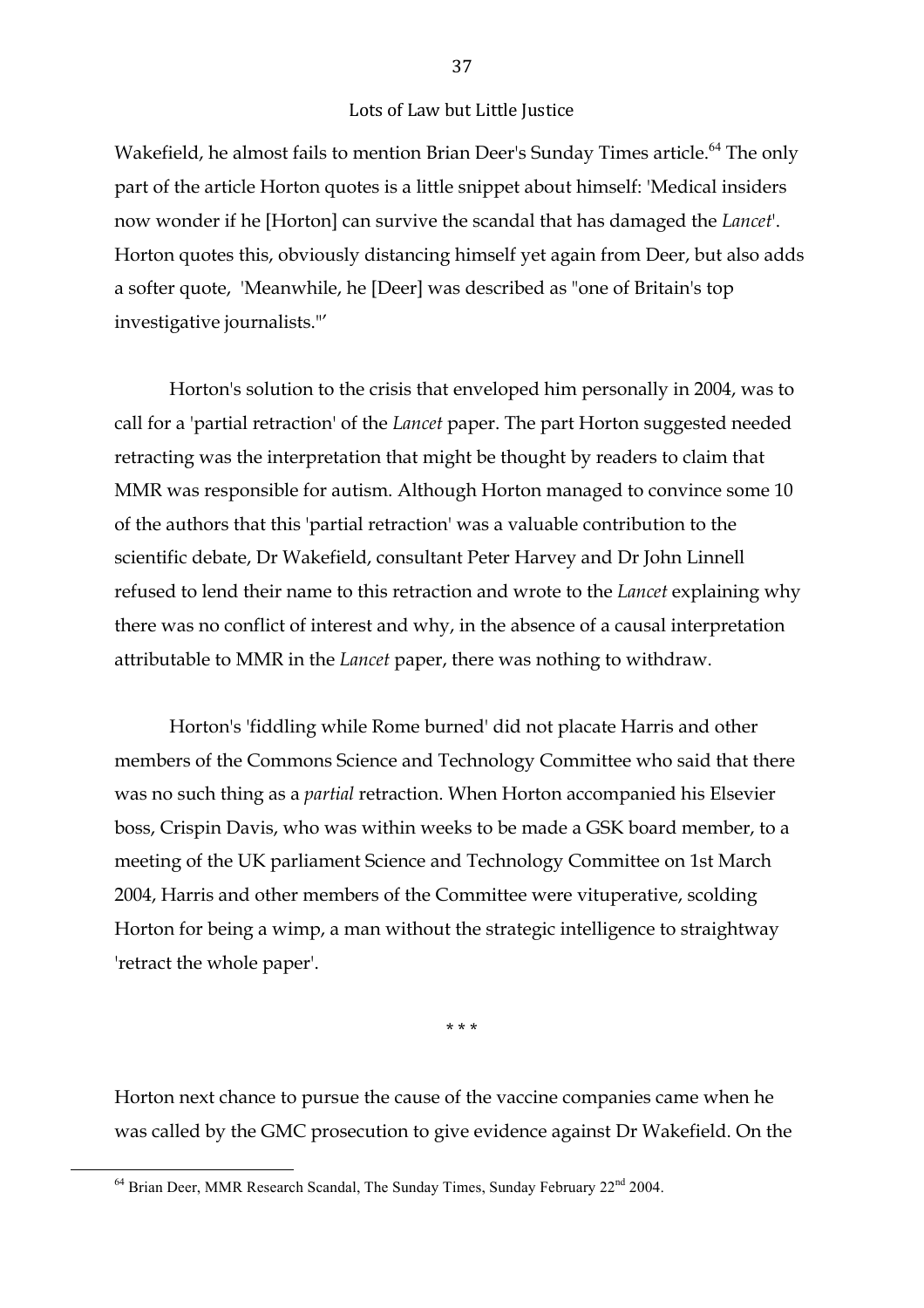day he assumed the hot seat just vacated by a hysterical Professor Zuckerman, Horton, who refrained from repeating President Chávez's words 'I can still smell burning' when following President Bush to the podium at the UN, stuck to his basic public view that while there was nothing wrong with the science of Wakefield's paper, there was everything wrong with his approach to conflict of interest. Horton performed throughout his evidence like Blondin on a high wire above Niagara while Miss Smith, the prosecutor, stretched herself out below him; an infinitely flexible and safe Olive Oyl.

Attending the GMC hearing and writing it up for the parents, I have to admit to having misjudged Horton. Like a very capable actor, he managed to present a likeable liberal self to the hearing that I now think was actually light years away from his real character. He slithered through his evidence for the prosecution as if he was best friends with everyone in the room and would go miles out of his way to help any number of old ladies across the traffic choked roads of Spaghetti Junction.

Tall and fit looking, wearing a casual but well cut charcoal black suit, he exuded the cool of well educated Brits. Of course, it probably helped that Miss Smith treated him like a long lost son, every question noticeably caressing his ego.

According to Horton his enquiry into Deer's allegations left him sure that at least one of Deer's most serious accusations was completely fictitious. From that point onwards it appeared that Horton gave impeccable evidence for the defence. In fact, he rose to a level of praise for Dr Wakefield the like of which any observer had heard only from parents. If the prosecution was expecting him to say that the paper was poor science, they must have been surprised when he said the absolute opposite. *The Lancet* paper was an excellent example of a 'case series review'. Such a case review was a standard and entirely reputable way of reporting on a possible new syndrome. He likened it to how the first cases of HIV/AIDS were reported in the early 80s and how the variant CJD issue broke more recently. He said unequivocally that the science still stood and that he 'wished, wished, wished' that

#### 38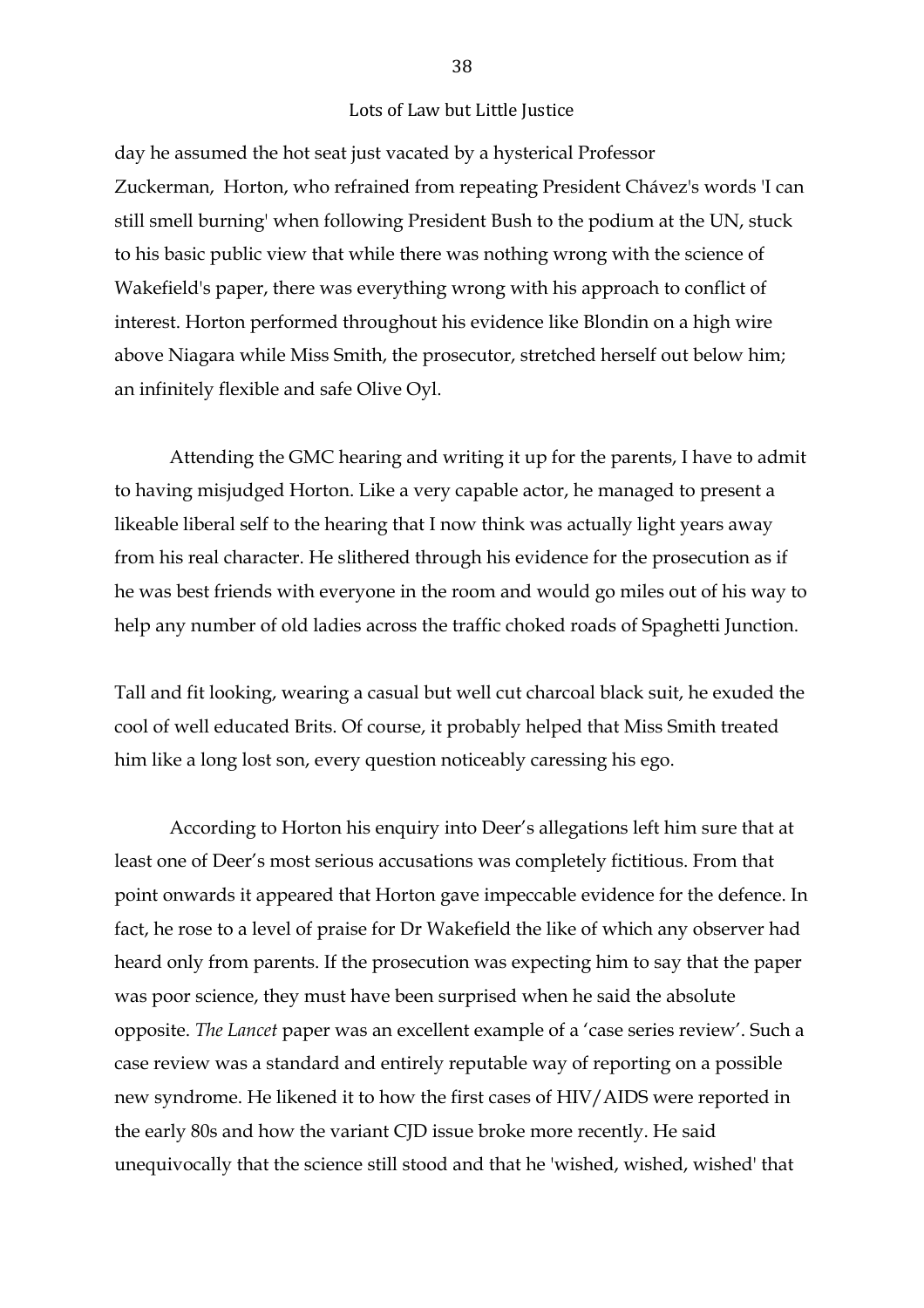the clock could be turned back and the paper considered in the light it was first presented without everything that followed.

However, when it came to the tall story of Wakefield deliberately hiding his conflict of interest, Horton suddenly turned on him. Throughout this part of his evidence Horton tried desperately to shore up the idea that Wakefield had kept secrets from him and the *Lancet*. In response to a question by Miss Smith as he was being led through his evidence, Horton said:

'To my knowledge in February 1998 and during the peer review process going back into 1997, I was completely unaware of any potential litigation surrounding the MMR vaccine. I was not aware of the involvement of a firm of solicitors - Dawbarns ... I was not aware of any other relationship between Dr Wakefield and Dawbarns and Richard Barr. When I read those statements I saw this as something that was triggered by the paper ...' 65

'To my knowledge in February 1998 and during the peer review process going back into 1997, I was completely unaware of any potential litigation surrounding the MMR vaccine.<sup>' 66</sup>

'I was not aware of the involvement of a firm of solicitors Dawbarns.' 67

'I was not aware of any other relationship between Dr Wakefield and Dawbarns and Richard Barr<sup>+68</sup>

Horton told the Panel that he understood Wakefield's agreement with the legal aid board to carry out a study on a small number of children happened after the publication of the *Lancet* paper. Although this statement is a 'cover-up' which plays

<sup>&</sup>lt;sup>65</sup> See Horton's evidence, Day 17 GMC hearing.<br>
<sup>66</sup> ibid GMC Hearing<br>
<sup>67</sup> ibid GMC Hearing<br>
<sup>68</sup> ibid GMC Hearing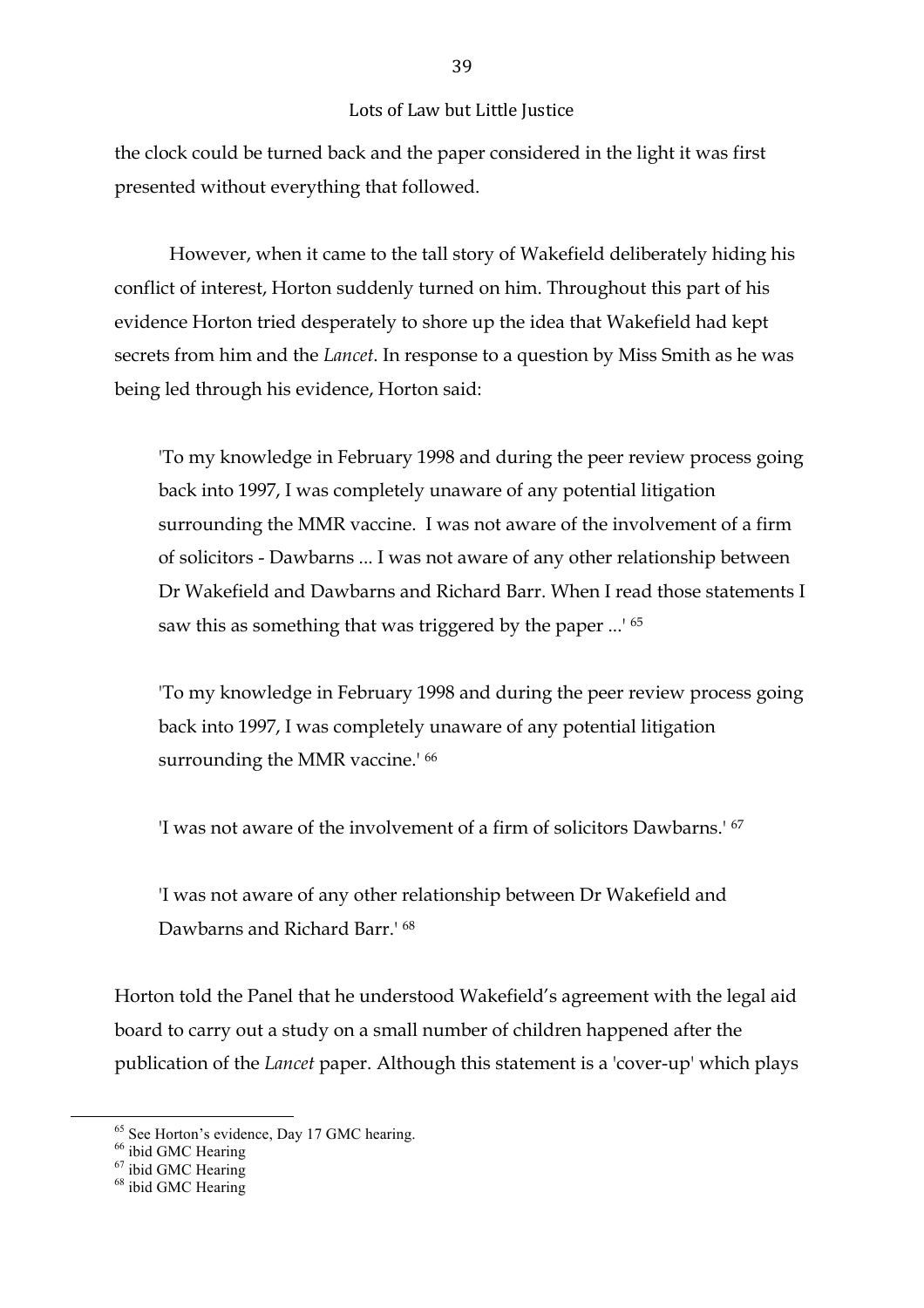a significant part in Horton's story that he had no knowledge of Wakefield's involvement in Legal Aid Board funding of research for Dawbarns, prior to publication of the *Lancet* paper, it actually reflects the truth. It is directly contrary to the prosecution case that the *Lancet* paper was the report of an illicit study carried out with Legal Aid Board funding that attempted to prove that MMR caused autism.

Horton, in fact, dug a very deep hole, jumped in it and then proceeded to bury himself; he could only do this. If the case review paper was in fact a case review paper and its science was sound, then not only did the majority of the fraudulent prosecution case collapse but Horton must as well be arguing for the defence that the Legal Aid Board funded research which had not yet been carried out and there was therefore no conflict of interest. This was in fact the case and had this line of Horton's been pursued by counsel for the defence it would have done

the prosecution immense damage. However, no one probed Horton's self-serving inconsistency, nor did the defence seek to seriously undermine his assertions that he had no knowledge of Wakefield's involvement with either Dawbarns, Richard Barr or the Legal Aid Board, prior to the publication of the *Lancet* paper.

Defence council did spend a considerable time cross-examining Horton about the lack of declaration of 'conflict of interest' issue. At the end of a long session, the worst that Horton appeared willing to sensibly adduce was that Dr Wakefield was genuinely surprised that there was the need for him to reveal funding from the Legal Aid Board.

Horton seemed happy to say that Dr Wakefield had been honest by his own lights and he had not declared any conflict of interest because he genuinely believed - and believes still - that there was no conflict to be declared. While Horton personally disagreed with Dr Wakefield's interpretation of this, as did Professor

40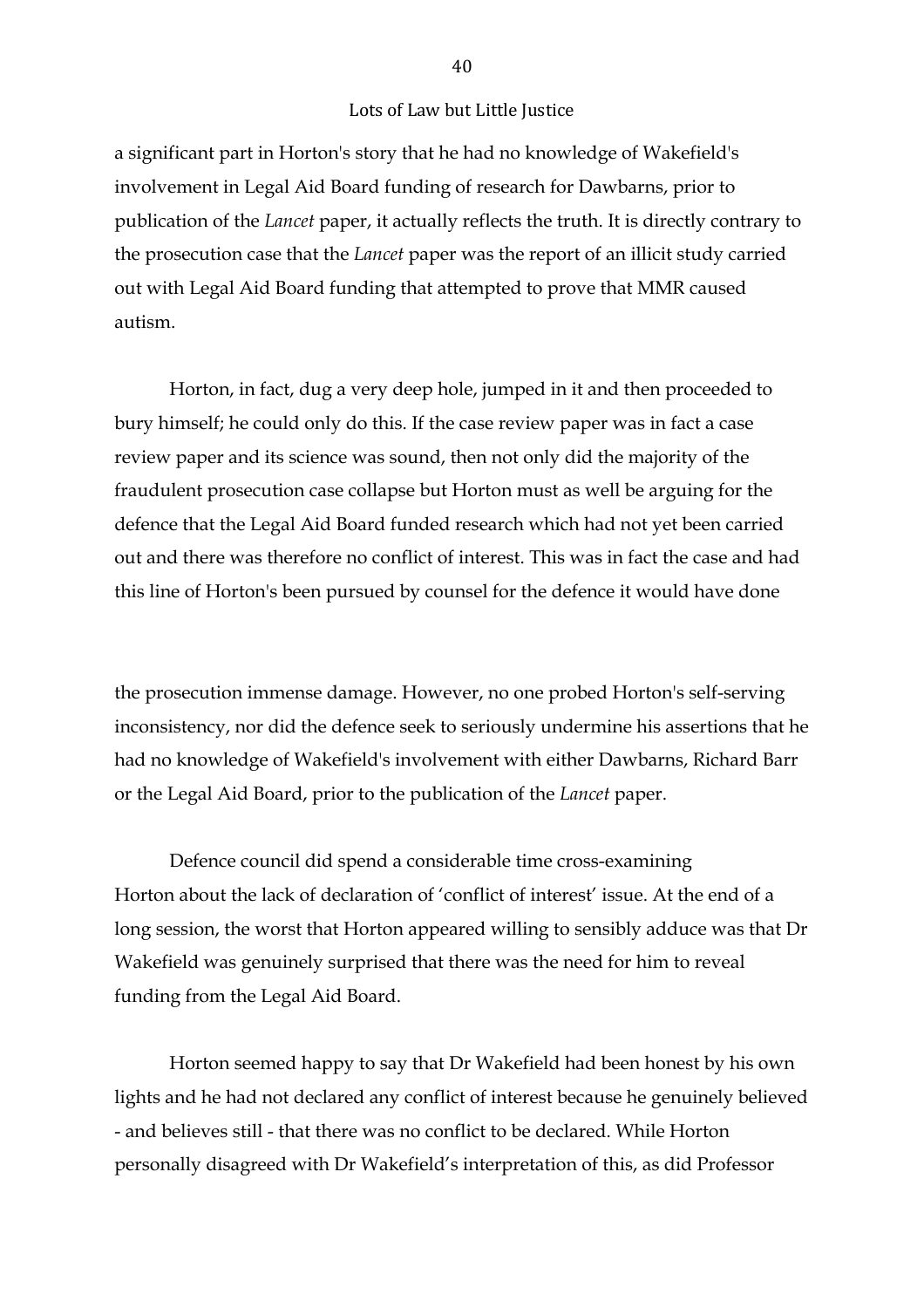Simon Murch and Professor Walker-Smith, he acknowledged clearly that it could be seen as a matter of opinion and not a reflection on Dr Wakefield's honesty. But then, Horton knew that if Wakefield was found 'guilty' of hiding a conflict of interest, he would be adjudged dishonest. For such a polite boy from the academic 'hood', Horton remained as solid as it appeared possible, on the matter of conflict of interest.

\* \* \*

During the life of the GMC hearing, after Horton had given his evidence, on February 29th 2008, Carmel Wakefield, unpacking overflowing filing cabinets transported from London to Texas where the Wakefields had settled, found a series of documents which told the full story of Horton's knowledge of Wakefield's role in the civil action and his involvement with the Legal Aid Board a year before the

publication of the *Lancet* paper.

At the time Wakefield submitted the final draft of his paper to the *Lancet*, Richard Horton and Richard Barr, the lawyer from Dawbarns, the company handling the parents civil action, were embroiled in an argument. In March, the *Lancet* had received a letter from a Dr B.D. Edwards; the letter brought to Horton's attention the fact that text and tables from various *Lancet* papers were being reproduced in a Dawbarns Fact Sheet, sent to parents.69 Sarah Quick of the *Lancet* noted Edwards' letter in a memo to Horton marked "urgent" on 19th March 1997.

B.D. Edwards was actually a member of the Medicines Control Agency (MCA) (later to become the MHRA), the agency responsible for the licensing and safety of drugs in the UK. Clearly the copyright of *Lancet* published material did not come within the remit of the MCA and Edwards had written his letter on personal

 $69$  This fact sheet was an edition dated 16th July 1997.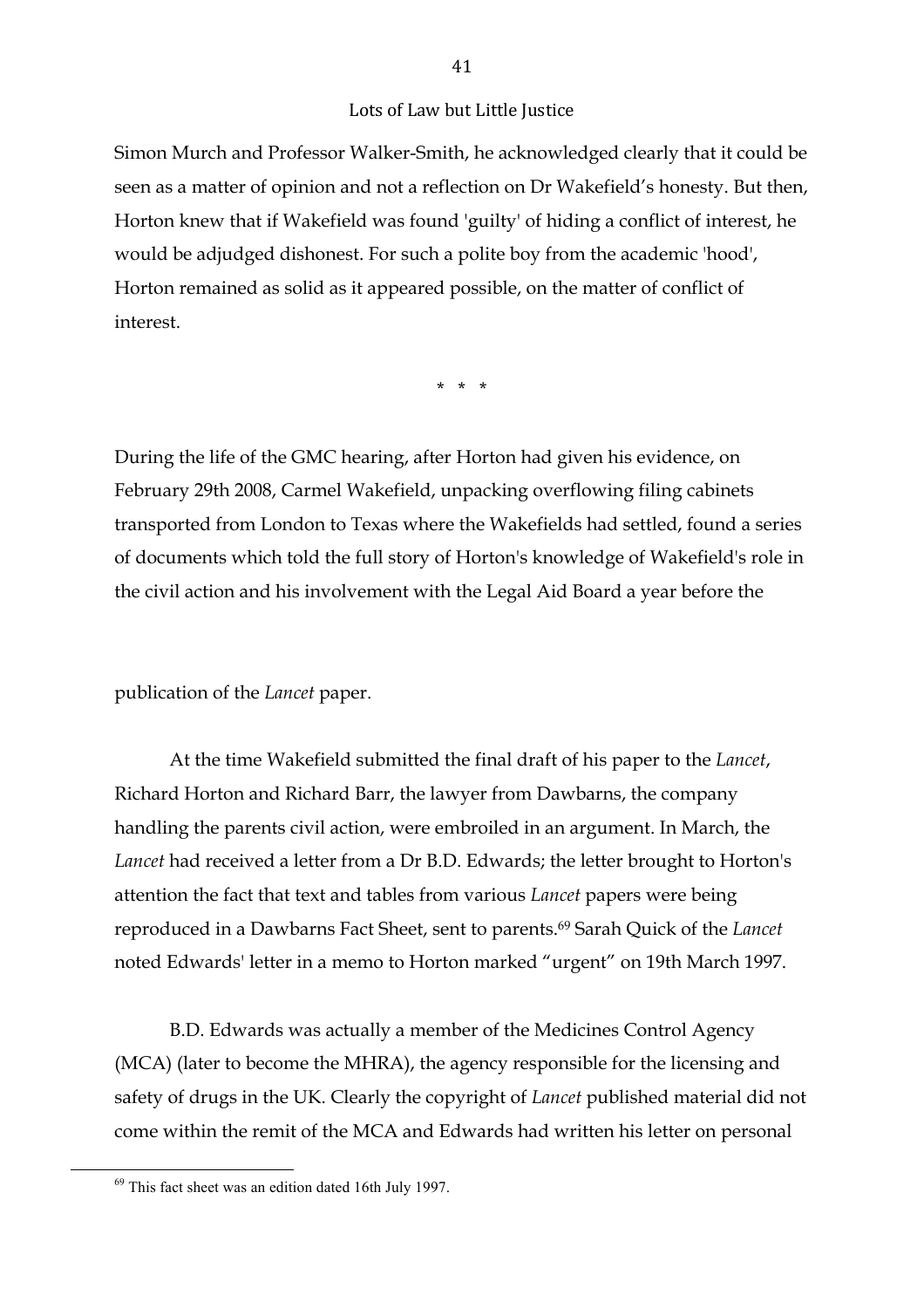notepaper.70 We should perhaps understand that with a major civil action in the pipeline, pharmaceutical interests would already be operating a harassment and intelligence gathering strategy against the lawyers and defendants involved.

Barr wrote to Horton explaining Dawbarns' position in a faxed transmission of 3rd April 1997. In the coversheet of this fax Barr wrote that the 'Fact Sheet and other originals' had been sent by post. As far as Horton's knowledge about the civil action, Wakefield's involvement in it, and the granting to Dawbarns of Legal Aid for the action, Barr's letter contained much information. The letter makes it clear that Barr was involved in litigation related to possible damage to children following MMR and MR vaccinations. Barr refers to exchanges he had had with Wakefield and the latter's permission for Barr to quote, in the Fact Sheet, from papers authored by him. Barr refers to pressure from the MCA and the Department of Health to him from quoting from the *Lancet* in the Fact Sheet.

Oddly, Horton responded to Barr in April 1997 denying him permission to use material from the *Lancet* in the Fact Sheet. Oddly, because this was a clear act of obstruction by Horton; in this slight matter he was evidently siding with the pharmaceutical company defendants in the case that Barr was building. On 16th April 1997 Barr responded by seeking an appeal to the *Lancet's* Ombudsman. Horton replied saying that he would be happy to refer the matter to the *Lancet's* Ombudsman.

Although Barr wrote to Horton on 29th April 1997 asking to be put in touch with the Ombudsman, Horton didn't answer until 12th June 1997. Barr subsequently corresponded with the *Lancet*'s Ombudsman Professor Sherwood. Sherwood arbitrated in favour of *Lancet* tables being removed from the Fact Sheet but short quotes from the *Lancet* remaining.

42

<sup>&</sup>lt;sup>70</sup> Original letter from Dr Rouse to *Lancet* of 9th March 1998.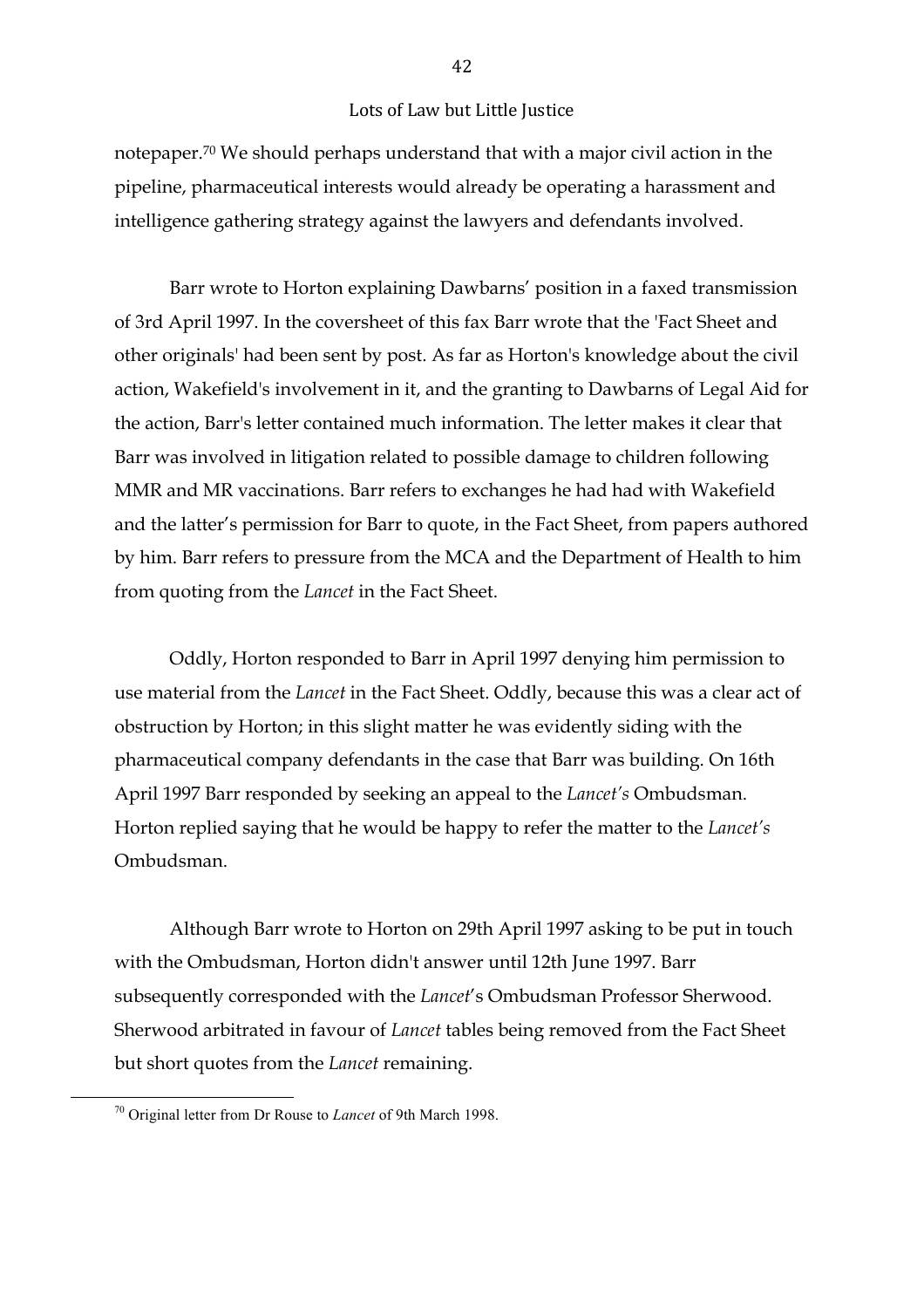This correspondence on these dates prove that from March 1997 Horton was aware of the civil action being organised by Barr at Dawbarns, and that Dr Wakefield was involved. But of greater relevance than these things was the fact that Horton had then the case-review paper written by Wakefield and twelve other clinicians at the RFH and he must have known without any shadow of a doubt that this paper was not the result of a 'study' and that no legal aid funding, or any other kind of funding, except the personal time and the NHS salary and facilities of Dr Wakefield at the RFH had been needed to correlate the clinical presentation of the twelve children.

Very quickly after publication of the *Lancet* paper, the *Lancet* received a letter from a Dr Rouse.71 The general tone of this was reminiscent yet again of a

pharmaceutical company strategy to destabilise Wakefield's paper. The original letter to the *Lancet* from Rouse was entitled: 'Vaccine adverse events: litigation bias might exist.' In the letter Rouse provides direct quotes from what is described as a 48 page: 'Vaccine Fact Sheet' prepared by Dawbarns solicitors. Dr Rouse repeats from the fact sheet the information that Dawbarns are working with Dr Andrew Wakefield of the Royal Free Hospital who is investigating 'Inflammatory Bowel Disease', and that a sheet is available from Dawbarns offices, written by Dr Wakefield if anyone needs information about persistent stomach problems (including pains, constipation or diarrhoea) following vaccination.

Dr Wakefield replied to this letter in the *Lancet* of May 2nd 1998. Rouse's use of the novel term 'litigation bias' again drew attention to Wakefield's work in light of the way it was being viewed by the pharmaceutical companies. In fact, the use of this term was the subtle beginning of what was to develop into the 'conflict of

<sup>&</sup>lt;sup>71</sup> Original letter from Dr Rouse to *Lancet* of 9th March 1998.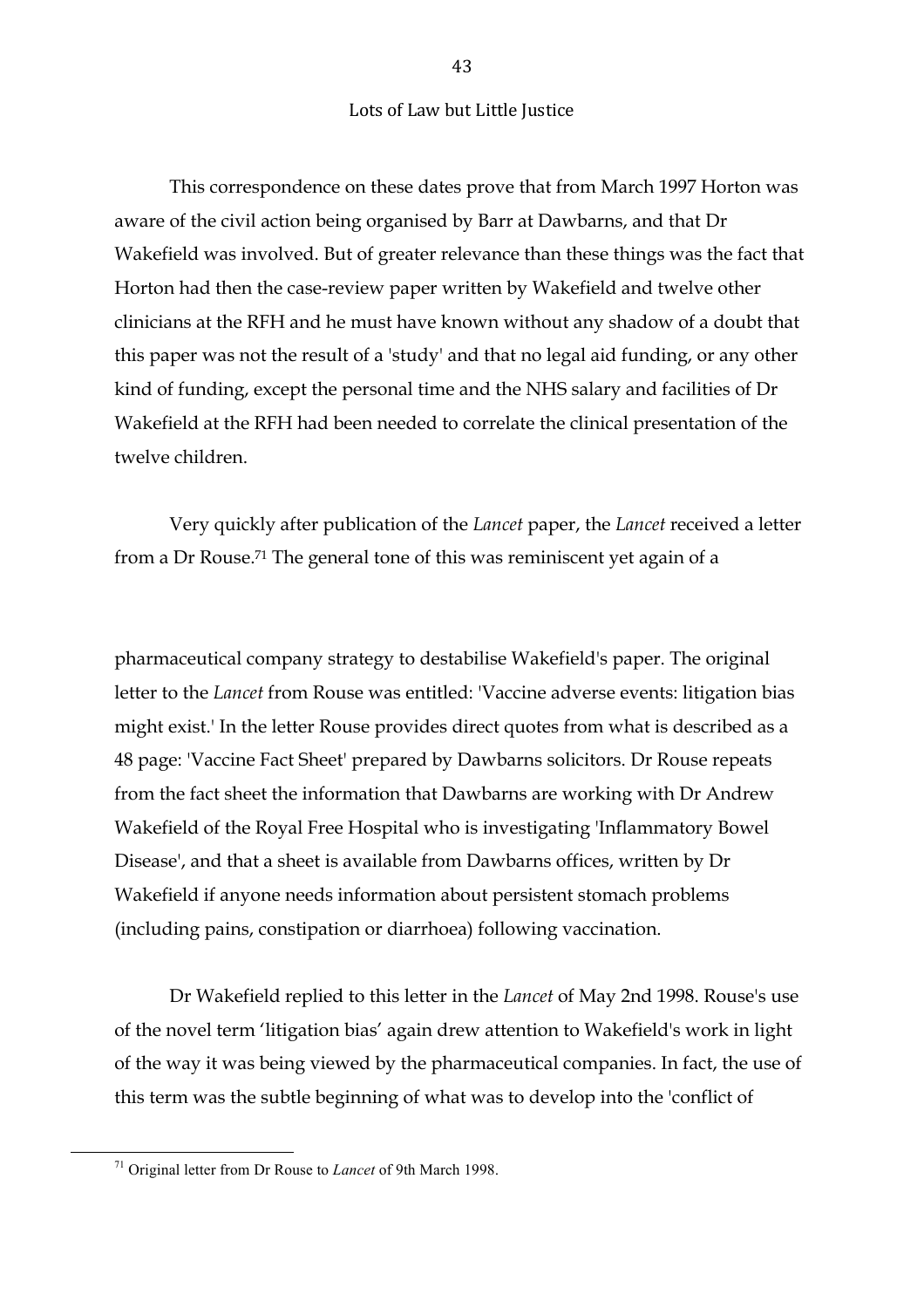interest' strand of the prosecution case. More importantly Rouse's letter and Wakefield's response to it makes it crystal clear that immediately after publication of the *Lancet* paper, the issue of conflict of interest was aired in the *Lancet*.

\* \* \*

In the white plastic world of the GMC Fitness to Practice Hearing room, word got around, and from the 29th of February 2008, it was clear to everyone involved that at the end of the defence case, Horton would be recalled and roasted over hot coals; seemingly he had been exceedingly economical with the truth. The new evidence once aired would destroy a major support for the prosecution case. In fact, it was unlikely that the prosecution would survive in the matter of conflict of interest, because Horton was their major witness on the matter. When the issue of Horton's recall was mooted, I felt we were finally about to see some deft legal footwork that would end or at least diminish the whole charade. I wrote the following in my report:

Suddenly on Friday 14th November 2008, when everything was almost all over and people were wondering where they had left their macs and umbrellas, one of the hearings small subterranean volcanoes erupted. I almost missed its beginning when it went from criticism to what passes at the GMC for a full-blown row in about 90 seconds.

I was first conscious of the fact that Miss Smith the senior prosecutor was in her usual *sotto voce* style - as if she didn't really want anyone else to know what she was saying - talking about Dr Horton being recalled to give rebuttal evidence.

Now Miss Smith was on her feet explaining in very sensitive and sympathetic terms why getting Dr Horton to Euston Road this century was a logistic feat similar to the one that faced Hannibal in 203BC during the second Punic War.

44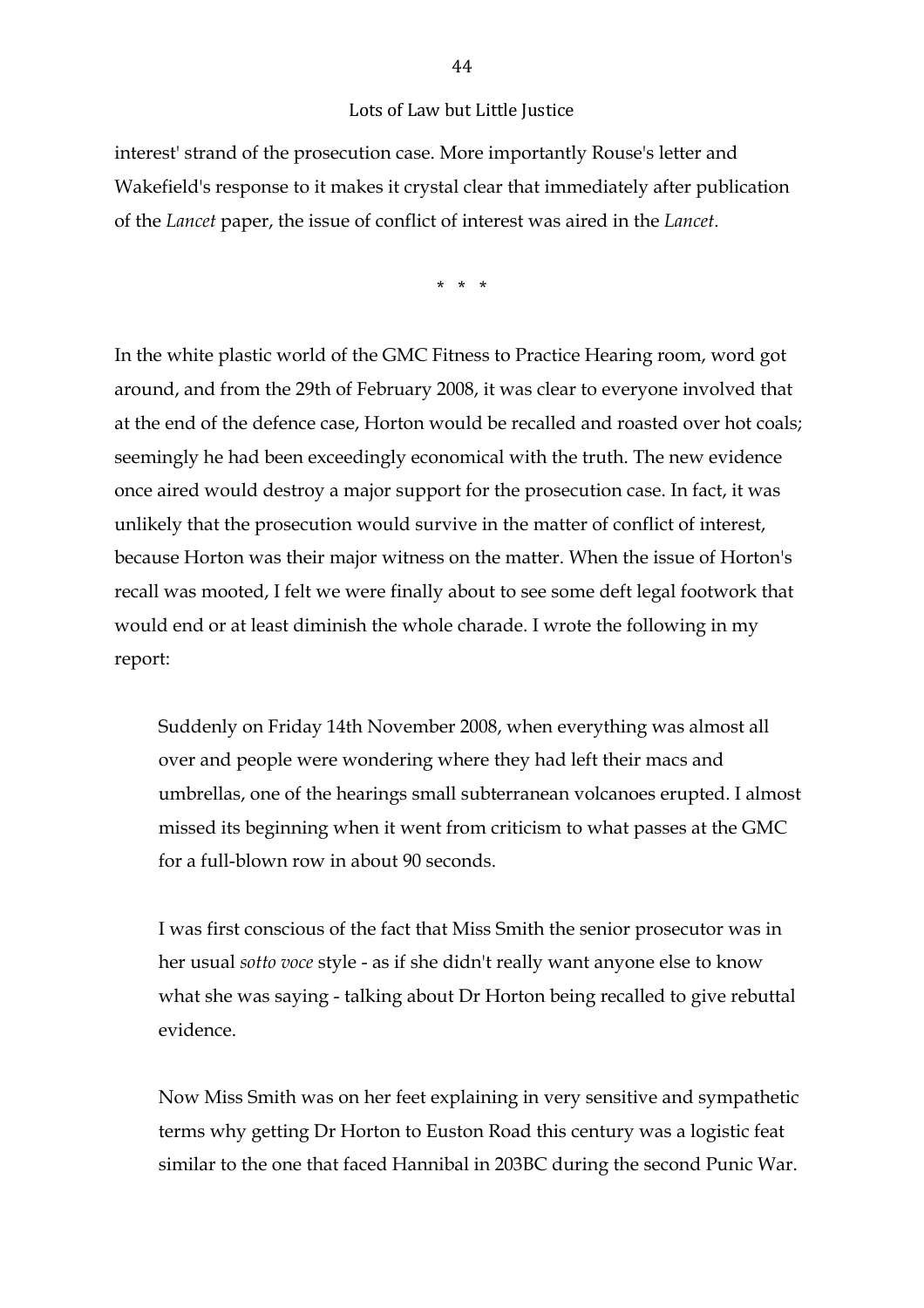In order to impress the Panel and assume the moral high ground, Miss Smith detailed Dr Horton's itinerary in the days after the hearing that was to resume on January 12th 2009. Horton's diary included what Miss Smith seemed to think was a clincher. On one day, pride redolent in her voice, Dr Horton was in 'Palestine', 'launching a session in relation to health on the West Bank'. This was very laudable and it made me suddenly aware that the whole prosecution team must have always been constant supporters of the cause of the Palestinian people. I also wondered whether Dr Horton's visit to the West Bank had anything to do with his relationship with Mr Blair, who was then Middle East Envoy.

Anyway, it was quite apparent from Miss Smith's litany of Dr Horton's important political and humanitarian work, that fitting in to give evidence at the GMC hearing was not only small potatoes but simply impossible. Miss

Smith attacked the problem as if all the parameters of it were settled and taken for granted; it was, undoubtedly the hearing that had to fit in with Dr Horton and not Dr Horton who could fit in with the hearing.

Miss Smith even had the length of Dr Horton's evidence decided and in one particular defence of him, she said something like: 'Well, Dr Horton's evidence will take about 50 minutes, he should be able to fit that in ...' To be honest, it might have seemed to the casual observer that Miss Smith wasn't trying very hard to get Dr Horton to the hearing. This idea was supported by a seemingly quite angry Kieran Coonan, Dr Wakefield's counsel who spluttered that it was obviously impossible for the defence to come to any conclusions about how long Horton's evidence would take because all they had so far produced - after having sight of the new evidence that utterly contradicted his first statement was an unsigned statement i.e. a rough draft of what Horton might say but without the authority of his signature. 'We have', Mr Coonan said, 'been

45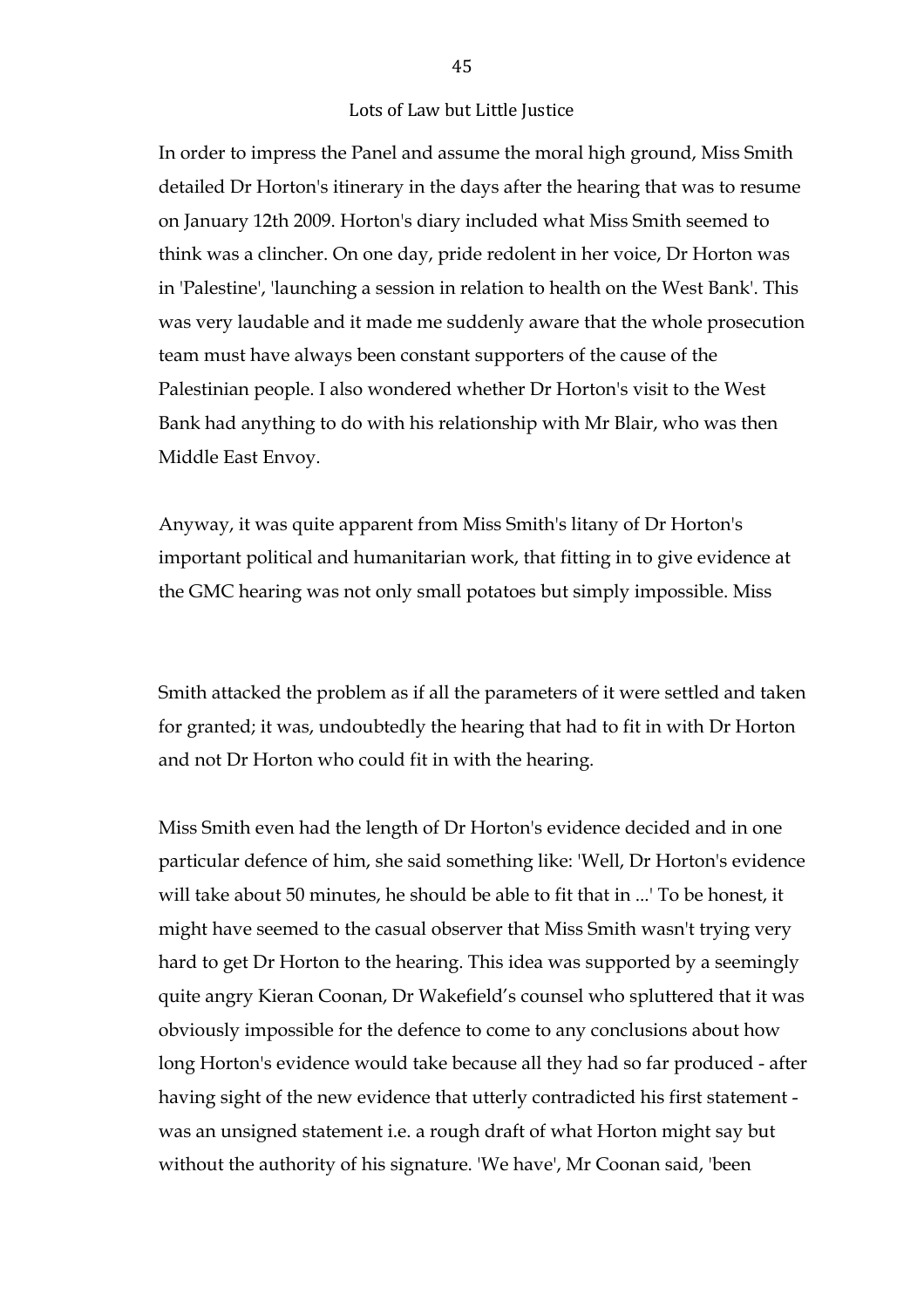waiting since day 69 (it was then day 108) for a signed statement '. It occurred to me later that the last thing Horton would want to do was place a new signed statement in the public domain, especially when it became apparent that in the new statement, Horton was claiming total amnesia for everything, including the LAB funding, research at the RFH, the parents court case and Wakefield's role as an expert witness, prior to the publication of the 1998 paper.

Mr Coonan's evident dissatisfaction was as nothing compared with that of the Legal Assessor, who when asked to contribute to a solution about the timing of Horton's appearance said quite dryly, 'I haven't even seen the unsigned statement, so it is hard for me to make any decisions'. On this, Miss Smith did one of her little turns that so endeared her to us, a little aside that carries with it great natural humour and drollery. Holding up the two pages of the statement for the Legal Assessor, sitting twenty feet away, to 'see' she said, 'This is Dr Horton's statement', before returning it to her table.

Alas the whole firework display spluttered out when it was decided that behind the scenes talks would resolve the matter of recalling Dr Horton. These talks must have concluded in either an agreement or a stale-mate because Horton never appeared to be cross examined on his new amended statement and the hoi polloi were never any the wiser about this important conflict of evidence.

Following the verdict of the GMC Fitness to Practice Panel in January 2010, Richard Horton claimed that the *Lancet* paper was completely compromised and rescinded it from the *Lancet*'s historical record.72

\* \* \*

With the end of the GMC hearing, it might have appeared to everyone that the

 $12$  Another Wakefield authored papers from a journal also owned by Elservier, Neurotoxicology was also rescinded.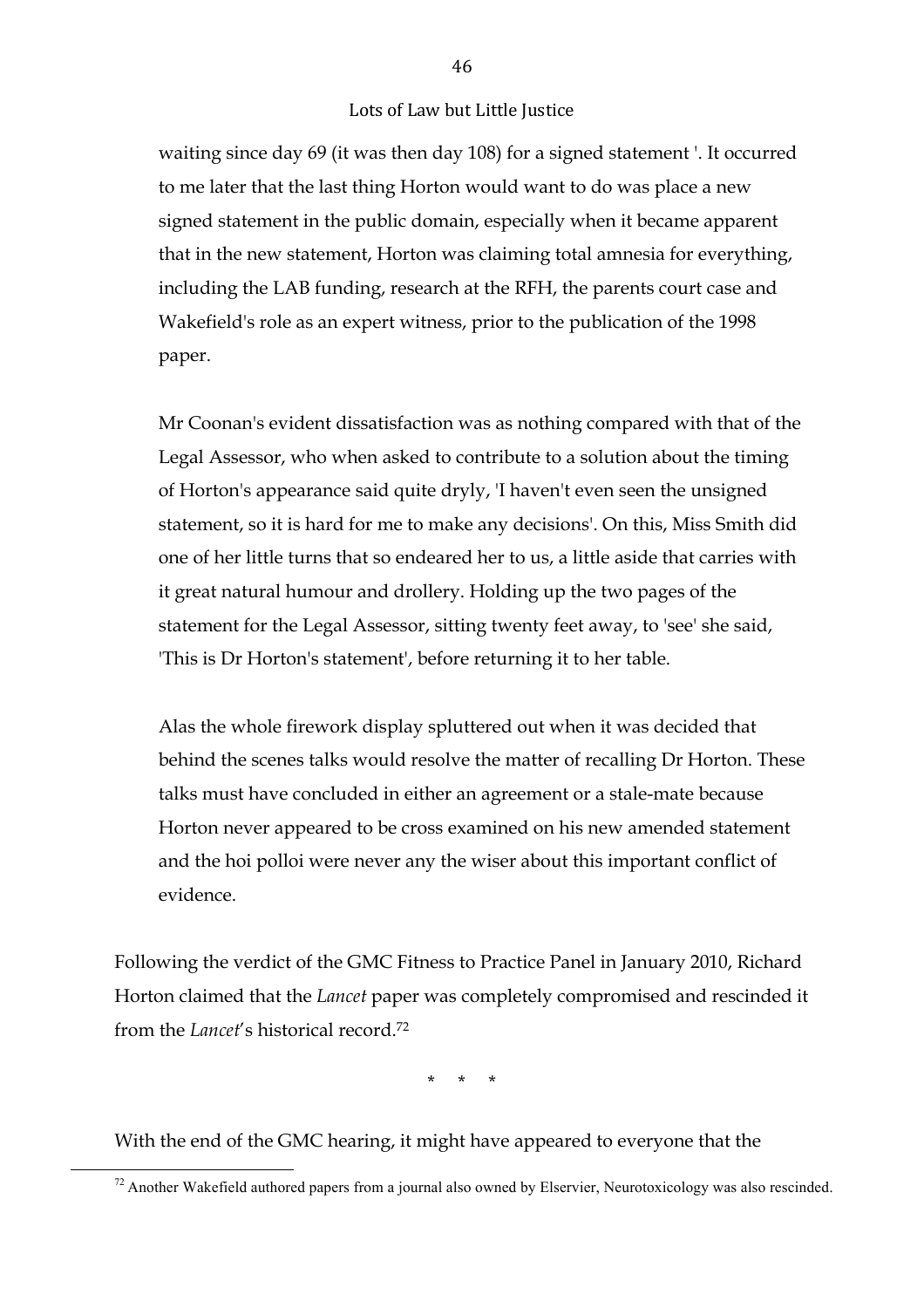whole matter was over and settled, with the constant supportive reports of pharmaceutical lobby groups, the argument was clear now, Dr Andrew Wakefield had *got his science wrong*, vaccination was not the cause of autism, or anything else detrimental to the human condition, and he had been punished accordingly — he could no longer be a doctor, his name was erased from the Medical Register and his papers of doubtful scientific value were extracted like bad teeth from the medical literature.

It appeared as well to everyone that the substantial issue, one of ethics and scientific method, had been dealt with. But just when you thought it was safe to go back in the water, Brian Deer began writing articles in the BMJ,73 which raised a most serious issue.

Part of the GMC case against Wakefield was that some of those children who were referred by GPs to the Royal Free Hospital and later included in the *Lancet* case review study, had according to their GP's shown no signs of IBD, although some of them had been autistic. In the hearing, Wakefield's counsel argued the common sense argument that most General Practitioners were not specialists in gastrointestinal illnesses, nor did they have access to the specialised tests necessary to diagnose such things as IBD. Consequently they had reported only what parents had told them of symptoms such as loose stools (which might in fact have covered a number of symptoms, from occasionally loose stools to explosive diarrhoea accompanied by terrible stomach pains). It was necessary for the GMC to break down the argument from the first point of reporting that the 12 children cited in the *Lancet* paper had nothing unduly wrong with them which might be associated with a vaccine. The GMC's further case was that Wakefield himself had dragged these parents and their children into 'his' research, rather than them having arrived at the

 $13$  Referenced above fn. 22.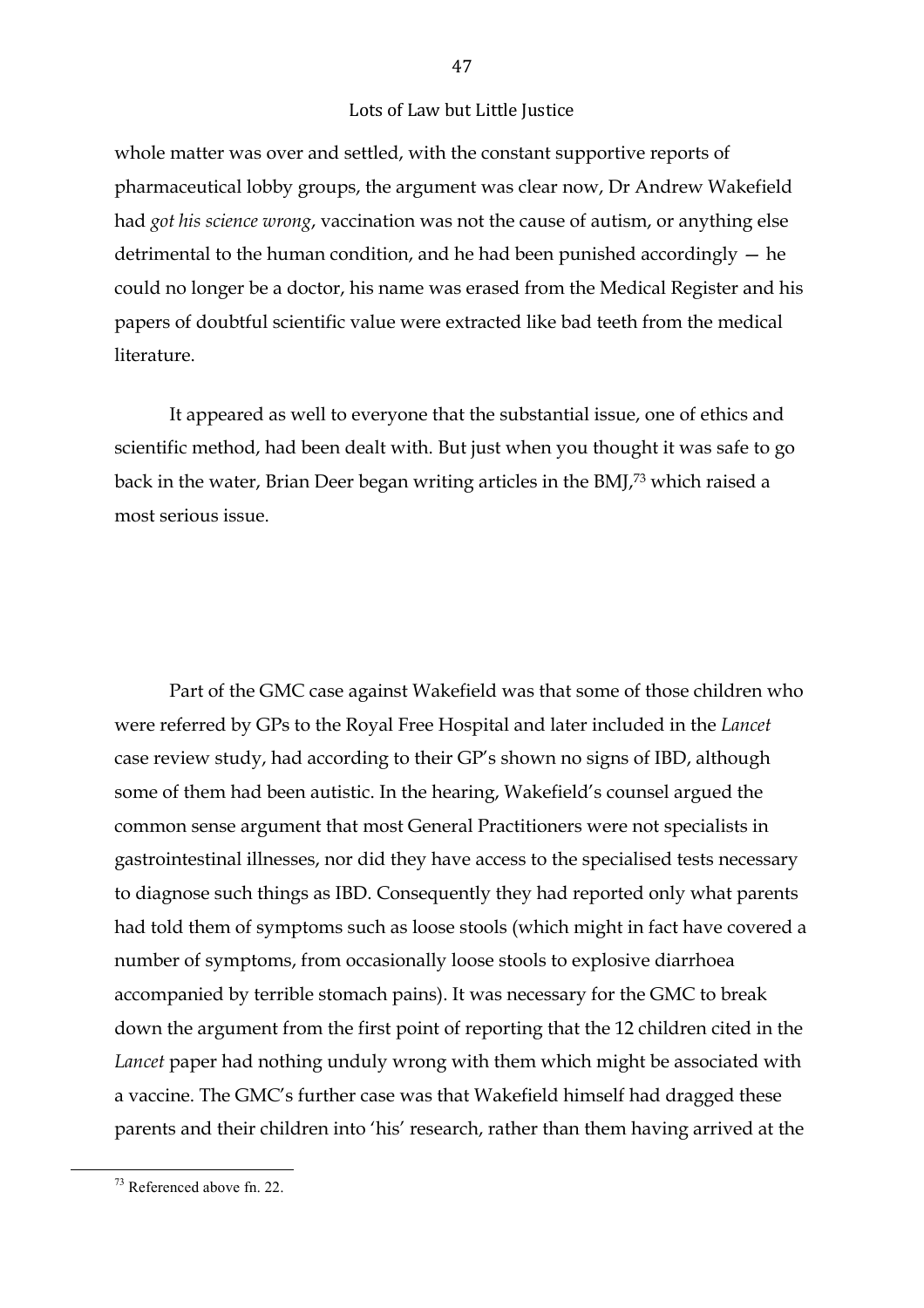Royal Free of their own volition.

As with all the arguments that besmirched Wakefield during the hearing, this specific argument was lost in the plethora of smears that floated round in the GMC sewer and that of the corporate media. It was, however, vital to the pharmaceutical companies that Wakefield was destroyed beyond any possibility of resurrection. To this end and clearly under instruction from someone, Brian Deer began to develop extended the argument that Wakefield had manufactured the evidence that the 12 children cited in the *Lancet* paper were ill. He had been able to do this, Deer posited by simply manufacturing evidence and writing it up in the *Lancet* paper, the draft of which had not been aired amongst his co-authors.

This argument reinforced two strands of the attack on Wakefield. Firstly it compounded the argument that Wakefield was not just unethical but like other exposed medical fraudsters he was a dishonest and even criminal fraudster, out for money or glory. But it was a second argument that was essential to the

pharmaceutical producers of vaccines, that no adverse effects could ever be associated with any vaccination, at any time, in any place, anywhere in the world as Richard Horton had once remarked MMR was 'completely safe.' Deer was now articulating this argument in spades, the children in the *Lancet* paper had been referred to the RFH as a consequence of over neurotic parents who could not come to terms with their children being autistic, and the slippery approach of a fraudulent researcher with an undiagnosed obsession with making money and bringing down pharmaceutical companies.

With these articles by Deer in the BMJ, a journal with commercial links to Merck and GlaxoSmithKline,<sup>74</sup> the manufacturers and distributors of MMR, the pharmaceutical companies finished what they had started in the early 1990s,

 $14$  Referenced above fn 22.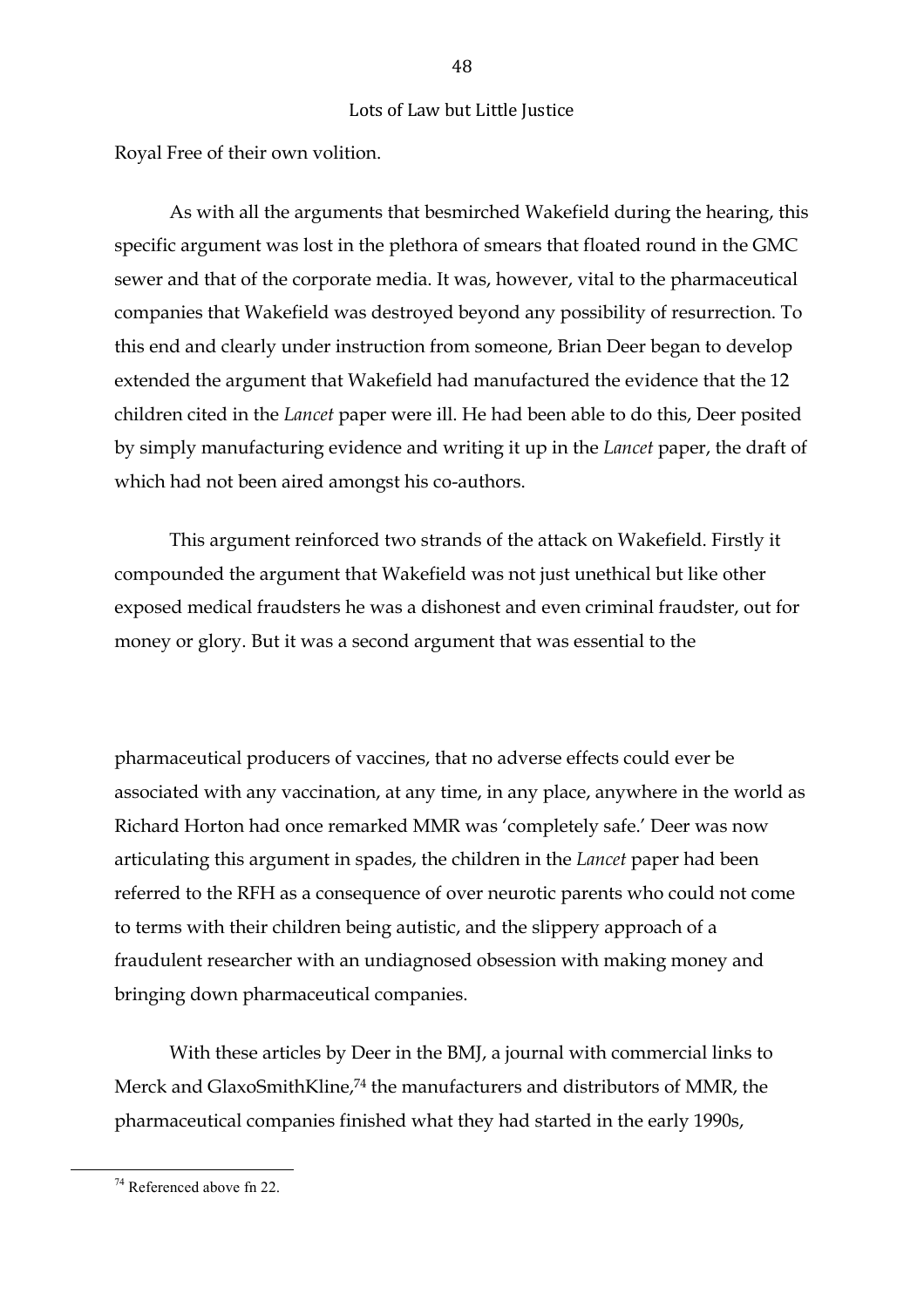completely wiping out the academic and medical presence of Dr Wakefield.

A couple of months after the end of the GMC hearing, still pursued by Deer and his paymasters, Dr Wakefield was denied the chance of an Appeal in the UK on his counsel's advice that he didn't stand the requisite 52% chance of success. He was caste off the legal bridge into the cold waters of isolation completely and left without any legal comeback against the power which had destroyed his professional life. 75

While everyone in the Wakefield camp applauded and were overjoyed at the decision to acquit Walker-Smith, no-one commented on the fact that in a fair judicial world this decision would inevitably have led to a new hard and independent examination of both the case against Dr Andrew Wakefield and those responsible for the conspiracy against all three men. In fact, if Judge Mitting's cause was justice he could have called Wakefield before him and then instituted a wide ranging

#### enquiry into the GMC.

However, the fundamental message sent out by Professor Walker-Smith's acquittal was not that all three defendants could be innocent of dishonesty, but that Murch and Walker-Smith had been duped by the Moriarty-like Wakefield and dragged into a disciplinary hearing. And in the specific case of Walker-Smith, the GMC had developed their case with reprehensible laxity and even ignorance while pursuing the case against Wakefield with clear headed and honest analytical understanding.

Looking at the media in the days after the Appeal judgment, it was clear that Walker-Smith's acquittal had done nothing at all to educate the media to the

 $15$  Wakefield is at the moment pursuing a case for defamation against Brian Deer and Fiona Godlee and editor of the BMJ, in the US. This case involves writing by Deer in the BMJ (2011) which accused Wakefield of having manipulated the clinical picture of the children in the case review study. These articles were the culmination of Deer's developing rant, sponsored by the pharmaceutical companies, that MMR can cause no adverse reaction in children.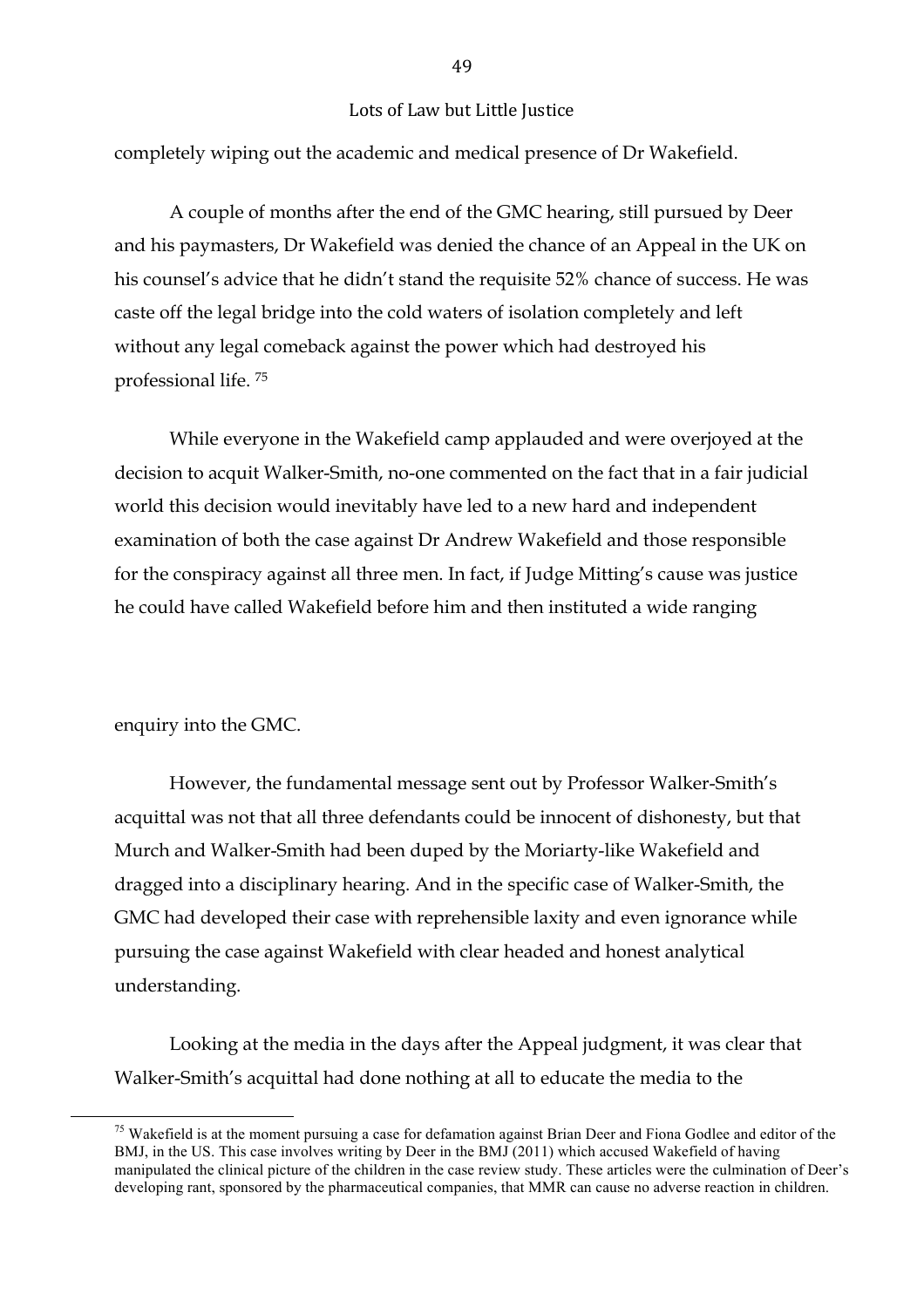undercurrents in the case; but then probably nothing could. Today's corporate journalist lives in a secluded world of received opinions and safe stories, most of them would be better employed writing the *bon mots* in greeting cards.

The media showed clearly that they didn't want the ruling on Walker-Smith to run as far as Wakefield and Brian Deer being a journalist of sorts was never mentioned for obvious reasons. In their reports of the judgment — which they didn't seem to have read and refused to put into context — most journalists simply echoed the same confused untruths in relation to Wakefield and even Walker-Smith that they had lived with for the past 15 years. If journalists had refused to attend the GMC hearing and not followed the story throughout the decade of the 2000s, what hope was there that they would start now.

An eminent doctor was celebrating a dramatic victory today after the High Court ruled that a decision to strike him off over the MMR controversy was unlawful.76

Much as we would have liked it to be, the GMC Fitness to Practice hearing was not about 'the MMR controversy', it was about 'research ethics'. And if Walker-Smith was acquitted because he had been proved right in the 'MMR controversy', why was Wakefield not being acquitted.

Professor John Walker-Smith had been found guilty of professional misconduct following accusations of taking part, without ethical approval, in controversial research that caused a global scare by suggesting a link between the MMR vaccine, bowel disease and autism.

There was no 'controversial research', there was only clinical examinations to

 $16$  I am not naming either of the journalists cited here, because mentioning their names and titling their articles, encourages them to think that they should be taken seriously.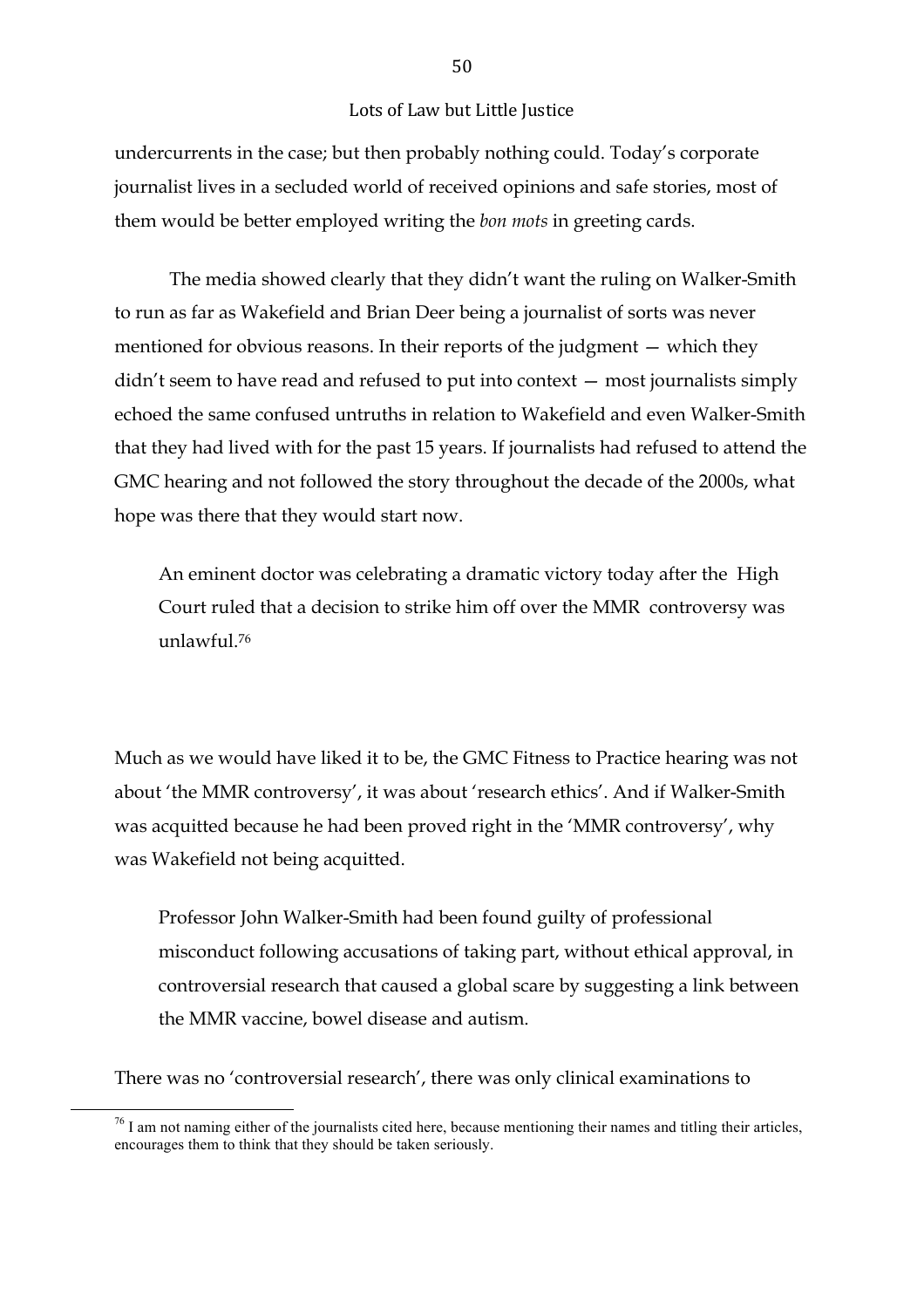consider a diagnosis for children who suffered the sudden advent of IBD. The paper involved in the GMC hearing was not a 'research paper' but a 'case review paper'. Had this journalist read Mitting's ruling, he could have kept abreast of the carefully argued differentiation between 'research' for clinical and diagnostic purposes that helps the individual and more all encompassing research which answers questions of benefit to the broader community.

In May 2010, Prof Walker-Smith lost his licence to practise along with Dr Andrew Wakefield who was at the centre of the MMR research.

This is a classic piece of misreporting. Dr Wakefield might well have been at the centre of 'the MMR research', but that had nothing to do with the GMC fitness to practice hearing. Wakefield, a gastroenterologist, was at that time, concerned with the sudden onset of IBD in children brought to the Royal Free Hospital.

In another article, yet another lazy journalist, languishes in received opinions:

A High Court judge quashed the finding of professional misconduct against Professor Walker-Smith, who had carried out some of the tests for the controversial paper that suggested a link between the MMR vaccine and autism.

Professor Walker-Smith didn't carry out the tests made controversial by the media and the GMC, these were conducted by Dr Simon Murch. No sanction was taken against Dr Simon Murch (now Professor) at the end of the hearing, despite the fact that *he had* carried out the colonoscopies in question.

Professor Walker-Smith was found guilty of organising these 'dangerous' procedures, despite the fact that an early injury to his arm meant that he had always been unable to carry them out. As for Dr Wakefield, who was also found guilty of organising these most dangerous procedures even though his contract with the Royal Free Hospital specifically forbade him being involved in clinical work of any kind. If we add to this the fact that research into these 'dangerous proceedures' had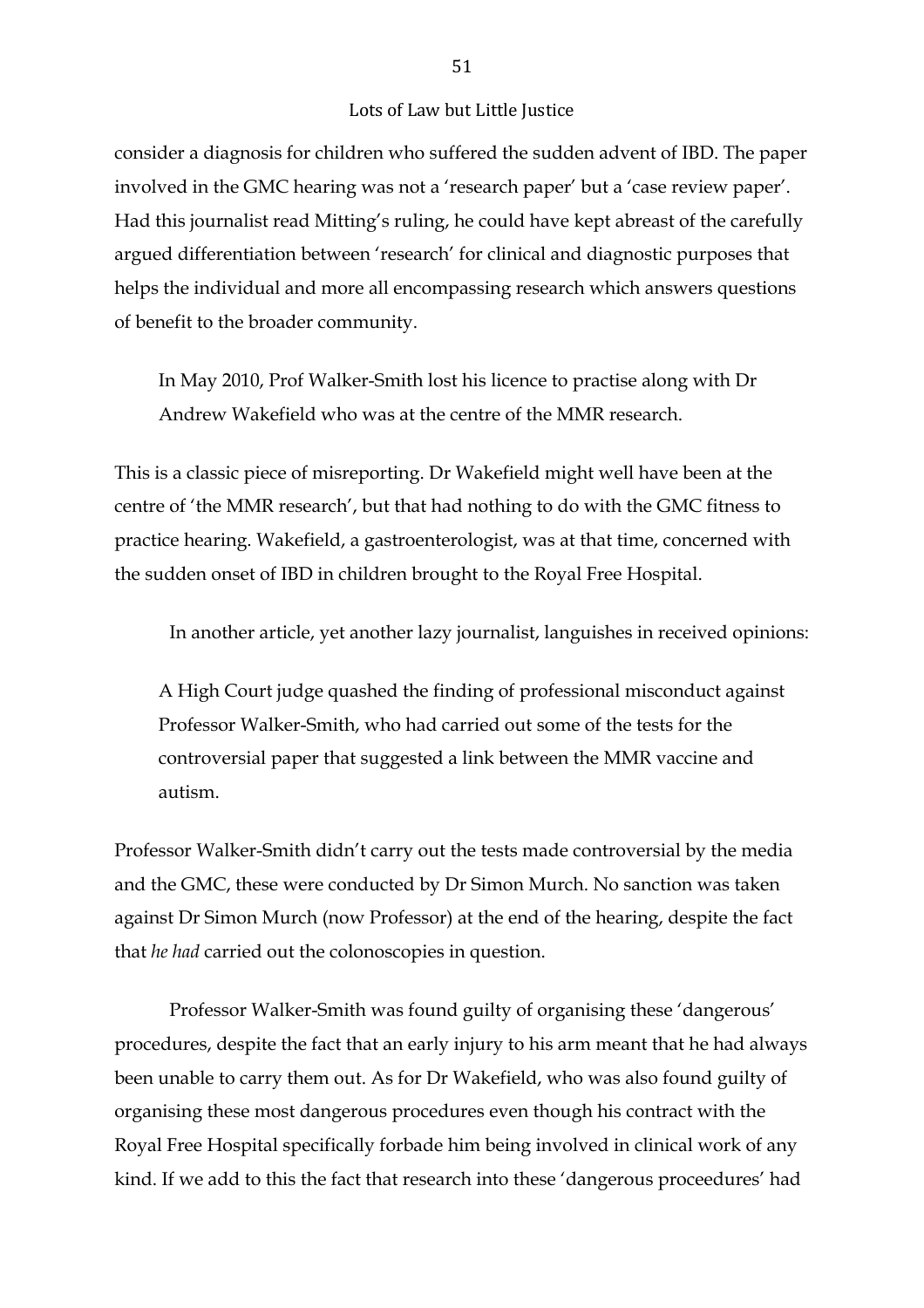been previously sanctioned by Professor David Salisbury, the head of vaccination and immunization in the DoH at the time of the Wakefield affair, in a number of academic papers co-authored by Walker-Smith, the picture on specifics becomes unbelievably blurred.

The *Lancet* paper wasn't actually controversial at the time of publication and it certainly didn't suggest a link between MMR vaccine and autism.

The Wakefield paper prompted a nationwide scare over the safety of the jab after the study of 12 children was published in the medical journal The *Lancet*.

This of course is highly debatable. Did Wakefield promote a nationwide scare? One wonders how many scared lay people read the *Lancet*? What Wakefield said at the press briefing held by the Hospital and its university was that parents might consider continuing with single vaccines rather than adopt the triple vaccine.

The problem is that few journalists actually think anymore, especially in complex cases they simply adopt received opinions, opinions which increasingly coincide with their own and those of the newspapers corporate funders.

\* \* \*

It is difficult to reconcile one's views of the GMC hearing with the later determination by Judge Mitting in the Walker-Smith judgment, mainly because in classic legal fashion the judgment concludes that the GMC was a train that had left the tracks and unfortunately ploughed through built up areas without reason, cause or logic. As all jurists do, Judge Mitting had to posit a reason for the train derailment. Why had the Panel in the Fitness to Practice Hearing clearly come to the wrong conclusions; 'they had' he said, 'failed to think things through'. I'm sorry judge, but it doesn't need a training in law to come to that conclusion.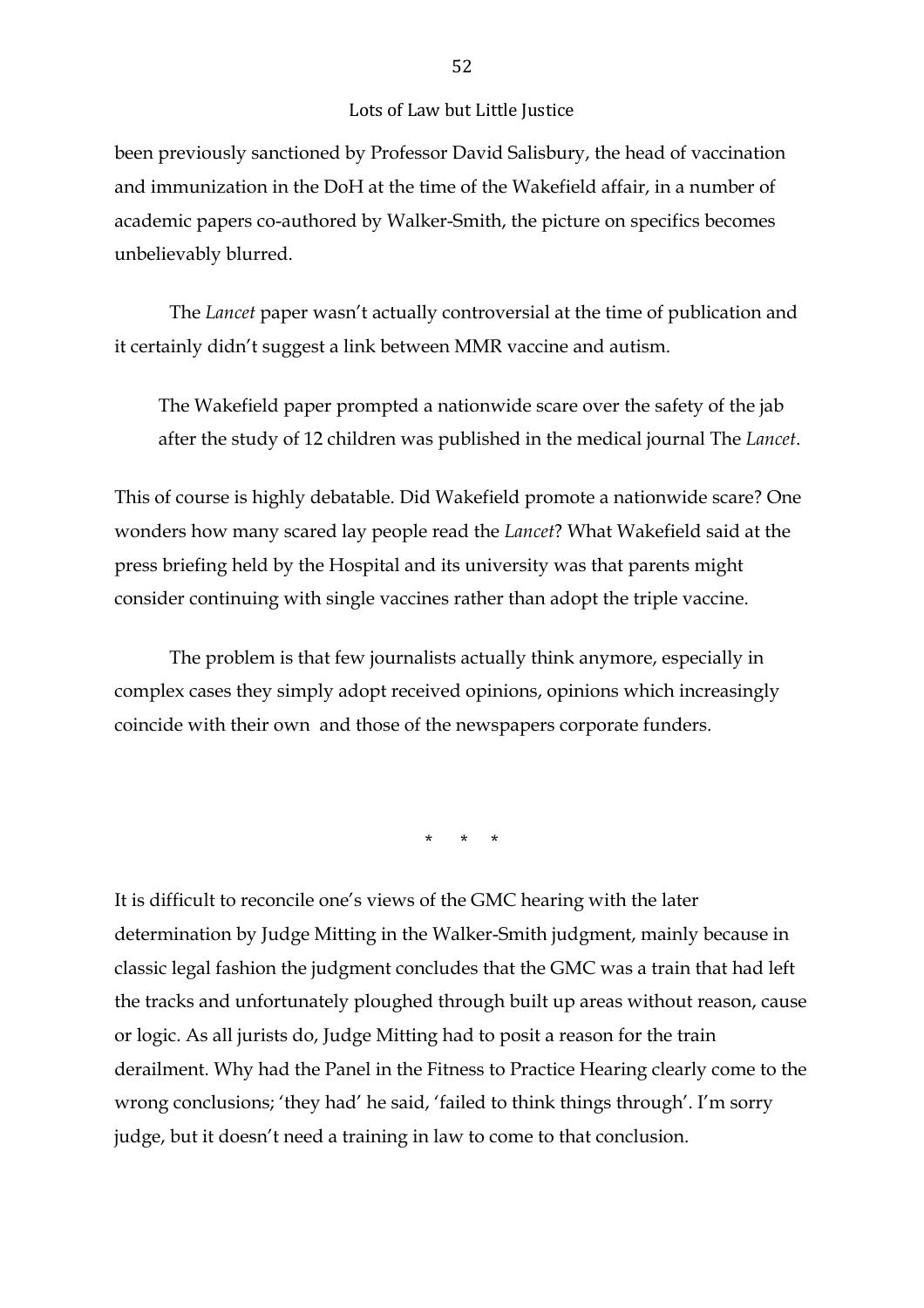The Panel, Mitting hinted, wasn't very bright. It is however the function of any judicial practice to ensure that the laity are *guided* in their trek through the maize. Was this jury guided? Of course it was, it was led up the garden path by the foreman of the jury to believe only the prosecution evidence. Is it surprising that Panel members didn't think things through?

It should be incumbent on all judges to make public in some detail the complex factors involved in conspiracies. As it is the GMC, in the Wakefield case at least, *a criminal organisation* can simply mutter about reforming their processes and carrying on doing Big Pharma's dirty washing.

In fact given that this conspiracy was, as all good conspiracies are, played out on the hoof, the GMC did a grand job. When they began framing Dr Andrew Wakefield in 2004 they had a number of problems, foremost amongst them was how it was possible to destroy Wakefield while leaving out the array of medical professionals who worked with him at the Royal Free.77

The final choice was to prosecute three doctors. Obviously different parts of the script suited different defendants and at the end of the day the panel were manoeuvred round to letting Simon Murch off, while John Walker-Smith was apparently thrown to the wolves, which were not in evidence, and Dr Andrew Wakefield the central character in the drama was simply burnt; as if at the stake.

Now we have to wonder where the acquittal of Professor Walker Smith leaves Dr Wakefield and we have to consider what other factors come into play if we expect the lucid judgment of Mr Mitting to hold sway in another Appeal.

 $17$  Even in relation to the 1998 *Lancet* paper that was to become the focus of the GMC hearing, Brian Deer's libellous articles and Professor Walker-Smith's appeal, there were twelve authors to the paper.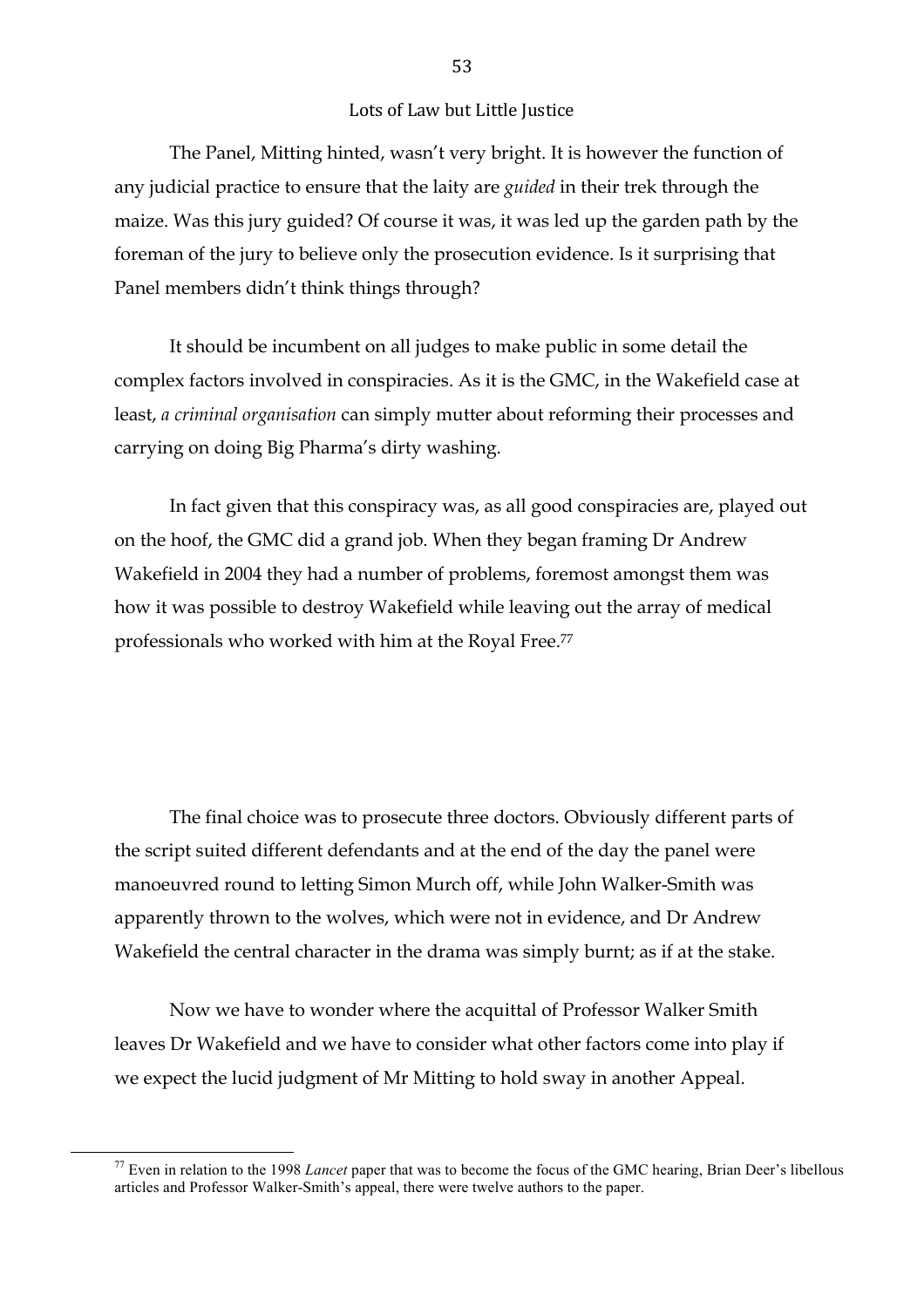In a just world, which is not seething and festering with vested commercial interests and scientific egoists, in the light of the acquittal of Professor Walker-Smith and the victimisation of Dr Andrew Wakefield, would now be examined by an independent body.

A police investigation (preferably by officers from a force outside Britain), or a judge-led Commission of Enquiry into the case, its personalities and it's connection with the ongoing enquiries into Rupert and James Murdoch's shabby empire, could be carried out. The objective of such an enquiry should be the bringing of criminal charges against those most deeply involved.

A working party of some kind, with parents sitting on it would examine all the cases of suspected adverse reactions to MMR at the time of Wakefield's tenure at the RFH and plans drawn up for special compensation and welfare packages for the families concerned. Charges would be drawn up for further preferably criminal proceedings against those who organised the campaign against him. But don't hold your breath!

Those who support Wakefield and the parents of vaccine damaged children must understand that the 'Wakefield phenomena' is still in a well orchestrated endgame. It seems more than probable that the exculpation of Dr Simon Murch and Professor Walker-Smith was, as it was always meant to be and should be understood not as a sign that Wakefield will now be exonerated or that any of the black hats in this sordid tale will be held publicly responsible for their outrageous crimes.

Anyone with a modicum of common sense knew that when the appeal of Professor John Walker-Smith came before a judge in a court of law, away from the gimcrack, cynical, self aggrandisement of the GMC hearing, there would not be even a rudimentary legal case to be found against him. This was principally because the whole case brought by the GMC had been made up by Brian Deer with the help of Medico-Legal Investigations. The GMC didn't even bother to sculpt Deer's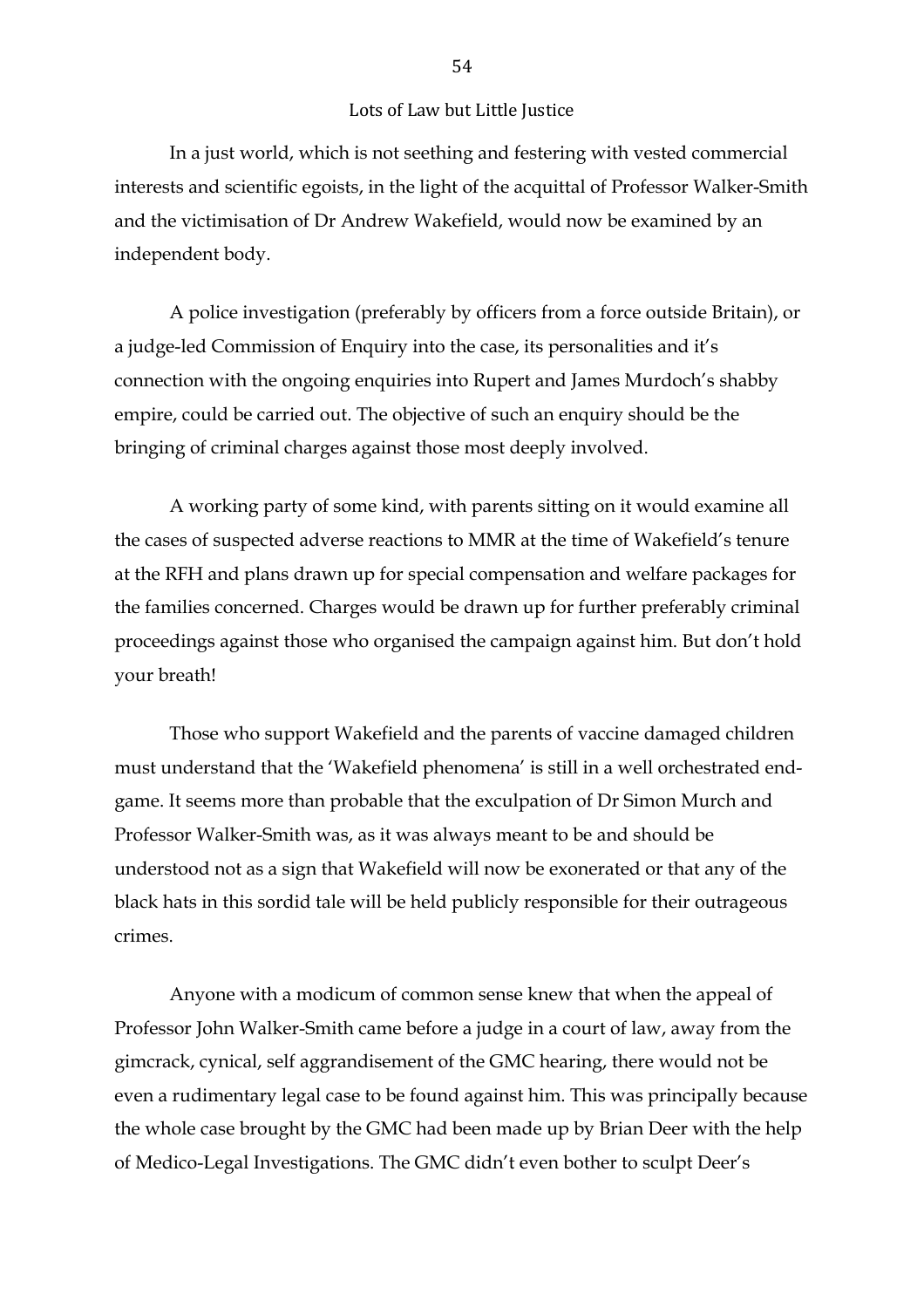pedestrian arguments into anything more sophisticated. Because the GMC supported Deer's absurdities and the way in which they processed the case with a maximum of violence against due process, we have to avoid talking in terms of 'mistakes' or 'confusions'.

## **Andrew Wakefield was framed and at the moment the frame still holds the picture.**

That political and corporate forces in Britain are able to air brush out a whole society of vaccine damaged children and their parents while censuring the academic history of a man who speaks out for them, is quite extraordinary. I spend days now wondering how we might reassert the presence of the parents and their children, making public the crimes of those centrally involved. Were it not for the fact that I know this struggle is for the future of science, justice and the chimera that we call democracy, I would be sorely tempted to move on.

\* \* \*

Knowing as I do now that the battle plan of the pharmaceutical corporations and those that run with them, was to promote the idea that no children suffered from adverse reaction to vaccination, I feel it is important in every circumstance to repeat the parents stories. If one thing stands out in this case, just as much as the anti science views of the pharmaceutical corporations and their minions, it is the cruel heartlessness of the prosecuting actors, whether they be journalists, lawyers or witnesses; a group of people who on the whole had not talked to the parents,

listened to their stories, or observed their children.

I want to do this through three pieces of narrative written by parents for the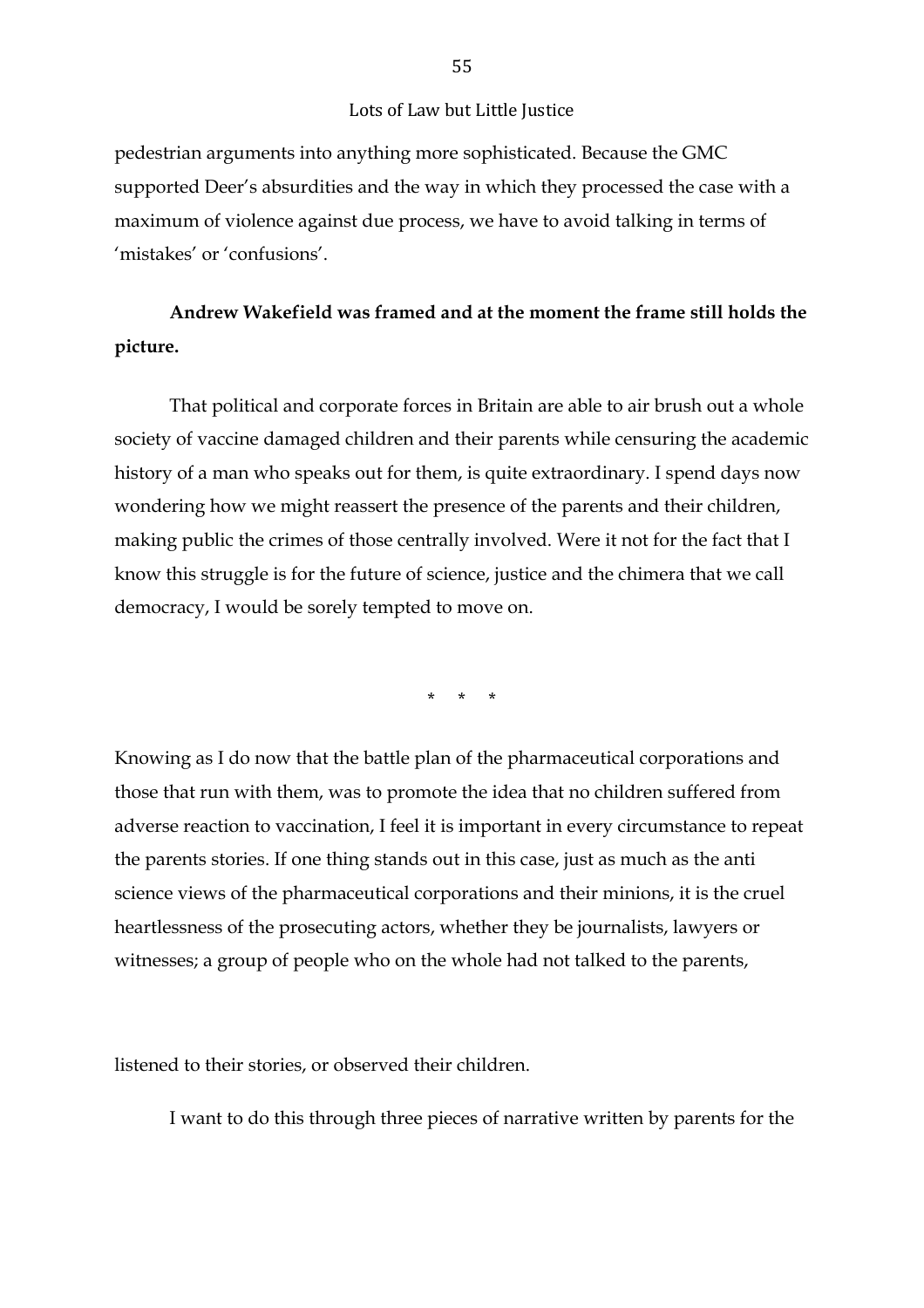*Silenced Witnesses* books that I edited and published during the hearing.78 I have used the stories of these children because they are similar in the main to the twelve *Lancet* children's cases.

\* \* \*

#### David<sup>79</sup>

In these early months, David gave good eye contact and interacted with us all. He was a joy to me because we could not have been closer. I was not going to miss one moment of David's first year. I stopped breast-feeding when he was just over 11 months. David was a calm happy baby. He took his first unaided steps at about this time.

At the age of 13 months and 3 weeks on 5th July 1994, I took David to the Doctor's surgery. He was checked over by our GP to see if he was well. His eczema was not considered a problem and the same Health Visitor, who had visited us regularly, administered his MMR, his first and only dose of Merck's MMRII. Job done, we left the surgery.

That following weekend on the 9th July, the family were all present at my parents' house for a garden party. There were many guests and we thought it safer for David to be put in his pram, while I tended the Bar-B-cue. Two things were apparent about David on this day. Firstly, my Aunt saw him struggling to get out of his pram reigns with what she describes as almost manic determination. When he was finally 'released' we saw what we thought was the cause of his upset, DIARRHOEA, in capital letters, bright yellow soft mushy stools.

David's stools were always mushy from that day onwards, with no solid form at all. A short while later the stools were checked for what was described as

<sup>&</sup>lt;sup>78</sup> Silenced Witnesses first volume and Volume II. Slingshot Publications. London, England, 2008, 2009. Editing and publishing these two books was a very happy circumstance for me. Reading the parents writing about their children was inspiring and I was constantly amazed by their emotional and observational powers.

<sup>79</sup> Deborah Nash on David, In The Presence of Strangers, the first volume of *Silenced Witnesses*.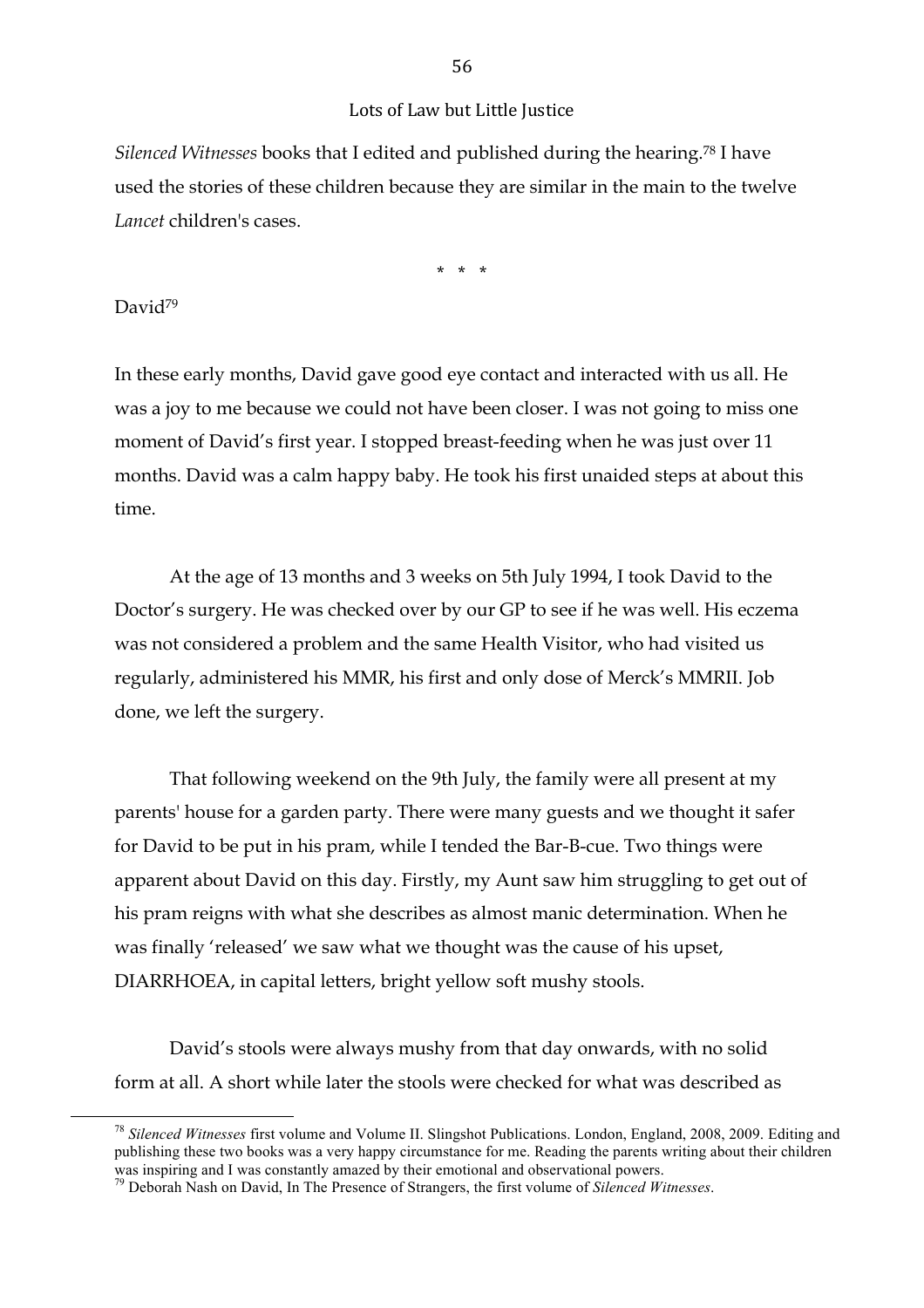'bugs' but nothing was found so it was put down to 'toddler diarrhea'. (It was still given this label when David was 6 years old and the condition continued).

Within a short time, we began to notice the development of strange behaviours that accompanied the diarrhoea. What speech he had gained began to deteriorate. He developed a phobia to his toothbrush and if he caught sight of it he would give a high-pitched scream. In the early days of David's regression, late 1994- 1995 I could not believe that my son, who had once done everything so well and so easily suddenly was not able anymore. Babies do not regress for no apparent reason and perhaps that is why it just wasn't covered in the baby books. I later read that it is extremely rare for a young child to loose speech unless they have experienced a serious illness or trauma and David had had nothing, not even a mild temperature in his first year.

In 1995 I had to stop taking him with me to school to collect his sister because he started to 'run away' from me if he was out of his reigns. I had to chase him across the playground through crowds of children and parents on numerous occasions. He also stopped talking to us. The odd words that he did still speak became shorter, Ribena became 'bena'. Instead of telling us what he wanted he would lead us by the hand to whatever he wanted and use my finger to touch the object. He lost the ability to cry and it was replaced by the high-pitched scream.

The diarrhoea continued, approximately 3 times a day. Every time it occurred the bright yellow or pale brown smelly mushy stools would ooze out of his nappy and stain his clothes.

\* \* \*

Josh80

<sup>&</sup>lt;sup>80</sup> Heather Edwards on Josh in Suffering in Silence, Volume II of *Silenced Witnesses*.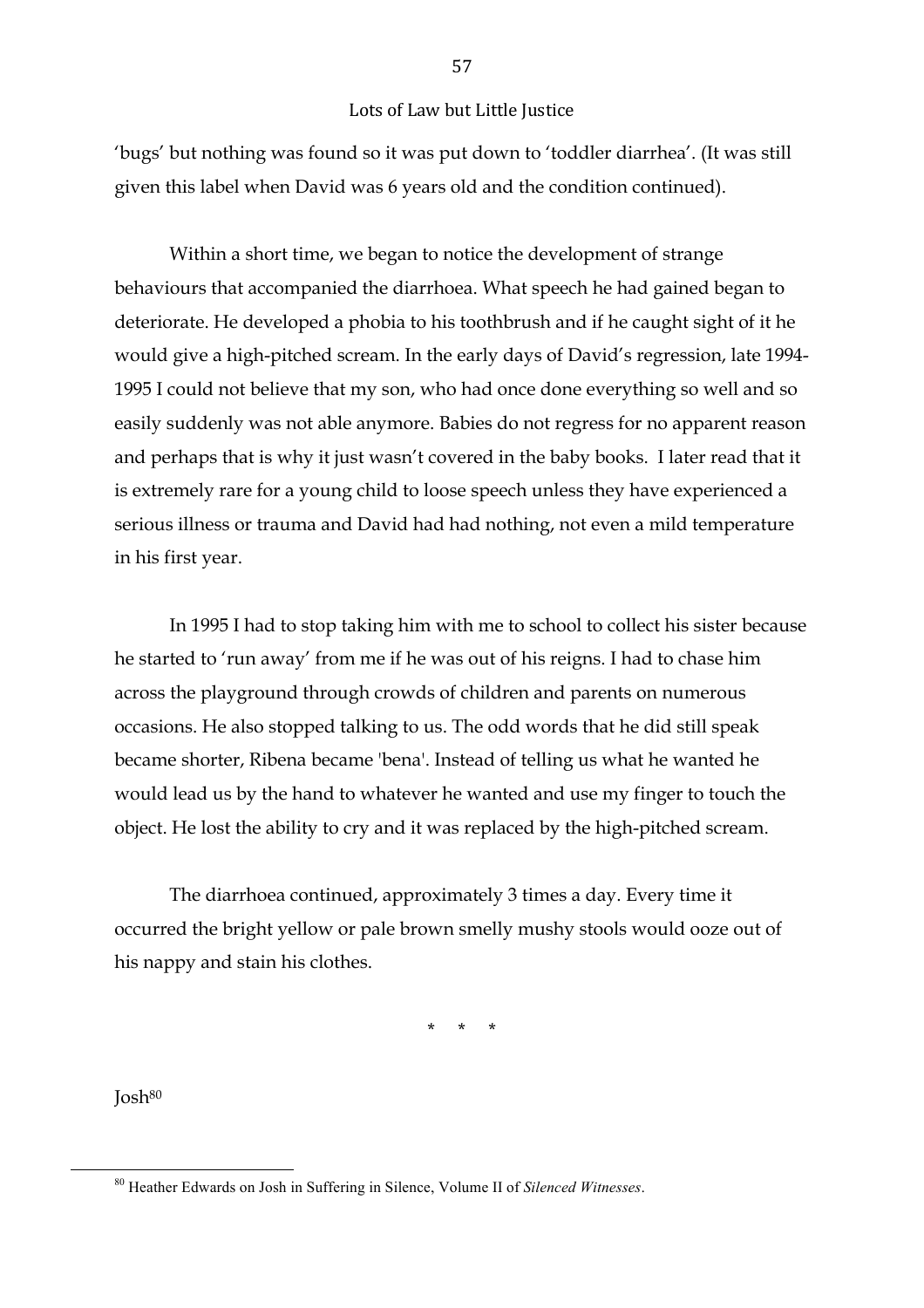Josh was born on the day he was due, 13th December 1992, after a normal delivery. He weighed 8lb 11oz. The midwives all called him a little bruiser, he was very chunky and looked muscular, he looked gorgeous in his little bodysuit. I decided to breast feed Josh; he took to this and fed very well, on several occasions he put on 1lb a week. After six weeks when my milk did not seem to be satisfying him, I put Josh on the bottle to which he took immediately. Now Josh was sleeping right through the night, we couldn't believe it; at two his brother was still waking up.

Josh developed normally and reached all his milestones as expected, he sat unaided at just over six months, and although he was the slowest to walk at 11 months, I didn't consider that to be late. By 11 months Josh was saying single words such as 'Mamma', 'Dada', 'Ta', 'Gone', 'Juice' and 'Bye'.

Josh had his MMR vaccine at 13 months; on the evening of the vaccination he had a high fever so we gave him Calpol. The following morning he woke with severe diarrhoea, it had leaked all through his baby grow and onto his cot bedding. This was bright yellow and then changed to what I can only describe as being like Oxtail soup. This continued for five days, he then became constipated. Prior to the MMR he had opened his bowel every day, sometimes twice a day.

We began to notice changes in him, my happy contented little boy now seem to always be miserable and upset and would scream and cry for no apparent reason; he no longer liked to be picked up and cuddled. He seemed to not like to be touched, and changing his nappy was a nightmare, anyone would have thought I was hurting him. He became withdrawn.

How could our little boy have changed so quickly within four weeks of having the MMR vaccine? Josh's behaviour was what I can only describe as 'odd', I put this down to his constipation, but soon began to realise that there was more to

58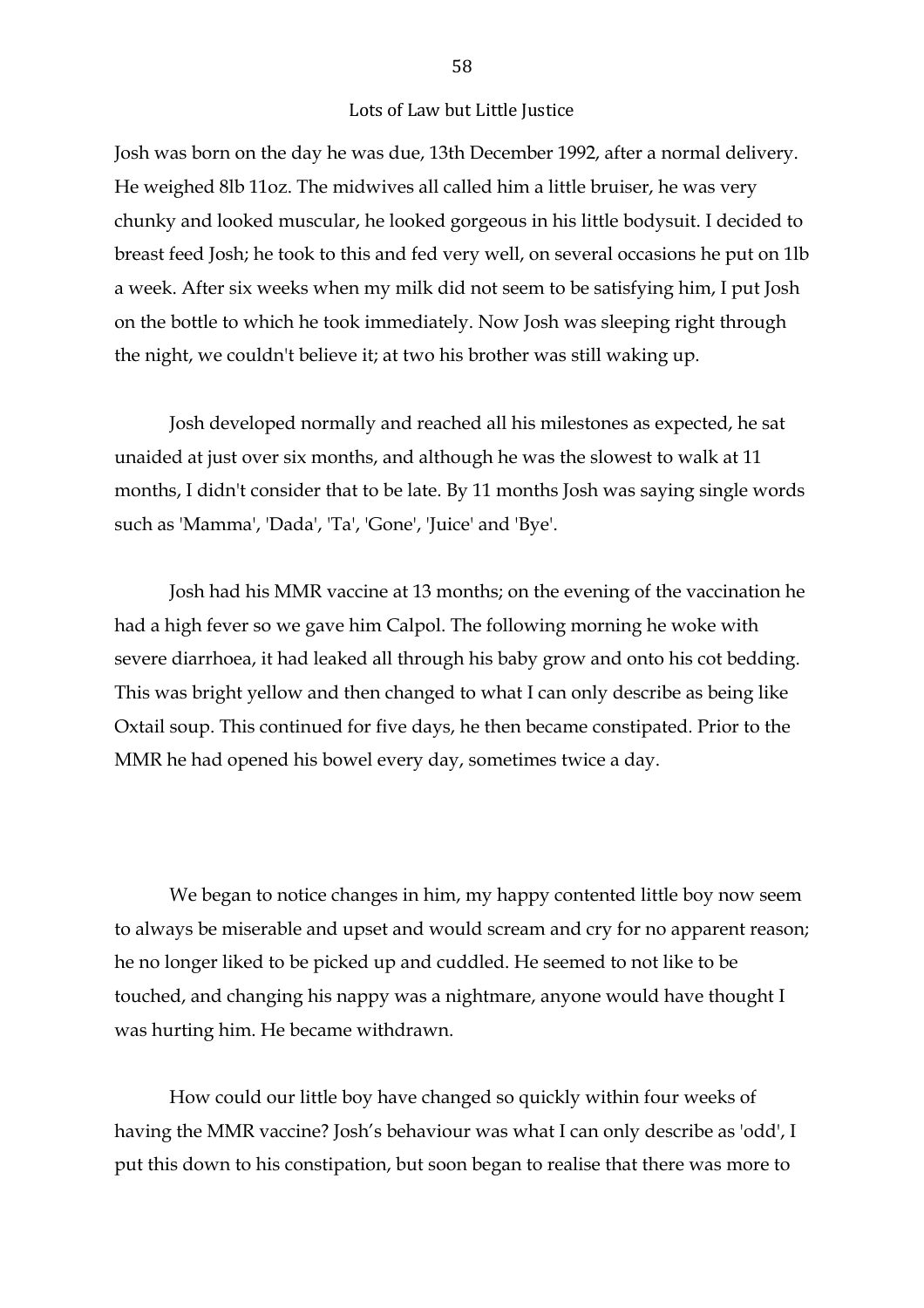it. He became obsessed with light switches and would climb on chairs and tables to get to them, turning the light on and off. It was the same with door handles and opening and closing doors. He was getting a lot of enjoyment from this repetitive behaviour and clearly had to do it. It was now a real struggle to get any eye contact with him; before he loved posing for the camera, he now ignored any camera that was pointed at him.

It was now six weeks since his MMR vaccine and we had heard no language from him for at least two weeks. The single words he had gained had vanished and he made no attempt to say anymore. At his 18-month assessment concerns with his behaviour, poor interaction, little eye contact and a total loss of speech were noticed. He was still only opening his bowel once a week, I was being told not to worry as all children are different with their toilet habits. Anything I said about MMR was completely ignored; it was as if I hadn't spoken.

\* \* \*

## Andrew81

At eighteen months Andrew received the MMR vaccine and five days afterwards he had what can only be described as a bout of chronic diarrhoea. A few weeks later he was vomiting and had developed a rash on his torso, which the GP suspected was measles; this I found alarming! There followed a vast array of medical complaints, eczema, conjunctivitis and tonsillitis. At this time diarrhoea was part of our

<sup>&</sup>lt;sup>81</sup> Deborah Heather on her son Andrew, in Being the Voice of my Child, Volume II of *Silenced Witnesses*.